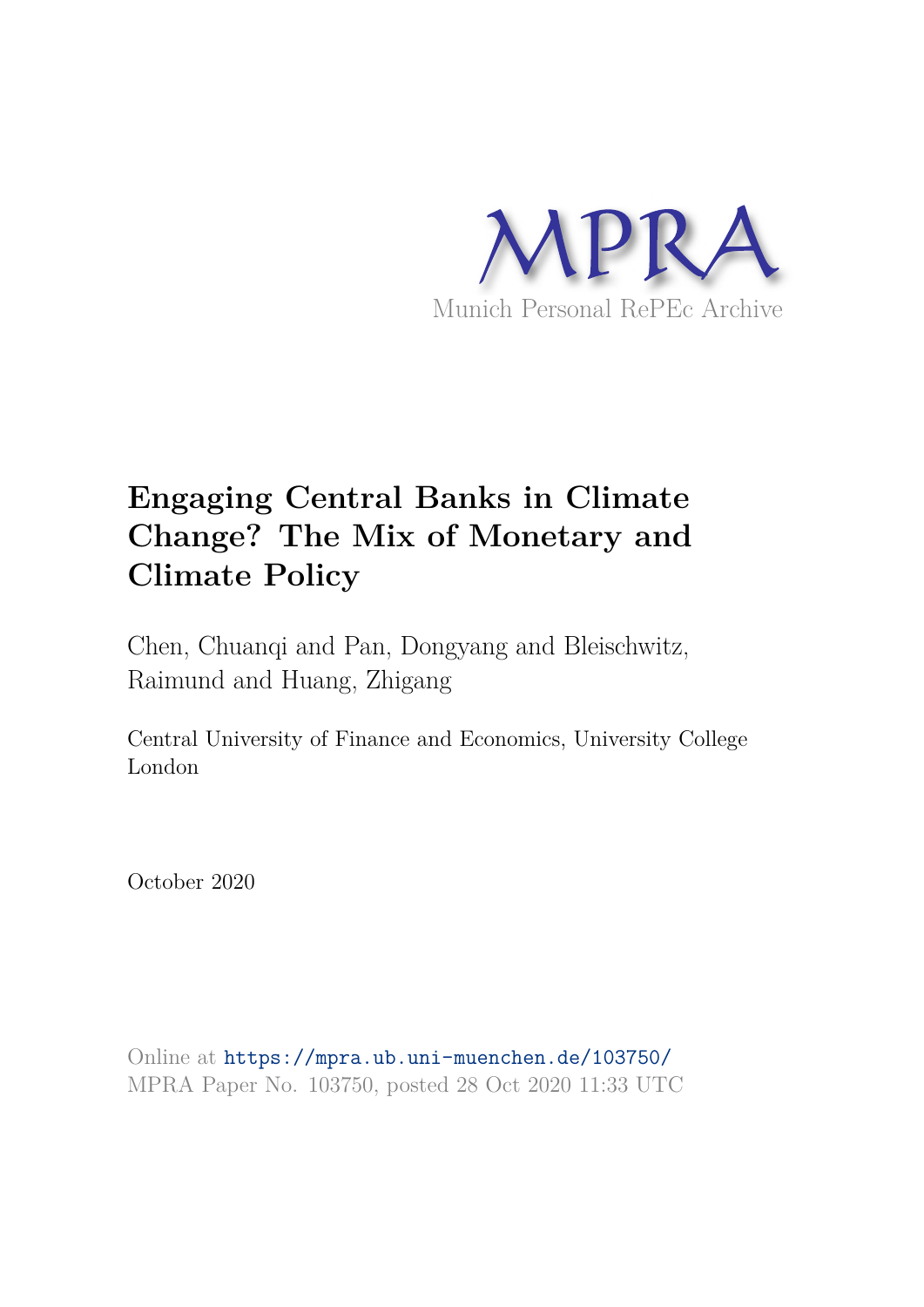| $\mathbf{1}$   | <b>Engaging Central Banks in Climate Change?</b>                                                                      |
|----------------|-----------------------------------------------------------------------------------------------------------------------|
| $\overline{2}$ | The Mix of Monetary and Climate Policy                                                                                |
| 3              | Chuanqi Chen <sup>1</sup> , Dongyang Pan <sup>2</sup> , Raimund Bleischwitz <sup>3</sup> , Zhigang Huang <sup>4</sup> |
| $\overline{4}$ |                                                                                                                       |
| 5              | <b>Abstract</b>                                                                                                       |
| 6              | Given the recent debate on central banks' role under climate change, this research                                    |
| 7              | theoretically investigates the mix of monetary and climate policy and provides some                                   |
| 8              | insights for central banks who are considering their engagement in the climate change                                 |
| 9              | issue. The "climate-augmented" monetary policy is pioneeringly proposed and studied.                                  |
| 10             | We build an extended Environmental Dynamic Stochastic General Equilibrium (E-                                         |
| 11             | DSGE) model as the method. By this model, we find the following results. First, the                                   |
| 12             | making process of monetary policy should consider the existing climate policy and                                     |
| 13             | environmental regulation. Second, the coefficients in traditional monetary policy can                                 |
| 14             | be better set to enhance welfare when climate policy is given. This provides a way to                                 |
| 15             | optimise the policy mix. Third, if a typical form climate target is augmented into the                                |
| 16             | monetary policy rule, a dilemma could be created. This means that it has some risks for                               |
| 17             | central banks to care for the climate proactively by using the narrow monetary policy.                                |
| 18             | At the current stage, central banks could and should use other measures to help the                                   |
| 19             | climate and the financial stability.                                                                                  |
| ົດ             | Verwende Centrel Deule Climate Change, Mausteur Deliev, Climate Deliev, E. DOCE                                       |

**Keywords:** Central Bank, Climate Change, Monetary Policy, Climate Policy, E-DSGE

<sup>&</sup>lt;sup>1</sup> PhD Candidate, School of Finance, Central University of Finance and Economics & Research Fellow, International Institute of Green Finance (中央财经大学绿色金融国际研究院)

<sup>&</sup>lt;sup>2</sup> Corresponding author. PhD Candidate, Institute for Sustainable Resources, University College London & Research Fellow, International Institute of Green Finance, Email: [d.pan.17@ucl.ac.uk](mailto:d.pan.17@ucl.ac.uk)

<sup>&</sup>lt;sup>3</sup> Professor, Institute for Sustainable Resources, University College London

Professor, School of Finance, Central University of Finance and Economics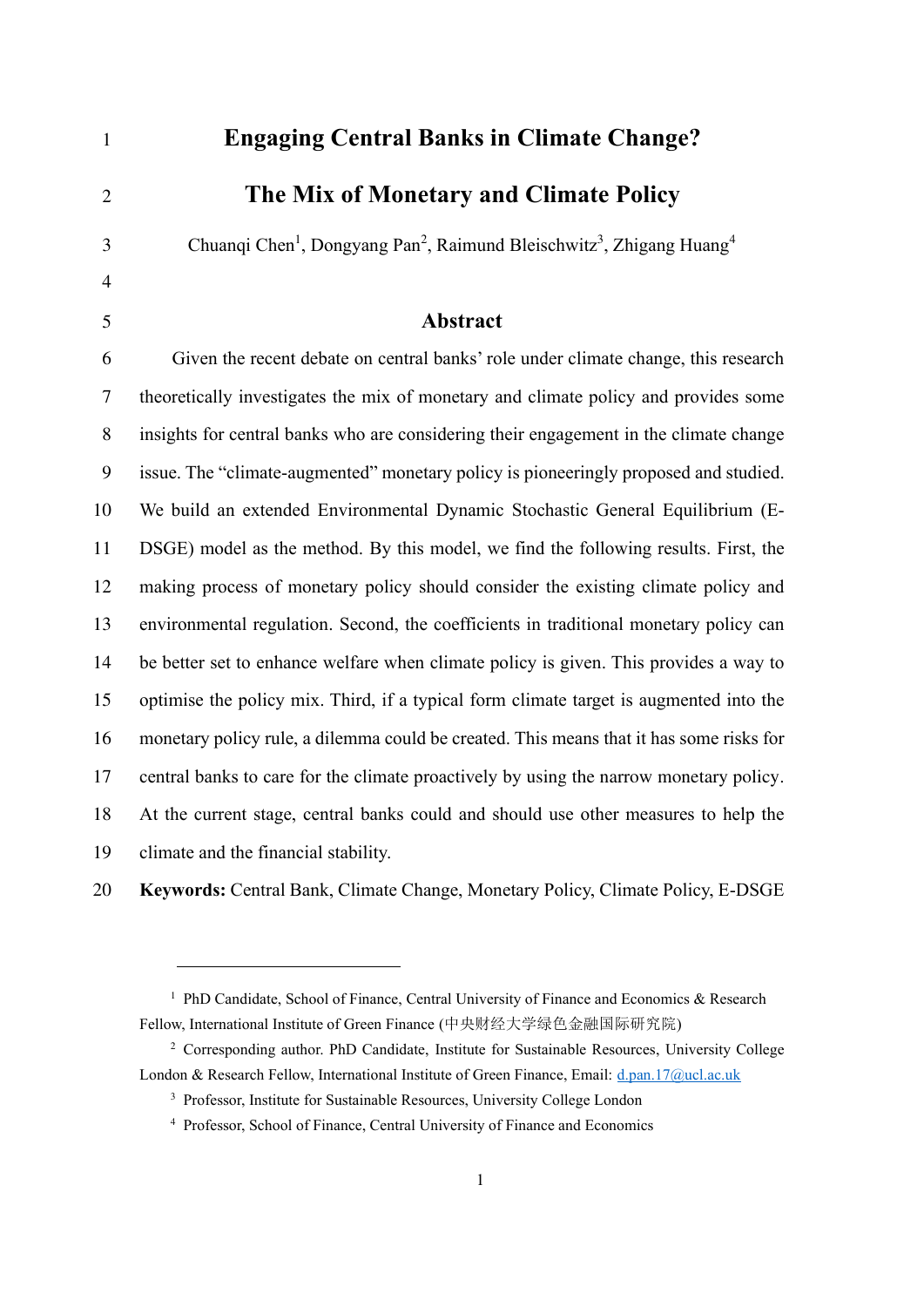## **1. Introduction**

Should central banks engage in the climate change issue? In 2015, a report 23 published by the Bank of England<sup>5</sup> proposed that climate change could pose a risk to financial stability and economic development. Since then, and especially after the signing of the Paris Agreement, climate change and the broader environmental issue have become a factor that central banks are called on to consider. By forming the Network of Central Banks and Supervisors for Greening the Financial System (NGFS) in 2017 and the International Platform on Sustainable Finance (IPSF) in 2019, many central banks are starting to investigate ways to manage risks from climate change and to support a green economic transition. For instance, China's central bank pioneered 31 the field by supporting "green finance" via monetary policy in 2018<sup>6</sup>. This can be viewed as a kind of "climate-augmented" monetary policy, or "green monetary policy". However, these arguments and actions do not mean that it is totally justifiable for central banks to engage in the climate change issue without condition. Some experts worry that such engagement could deviate central banks' market neutrality and overburden their policy tools (violate the Tinbergen Rule). The momentum in policy practice and the debate on the feasibility of the engagement naturally raise the need of research on the monetary policy under climate change considerations.

In academia, the exacerbated climate change and environmental challenge has brought new waves of research in the "environmental macroeconomics" (Hassler et al., 2016). Since 2010, some theoretical frameworks have been founded and applied to assess how environmental risks and relevant policies could affect the macro-economy.

<sup>&</sup>lt;sup>5</sup> Bank of England's Prudential Regulation Authority (2015). The impact of climate change on the UK insurance sector. [https://www.bankofengland.co.uk/prudential-regulation/publication/2015/the](https://www.bankofengland.co.uk/prudential-regulation/publication/2015/the-impact-of-climate-change-on-the-uk-insurance-sector)[impact-of-climate-change-on-the-uk-insurance-sector](https://www.bankofengland.co.uk/prudential-regulation/publication/2015/the-impact-of-climate-change-on-the-uk-insurance-sector)

Source: The People's Bank of China

<http://www.pbc.gov.cn/goutongjiaoliu/113456/113469/3549913/index.html>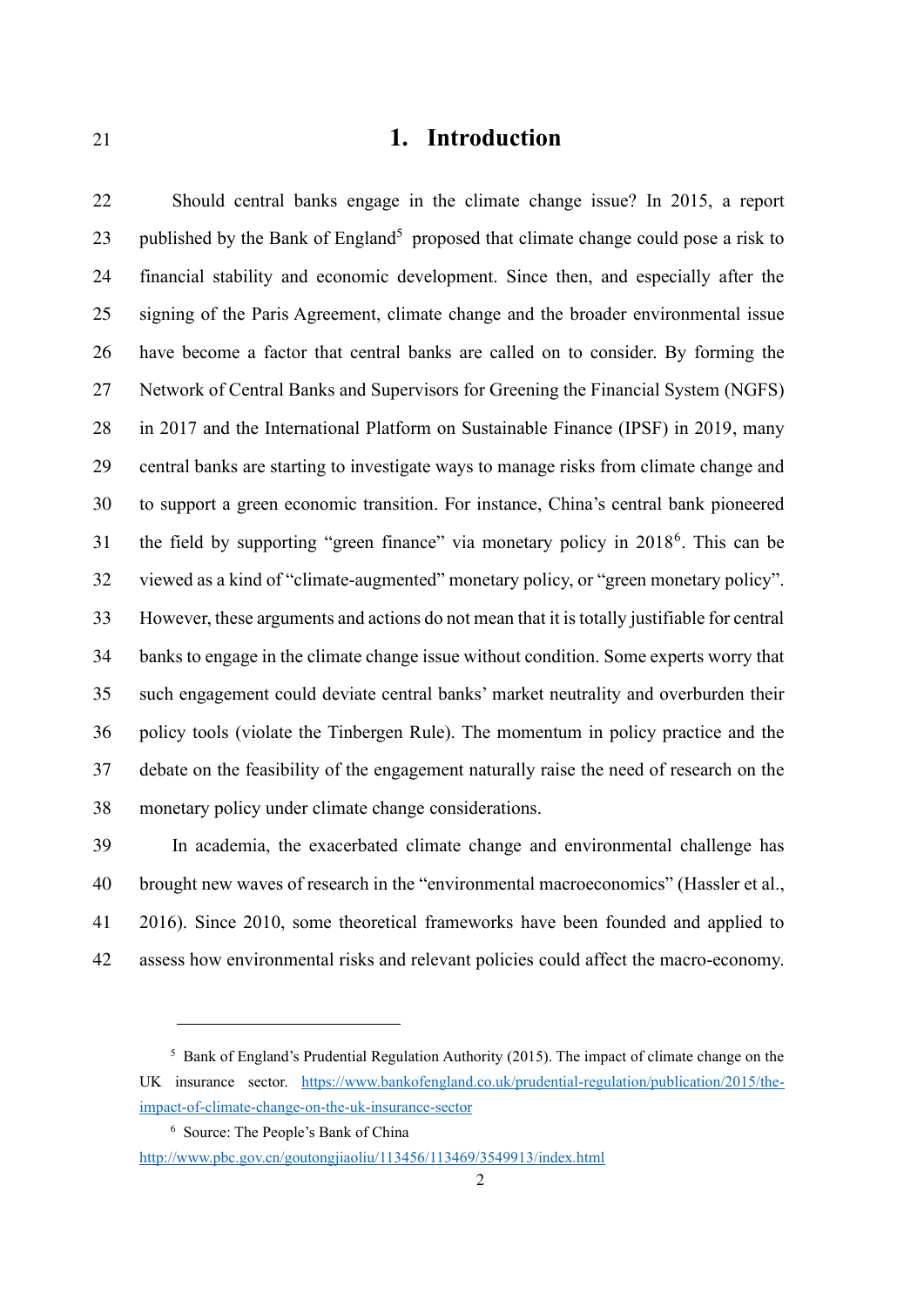The "Environmental Dynamic Stochastic General Equilibrium (E-DSGE)" model has been newly developed as a mainstream method. Angelopoulos (2010), Fischer and Springborn (2011), Heutel (2012), Golosov et al. (2014), Doda (2014), Annicchiarico and DiDio (2015), and Dissou and Karnizova (2016) investigated relationships between greenhouse gas (GHG)/pollutant emissions and business cycles by setting GHG/pollutant as an externality in the economy and determined how environmental policies influence either fluctuation or economic growth. Other researchers have studied the effect of weather on economic volatility. Chen (2014) built a model with weather shocks embedded and found that it had good explanatory power for China's business cycle. Gallic and Vermandel (2019) found that weather shocks account for a very significant proportion of economic volatility in the long run. Of those policy-related studies, two regimes of environmental policy, namely cap-and-trade (permitting) and taxing, are the main subjects of focus. For example, Golosov et al. (2014) tried to find the optimal level of taxing fossil fuels. Dissou and Karnizova (2016) compared the different implications of reducing CO2 emissions with carbon permits and carbon taxes in place.

At first glance, monetary policy and environmental issues are seemingly unrelated. However, such traditional notion starts changing. According to the above research, environment factors and policies are proven to influence either the fluctuation or the growth of the economy, which is exactly what monetary policy cares about. Hence, some researchers have started to investigate the role of central banks and monetary policy under climate change. Pioneering discussions, including Haavio (2010), Campiglio (2016), Ma (2017), McKibbin et al. (2017), and Bolton et al. (2020), have qualitatively explained the linking mechanism between monetary policy and climate change. Particularly, Krogstrup and Oman (2019) point out that the mix of macroeconomic and financial policies for climate change mitigation needs further investigation.

Quantitatively, Annicchiarico and DiDio (2017) were the first to use an E-DSGE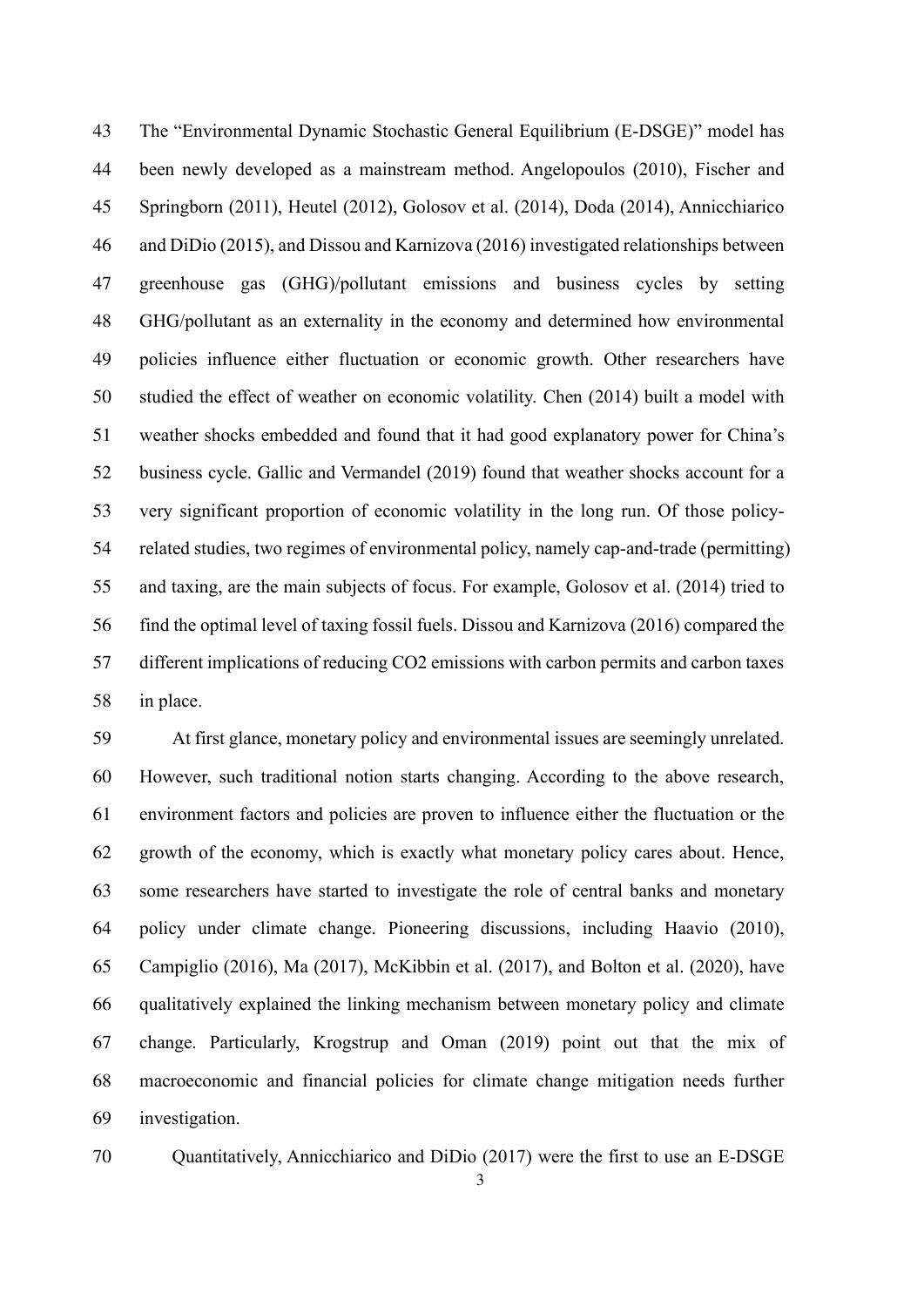model to study the mix of monetary and climate policy. They compared three specific mixes and showed that the optimal monetary policies should be tightened slightly when GHG emissions are considered. Economides and Xepapadeas (2018) compared monetary policy both with and without considering climate change in the model and found that the reaction of monetary policy to economic shocks will be affected by climate change. Punzi (2019) introduced borrowing constraints and heterogeneous production sectors into the model to investigate green financing activity and found that only the differentiated capital requirement policy can sustain green financing. Huang and Punzi (2019) incorporated financial friction, according to Bernanke et al. (1999), and found that environmental regulations can accelerate the risks that the financial system faces. Chan (2020) introduced environmental targeting carbon taxation, fiscal, and monetary policies and compared their different effects in terms of improving the environment and welfare.

These scholars can be regarded to have started a new discussion on monetary policy and the environment. However, because of the growing global enthusiasm on sustainability, central banks are expected to respond to more concerns about this issue. It includes the macroeconomic and financial stability implications of climate change, the risks of stranded assets, the relationship between monetary policy and both climate change and climate policy, how to encourage green finance, the cost and benefit of 90 "green monetary policy", and many other aspects.<sup>7</sup> Many specific concerns have not been touched upon by previous works.

In this research, we aim to investigate the relationship between and the mix of monetary and climate policy and provide some insights for central banks who are

 Please refer to the NGFS's "Technical Supplement" to the "First Comprehensive Report" [\(https://www.banque-france.fr/sites/default/files/media/2019/08/19/ngfs-report-technical-supplement\\_fi](https://www.banque-france.fr/sites/default/files/media/2019/08/19/ngfs-report-technical-supplement_final_v2.pdf) nal v2.pdf), "The Macroeconomic and Financial Stability Impacts of Climate Change Research Priorities" [\(https://www.ngfs.net/sites/default/files/medias/documents/ngfs\\_research\\_priorities\\_final.p](https://www.ngfs.net/sites/default/files/medias/documents/ngfs_research_priorities_final.pdf) [df\)](https://www.ngfs.net/sites/default/files/medias/documents/ngfs_research_priorities_final.pdf) and NGFS's research priorities listed by The International Network for Sustainable Financia l Policy Insights, Research, and Exchange (INSPIRE) [\(https://www.climateworks.org/inspire/\)](https://www.climateworks.org/inspire/)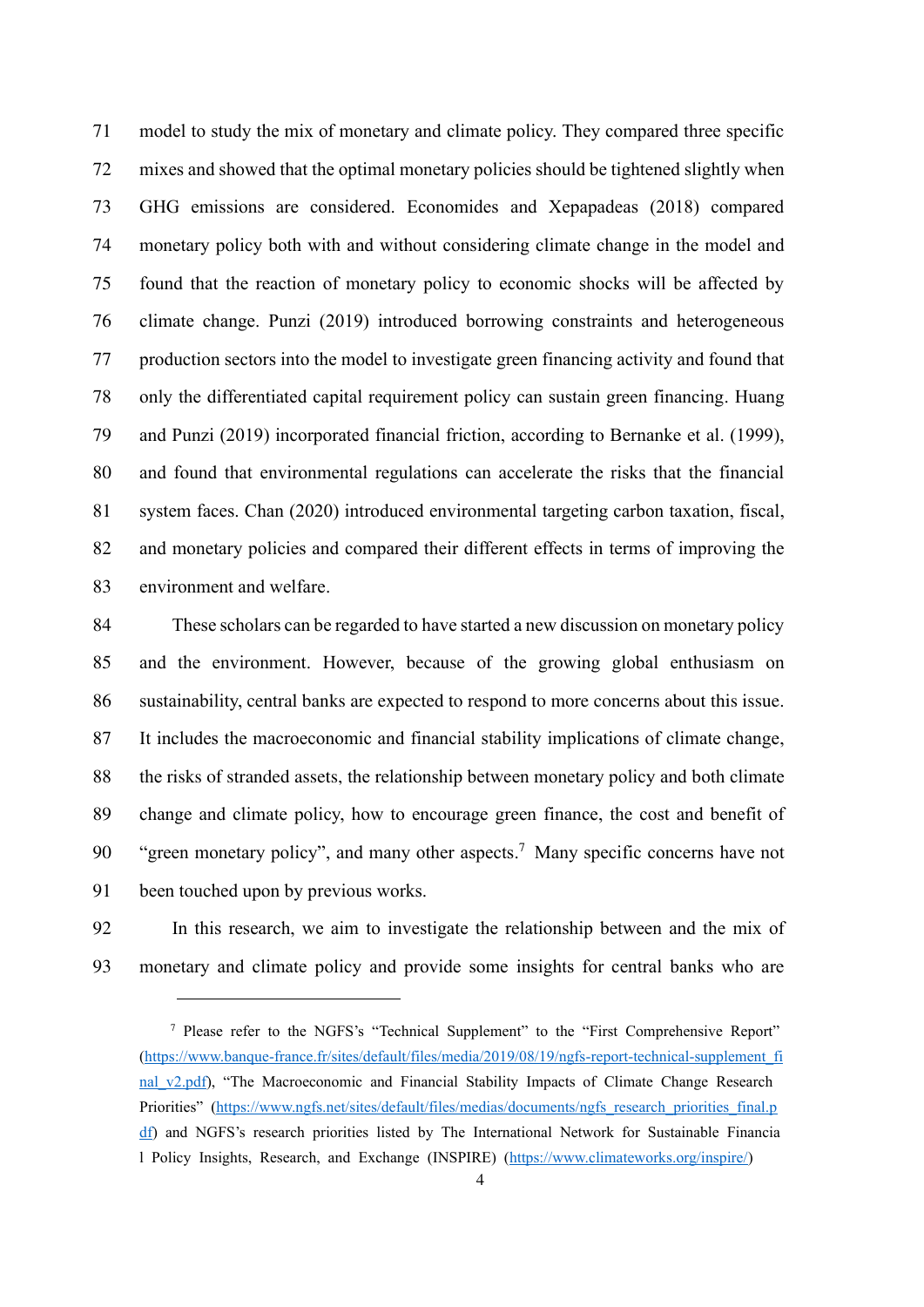considering their engagement in the climate change issue. We will answer three new and relevant questions: (1) Whether and how monetary policy is influenced by climate policy? (2) Whether and how monetary policy can be improved when the climate policy is considered in the framework of analysis and whether there is an optimal monetary policy? and (3) Should a central bank adopt a "climate-augmented" monetary policy or use monetary policy to care for the climate proactively? By answering these questions, we can understand how monetary policy can coordinate with climate policy and some mechanisms of the policy mixing. The above research topic and questions mainly extend that of Annicchiarico and DiDio (2017). We also extend it by working on more research objects: more kinds of policy mixes that are closer to the real-world policy, not only the mixes that contain Ramsey optimised policy.

Our method for research is an extended E-DSGE model. The basic DSGE setting is in line with the standard New Keynesian framework. The basic "Environmental" features are introduced following Annicchiarico and DiDio (2017) by incorporating the GHG emissions from production, their negative externality on productivity, and the climate policy that controls emissions, i.e., cap-and-trade or carbon tax. To consider the environmental module in a more comprehensive way, we also introduce some novel environmental features into the model: the concealed emissions, the potential penalty for them, and the effectiveness of enforcement of such penalty. These concealed emission-related features are omitted by traditional E-DSGE models, but actually common in the reality and found to be nontrivial in the model economy.

Based on the E-DSGE model, we first mix monetary policy [of Taylor rule type (Taylor, 1993), which is a close approximation of the real-world] with different types of climate policy and compare these different mixes to see if climate policy can influence monetary policy. The impulse responses of major economic and environmental variables to shocks and the conditional welfare and consumption equivalents are calculated. The results show that when monetary policy is mixed with different types of climate policy under different effectiveness of environmental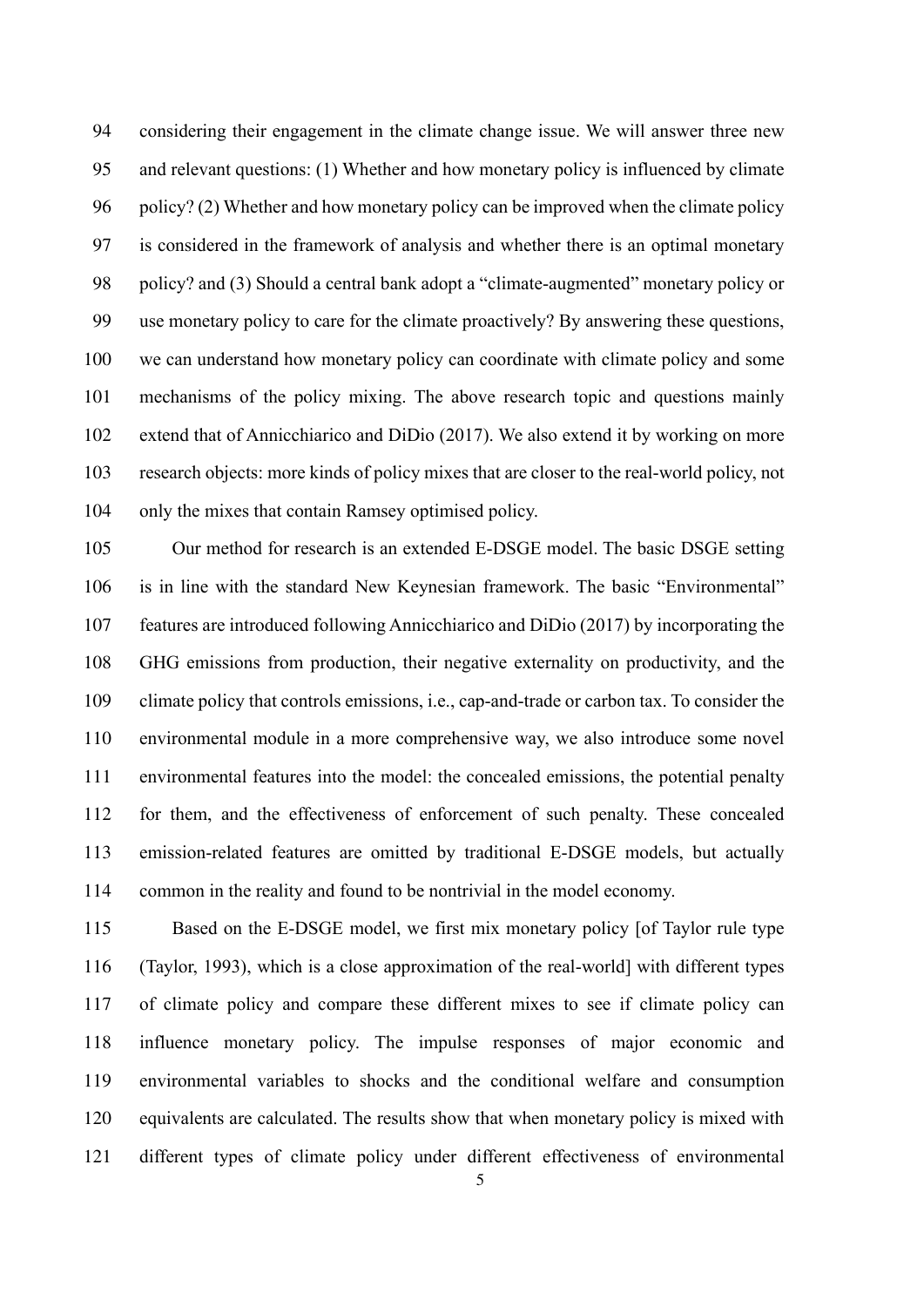regulation, its dynamic changes. Therefore, the making process of monetary policy should consider the existing climate policy and environmental regulation.

We then explore a traditional way to improve the mix of monetary and climate policy. This is to optimise the coefficients in the Taylor rule of monetary policy. The results show that the coefficients can always be better set to enhance welfare when a certain regime of climate policy is considered in the framework. If the cost-push shock is dominant in the economy, optimal coefficients exist. Both the climate policy regime and the effectiveness of environmental regulation can affect the value of the optimal coefficients.

Finally, we propose to improve the policy mix by introducing a radically "climate-augmented" monetary policy, which can help determine whether it is good for a central bank to use monetary policy to care for the climate proactively. This is to introduce an emission gap target into the Taylor rule of monetary policy. The results show that the welfare of the economy can be enhanced when monetary policy is augmented by the new target and the coefficient of the target is set in a specific interval. However, under some circumstances, such monetary policy will create a dilemma for central banks. This indicates a risk if we directly use the narrow monetary policy to care for the climate.

The novelty of this research lies in three aspects. First, the research topic. Besides being among the first within the emerging discussion and modelling work on monetary policy in the context of climate change, this research investigates three important questions (see above) that are newly emerging in policy making and pioneeringly studies the "'climate-augmented' monetary policy" in a formal model. This help answer questions raised by the NGFS. Second, the research scope. Extending Annicchiarico and DiDio (2017) who considered either monetary or climate policy as Ramsey type in the policy mix, we work on mixes with both the two policies non-Ramsey optimised, which can better represent the real-world. Third, the research method. The traditional E-DSGE model is firstly enriched with concealed emission-related features so that its environmental module is more comprehensive and closer to the reality.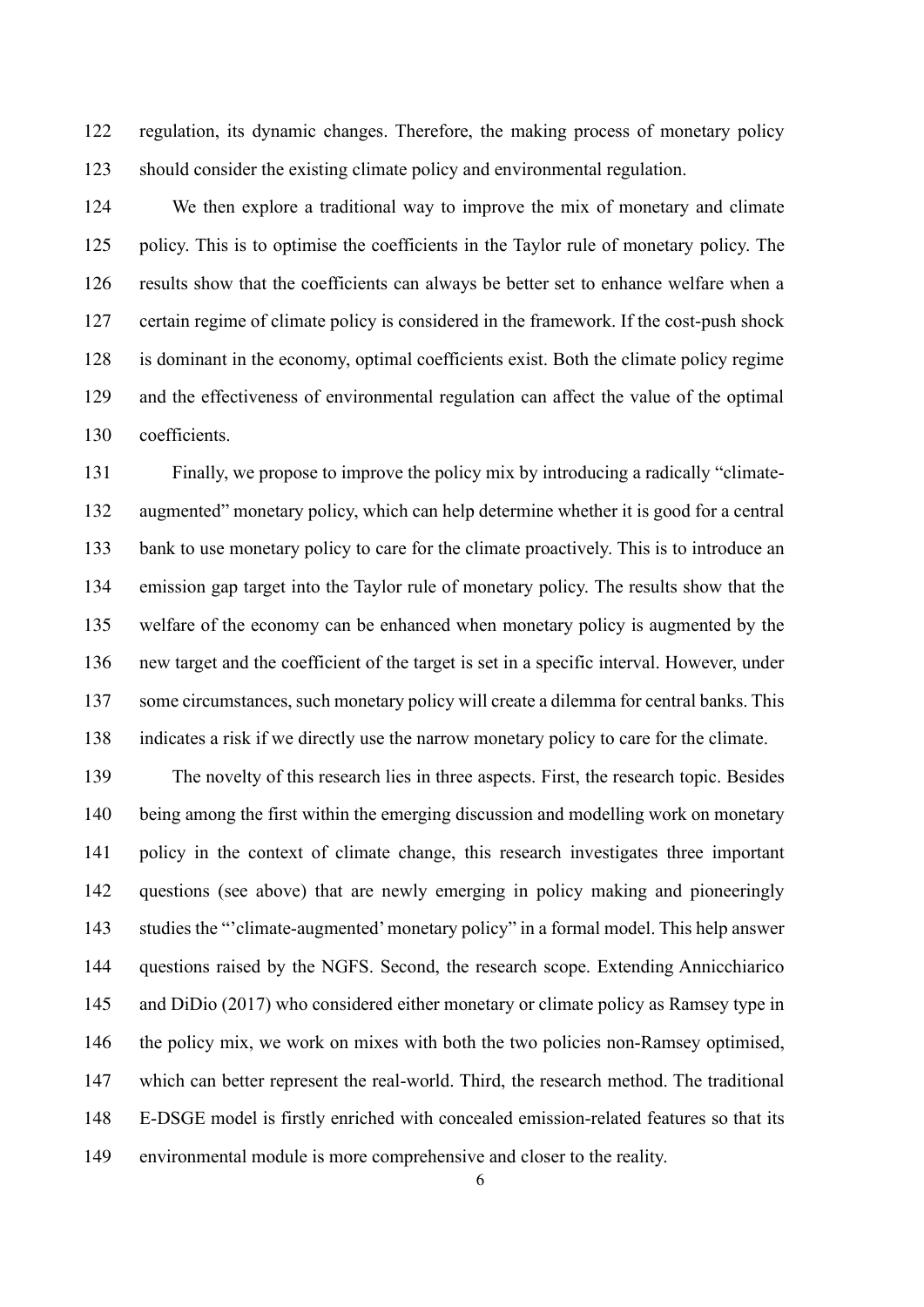150 The paper proceeds as follow. Section 2 describes the extended E-DSGE model. 151 Section 3 compares the mixes of monetary policy with different climate policies. 152 Section 4 investigates the optimisation of policy mixes. Sections 5 concludes.

<sup>153</sup>**2. Model**

We construct an extended E-DSGE model based on the New Keynesian framework. GHG emissions from production, their negative externality on productivity, and environmental policies that control emissions are introduced following Annicchiarico and DiDio (2017). Innovatively, concealed (illegal) emissions, the potential penalty for them, and the effectiveness of enforcement of such penalty are set into the model by extending the enterprise sector and environmental authority. This is to depict the reality that in many countries the environmental regulation is not very 161 strict, and firms have some space to emit more than the legal level.

The introduction of concealed emission-related features enriches the traditional E-DSGE models, making it more comprehensive and closer to the reality. Such introduction is also found to be nontrivial for answering our research questions. The potential penalty for concealed emissions can be regarded as another dimension of environmental regulation, in addition to the traditional climate policy (carbon tax or cap-and-trade).

## 168 **2.1 Household**

169 A representative household maximises its expected lifetime utility, which is 170 determined by consumption  $C_t$  and labour  $L_t$  and has the form of

171 
$$
\mathbb{E}_0\left\{\sum_{t=0}^{\infty}\beta^tS_t\left(\ln C_t-\mu_L\frac{L_t^{1+\eta}}{1+\eta}\right)\right\}
$$
 (1)

172 where  $0 < \beta < 1$  is the discount factor,  $\eta \ge 0$  is the inverse of the elasticity of 173 labour supply, and  $\mu_L > 0$  is the coefficient of disutility of labour.  $S_t$  represents the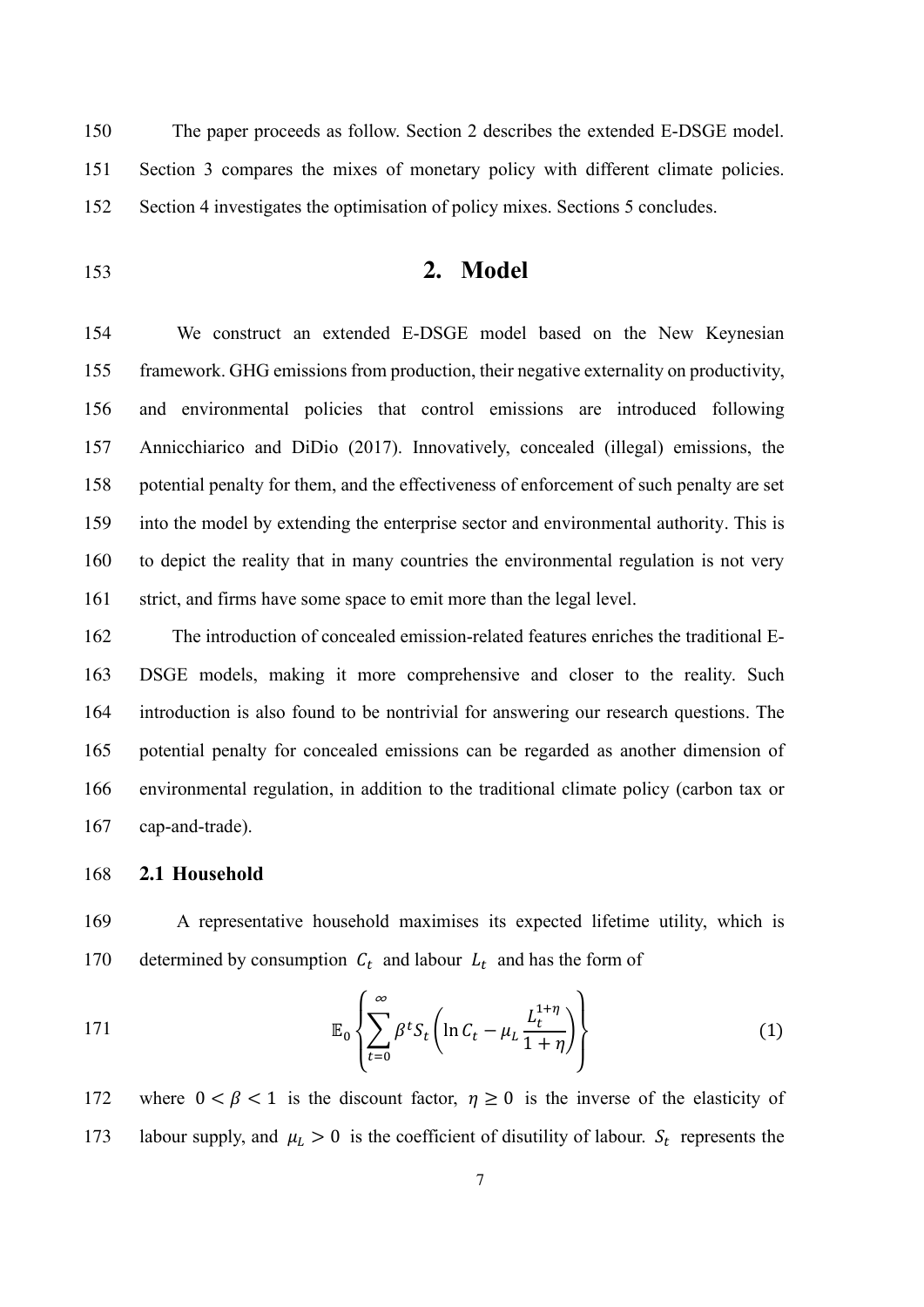174 stochastic shocks of time-preference, which follows  $\ln S_t = \rho_S \ln S_{t-1} + (1 -$ 175  $\rho_S$ ) ln  $S + e_{S,t}$  to evolve, where  $0 < \rho_S < 1$  and  $e_{S,t} \sim i \cdot i \cdot d \cdot N(0, \sigma_S^2)$ .

176 The budget constraint of the household is

177 
$$
P_t C_t + R_t^{-1} B_{t+1} = B_t + W_t L_t + D_t + P_t T_t
$$
 (2)

178 where  $P_t$  is the price of final good,  $B_t$  and  $B_{t+1}$  are the nominal quantity of riskless 179 bonds at period t and  $t + 1$ ,  $R_t$  is the riskless interest rate of the bonds which is 180 determined by the central bank,  $W_t$  is the nominal wage of labour,  $D_t$  denotes the 181 nominal dividend derived from enterprises, and  $T_t$  is the lump-sum transfer from 182 government.

183 At the optimum we have the following first-order conditions

184 
$$
\beta R_t \mathbb{E}_t \left[ \frac{S_{t+1}}{S_t} \frac{C_t}{C_{t+1}} \frac{1}{\Pi_{t+1}} \right] = 1
$$
 (3)

$$
L_t^{\eta} = \frac{w_t}{\mu_L P_t c_t} \tag{4}
$$

186 where  $\Pi_{t+1} = P_{t+1}/P_t$  is the inflation of period  $t + 1$ . Equation (1) is the Euler 187 equation, and equation (2) is the labour supply equation.

#### 188 **2.2 Enterprise and the Environment**

189 Consistent with the standard New Keynesian framework, the enterprise sector is formed by final good and intermediate good producers. The final good  $Y_t$  is produced 191 by competitive firms using the Constant Elasticity of Substitution (CES) technology

192 
$$
Y_t = \left[\int_0^1 Y_{j,t}^{\frac{\theta_t - 1}{\theta_t}} df\right]^{\frac{\theta_t}{\theta_{t-1}}}
$$
(5)

193 where  $Y_{j,t}$  denotes the intermediate goods produced by monopolistically competitive 194 firms, and the subscript  $j \in [0,1]$  denotes the intermediate good firms of a continuum. 195  $\theta_t > 1$  is the elasticity of substitution and is also a stochastic process that describes the 196 cost-push shock (Smets and Wouters (2003)). It follows  $\ln \theta_t = \rho_\theta \ln \theta_{t-1} +$ 197  $(1 - \rho_{\theta}) \ln \theta + e_{\theta, t}$  with  $0 < \rho_{\theta} < 1$  and  $e_{\theta, t} \sim i \ldotp i \ldotp d \ldotp N(0, \sigma_{\theta}^2)$ .

198 Final good producers maximise their profit, which is determined by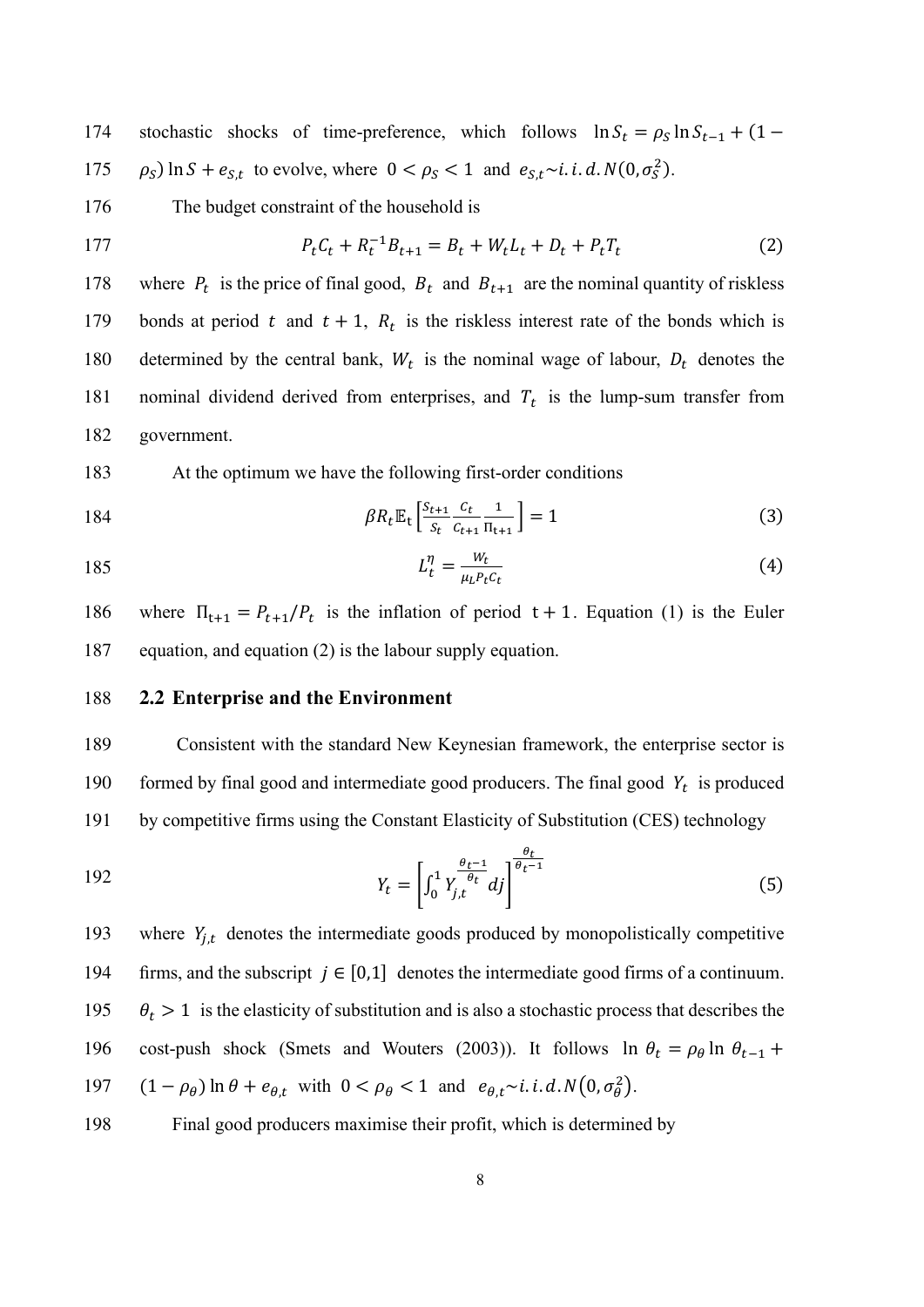199 
$$
P_t Y_t - \int_0^1 Y_{j,t}^{\frac{\theta_t - 1}{\theta_t}} dj \qquad (6)
$$

200 The first-order condition yields the demand function for intermediate goods

$$
Y_{j,t} = \left(\frac{P_{j,t}}{P_t}\right)^{-\theta_t} Y_t \tag{7}
$$

202 and

203 
$$
P_t = \left[\int_0^1 P_{j,t}^{1-\theta_t} df\right]^{\frac{1}{1-\theta_t}}
$$
 (8)

204 which implies that the price of final good  $P_t$  is also the price level.

205 A typical intermediate good firm has a production function

$$
Y_{j,t} = \Lambda_t A_t L_{j,t} \tag{9}
$$

207 where  $A_t$  is the total factor productivity (TFP) factor or technology that follows a 208 stochastic process  $\ln A_t = \rho_A \ln A_{t-1} + (1 - \rho_A) \ln A + e_{A,t}$ , in which  $0 < \rho_A < 1$ 209 and  $e_{A,t} \sim i. i. d. N(0, \sigma_A^2)$ . Following Golosov et al. (2014),  $\Lambda_t$  is a damage coefficient 210 that describes the negative externality of GHG emissions on productivity (TFP damage 211 coefficient). It is the pivot linking the economy and the environment.  $\Lambda_t$  is determined 212 by the stock of emissions following

$$
\Lambda_t = e^{-\chi(M_t - \tilde{M})} \tag{10}
$$

214 where  $M_t$  is the stock of emissions of period t,  $\tilde{M}$  is the level before the industrial 215 revolution, and  $\chi$  >0 measures the intensity of negative externality.

216 According to Heutel (2012), GHG emissions are a by-product of the production 217 process. The original emissions from production are  $Z_{j,t}^{ori}$  which is proportional 218 (measured by  $\varphi$ ) to the volume of output of intermediate firms

219  $Z_{j,t}^{ori} = \varphi Y_{j,t}$  (11)

220 To dispose of the original emissions, a firm has three channels to use and trade-off: 221 abate emission, emit legally and pay tax, and conceal emission. A firm can choose to 222 abate a percentage of  $U_{t,j}$   $(0 \leq U_{t,j} \leq 1)$  of the original emissions which will bring a 223 marginal increasing cost of  $\phi_1 U_{j,t}^{\phi_2} Y_{j,t}$ , where  $\phi_1 = \phi'_1 \phi > 0$  and  $\phi_2 > 1$  are cost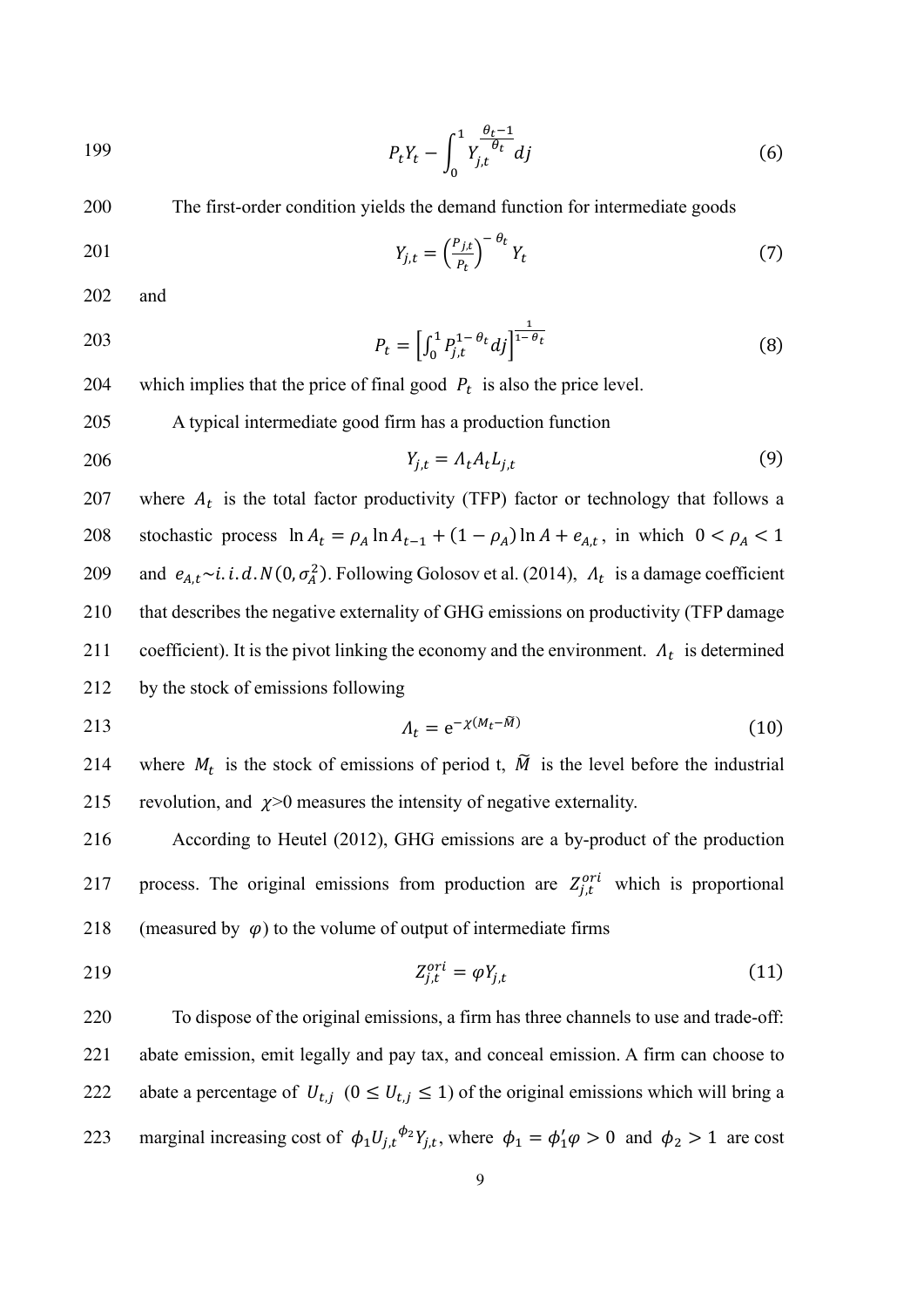coefficients. A firm can also choose to legally emit some original emissions. This requires a firm to pay a carbon tax or buy an emission permit in the cap-and-trade 226 system (depending on the climate policy regime) at a price  $p_{Z,t}$  for every unit of GHG emissions.

The novelty of our model is the introduction of **concealed emitting channel and related environmental regulation.** Normally, a government or environmental authority cannot detect every source of pollution. So, firms have some space to emit secretly and provide artificially low legal emission data, making their real emission higher than the legal level which they have either paid tax or bought a permit. The secret or concealed emissions will save some costs for either emission abating or legal emitting. Meanwhile, the concealed emissions are subject to potential fine. Although a government may not be able to spot every concealed emission, they usually have some degree of regulation on such emissions and will pose some costs (most commonly penalty or prosecution) to the emitters spotted. A recent example of the concealed emission and the related regulation is the Volkswagen emissions scandal in 2015. The Volkswagen company concealed their cars' excessive emissions by technical manipulation for years. It was detected by chance and then the company has faced a huge amount of fine by governments.

To abstract the above, we assume that firms (as a whole) have the concealed emitting channel to dispose of the original emissions; the government spots the concealed emissions with a certain probability (the lower, the weaker the effectiveness of environmental regulation on emissions). If spotted, the government penalises the firm with a certain amount of fine (the fewer, the weaker the effectiveness). To model 247 this, we assume that a firm faces an expected fine volume that equals to  $\frac{\psi}{2} V_{t,j}^2 \varphi Y_{j,t}$ , 248 where  $\varphi Y_{j,t} = Z_{j,t}^{ori}$  is the original emissions;  $0 \leq V_{t,j} \leq 1$  is the proportion of 249 concealed emissions in the original emissions;  $\psi > 0$  is defined as the "Effectiveness" of Enforcement of Environmental Regulation" (EOEER), which is proportional to the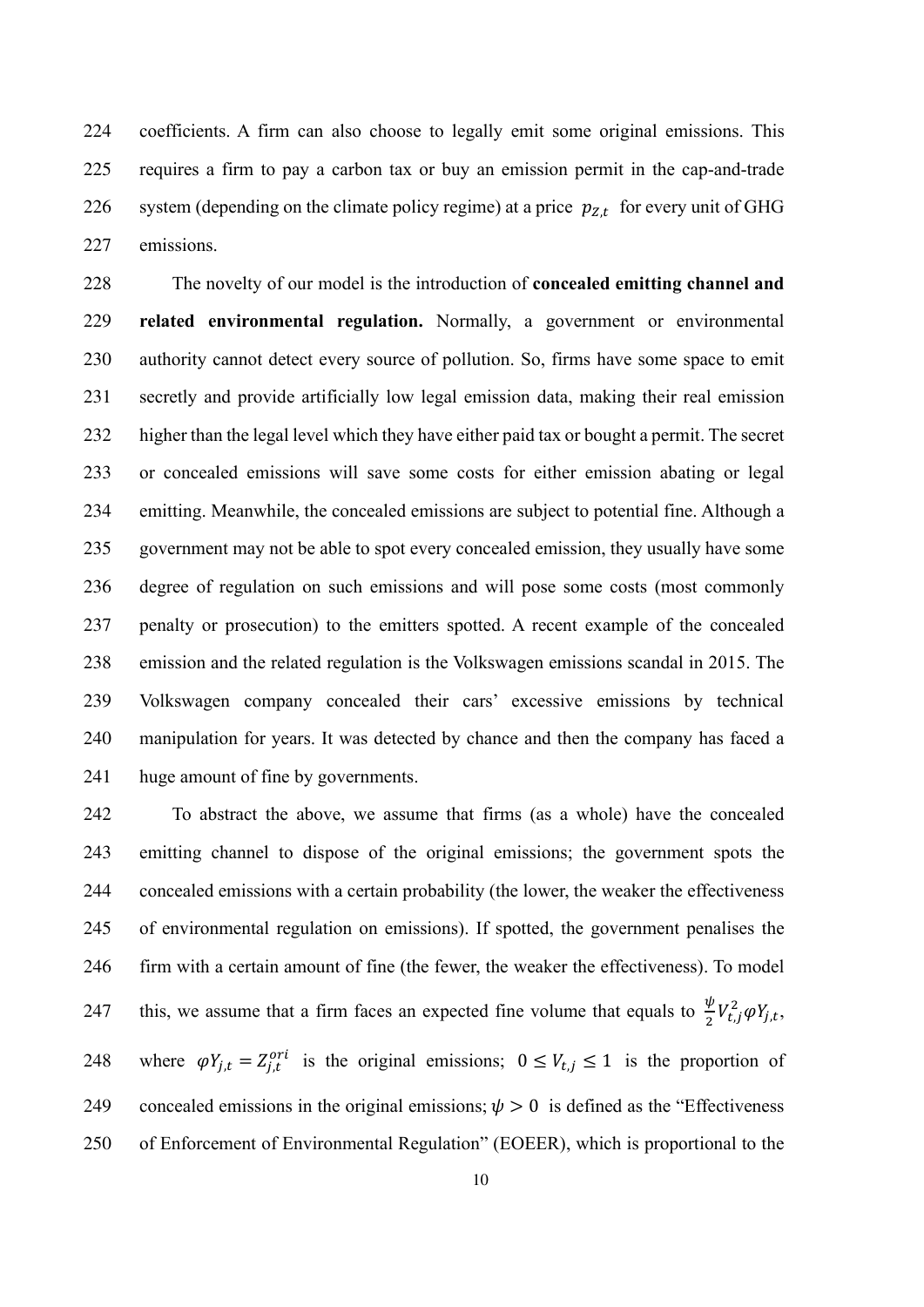probability of the government spotting concealed emissions and the amount of the fine 252 for every unit of concealed emissions. Using the  $\frac{\psi}{2} V_{t,j}^2 \varphi Y_{j,t}$  term as the volume of the fine is derived from a simple intuition: the more concealed emissions that are emitted and spotted or the more effective the enforcement of environmental regulation, then the 255 greater the fine.  $V_{t,j}$  is quadratic in the term to describe that the total amount of fine is 256 marginally increasing with regard to  $V_{t,i}$  — the more that a firm emits concealedly, 257 the easier are the emissions to be spotted. A number  $\frac{1}{2}$  is put into the term to simplify calculation.

The introduction of concealed emissions and EOEER relaxes the hidden assumption of the perfect effectiveness of environmental regulation in most previous E-DSGE models and makes the environmental regulation in our study more comprehensive and closer to the reality. Such introduction is nontrivial for answering our specific research questions, as we will show that the differences in EOEER will make the regimes of climate policy either more similar or more different and further influence the dynamics of financial and economic variables (see Subsection 3.3). The potential penalty for concealed emissions can be regarded as another dimension of environmental regulation, in addition to the traditional climate policy (carbon tax or cap-and-trade).

The three channels by which firms can dispose of their original emissions, namely emission abating, legally emitting, and concealedly emitting, have now all been explained. This is helpful for illuminating the following variables. The real emission  $Z_{j,t}^{real}$  is the amount of GHG that is really emitted to the atmosphere and can be 273 monitored by the government. It equates to the original emissions  $Z_{j,t}^{or}$  minus the 274 abated emissions  $Z_{j,t}^{abate} = U_{t,j} \varphi Y_{j,t}$ . The claimed emissions  $Z_{j,t}^{clained}$  is the amount of GHG emissions that a firm reports to the government concealing its concealed 276 emissions  $Z_{j,t}^{concealed}$ . It is the amount of legal emissions  $Z_{j,t}^{legal}$  and also the amount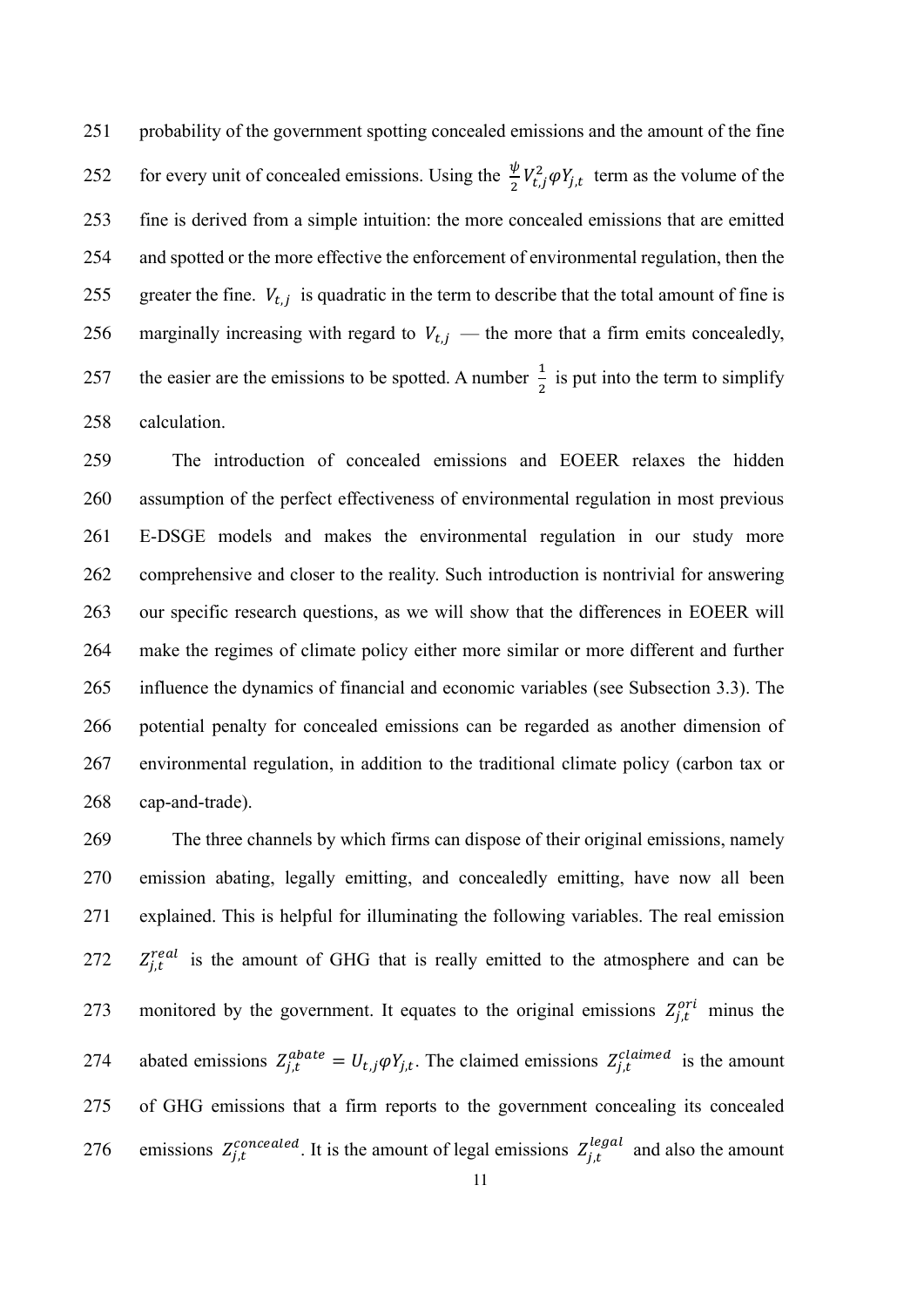277 of tax or permit that a firm needs to either pay or buy  $(p_{Z,t} Z_{j,t}^{legal})$ . It equals to the real 278 emissions minus the concealed emissions. Accordingly, we have

279 
$$
Z_{j,t}^{real} = Z_{j,t}^{ori} - Z_{j,t}^{abate} = (1 - U_{t,j})\varphi Y_{j,t} = Z_{j,t}^{legal} + Z_{j,t}^{illegal}
$$
 (12)

280 
$$
Z_{j,t}^{clained} = Z_{j,t}^{real} - Z_{j,t}^{illegal} = (1 - U_{t,j} - V_{t,j})\varphi Y_{j,t} = Z_{j,t}^{legal}
$$
 (13)

281 The above relationship is illustrated in Figure 1.



282

283 Figure 1: The relationship among emission variables

284

285 Considering the cost of disposing of emissions via the three channels and the sticky 286 pricing assumption in the standard New Keynesian framework (Rotemberg, 1982), the 287 objective of an intermediate firm is to maximise

288 
$$
\mathbb{E}_0 \left\{ \sum_{t=0}^{\infty} \Omega_{0,t} \left[ \frac{P_{j,t}}{P_t} Y_{j,t} - T C_{j,t} - \frac{\gamma}{2} \left( \frac{P_{j,t}}{P_{j,t-1}} - 1 \right)^2 Y_t \right] \right\}
$$
(14)

289 which is subject to

290 
$$
TC_{j,t} = \frac{W_t}{P_t}L_{j,t} + \phi_1 U_{j,t}^{\phi_2}Y_{j,t} + p_{Z,t}(1 - U_{j,t} - V_{j,t})\varphi Y_{j,t} + \frac{\psi}{2}V_{j,t}^2\varphi Y_{j,t}
$$
(15)

where  $\Omega_{0,t} = \beta^t \frac{C_0}{C_t}$ 291 where  $\Omega_{0,t} = \beta^t \frac{c_0}{c_t}$  is the stochastic discount factor.

292 The above settings and assumptions yield the following first-order conditions 293 (more details in Appendix)

294 
$$
(1 - \theta_t) - \gamma (\Pi_t - 1) \Pi_t + \beta \gamma \mathbb{E}_t \left[ \frac{c_t}{c_{t+1}} (\Pi_{t+1} - 1) \Pi_{t+1} \frac{Y_{t+1}}{Y_t} \right] + \theta_t M C_t = 0 \quad (16)
$$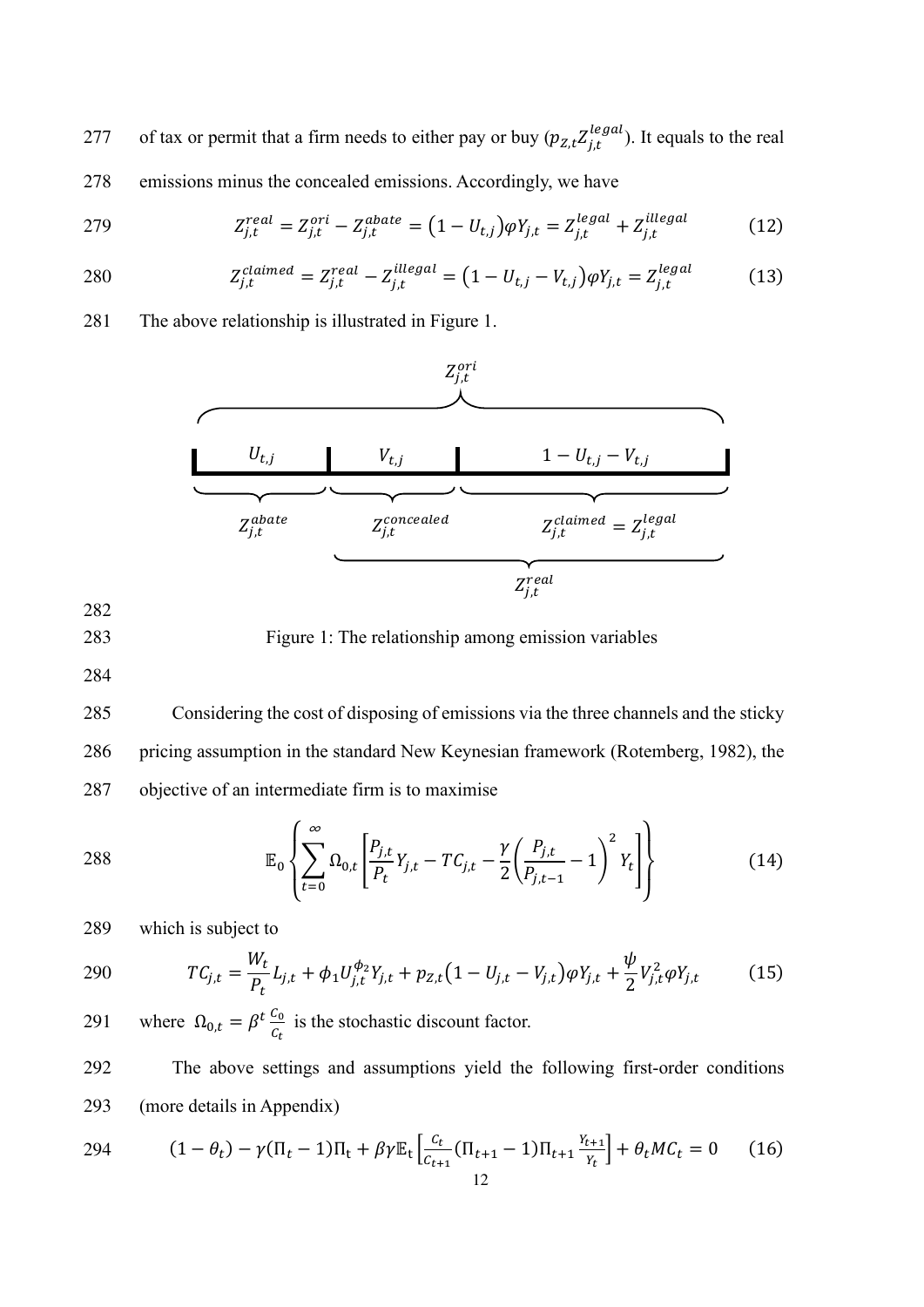295 
$$
MC_t = \frac{W_t}{\Lambda_t A_t P_t} + \phi_1 U_t^{\phi_2} + p_{Z,t} (1 - U_t - V_t) \varphi + \frac{\psi}{2} V_t^2 \varphi
$$
 (17)

296 
$$
p_{Z,t} = \frac{1}{\varphi} \phi_1 \phi_2 U_t^{\phi_2 - 1}
$$
 (18)

297 
$$
V_t = \frac{1}{\psi \varphi} \phi_1 \phi_2 U_t^{\phi_2 - 1} = \frac{p_{Z,t}}{\psi}
$$
 (19)

298 where  $MC_t$  is the marginal cost of production,  $\gamma > 0$  is the price adjusting cost coefficient, and  $\Pi_t = \frac{P_t}{P_{t-}}$ 299 coefficient, and  $\Pi_t = \frac{r_t}{P_{t-1}}$  denotes inflation. Equation (16) is the New Keynesian 300 Phillips Curve.

## 301 **2.3 Monetary and Environmental Authorities**

302 The monetary policy authority (central bank) decides the nominal interest rate 303 following a traditional Taylor rule

304 
$$
\frac{R_t}{R} = \left(\frac{\Pi_t}{\Pi}\right)^{\rho_{\Pi}} \left(\frac{Y_t}{Y_t^{na}}\right)^{\rho_Y}
$$
(20)

305 where  $Y_t^{na}$  is the natural output without price stickiness, R and  $\Pi$  are the steady 306 state of nominal interest rate and inflation, and  $\rho_{\Pi}$  and  $\rho_{Y}$  are the intensity 307 coefficients for targeting on inflation and output gap, respectively. The Taylor rule type 308 monetary policy is a closer approximate of the real-world than the Ramsey monetary 309 policy. We do not consider the latter in this research.

The environmental authority decides the climate policy regime. In this research we analyse two major regimes: cap-and-trade (CA regime) and carbon tax (TX regime). 312 Under the CA regime, the environmental authority sets an emission cap  $Z_t^{cap}$  and sells emission permits to the market at a price decided by the market competition. In 314 equilibrium, the total legal emissions  $Z_t^{legal}$  equates to  $Z_t^{cap}$ . Under the TX regime, the authority sets a fixed carbon tax level for every unit of legal emissions. The authority does not set a ceiling for total legal emissions. We also include climate policy regimes of no control on emissions (NO regime) and of Ramsey optimal control (RM regime) in the following analysis, but mainly for benchmarking and comparison purpose.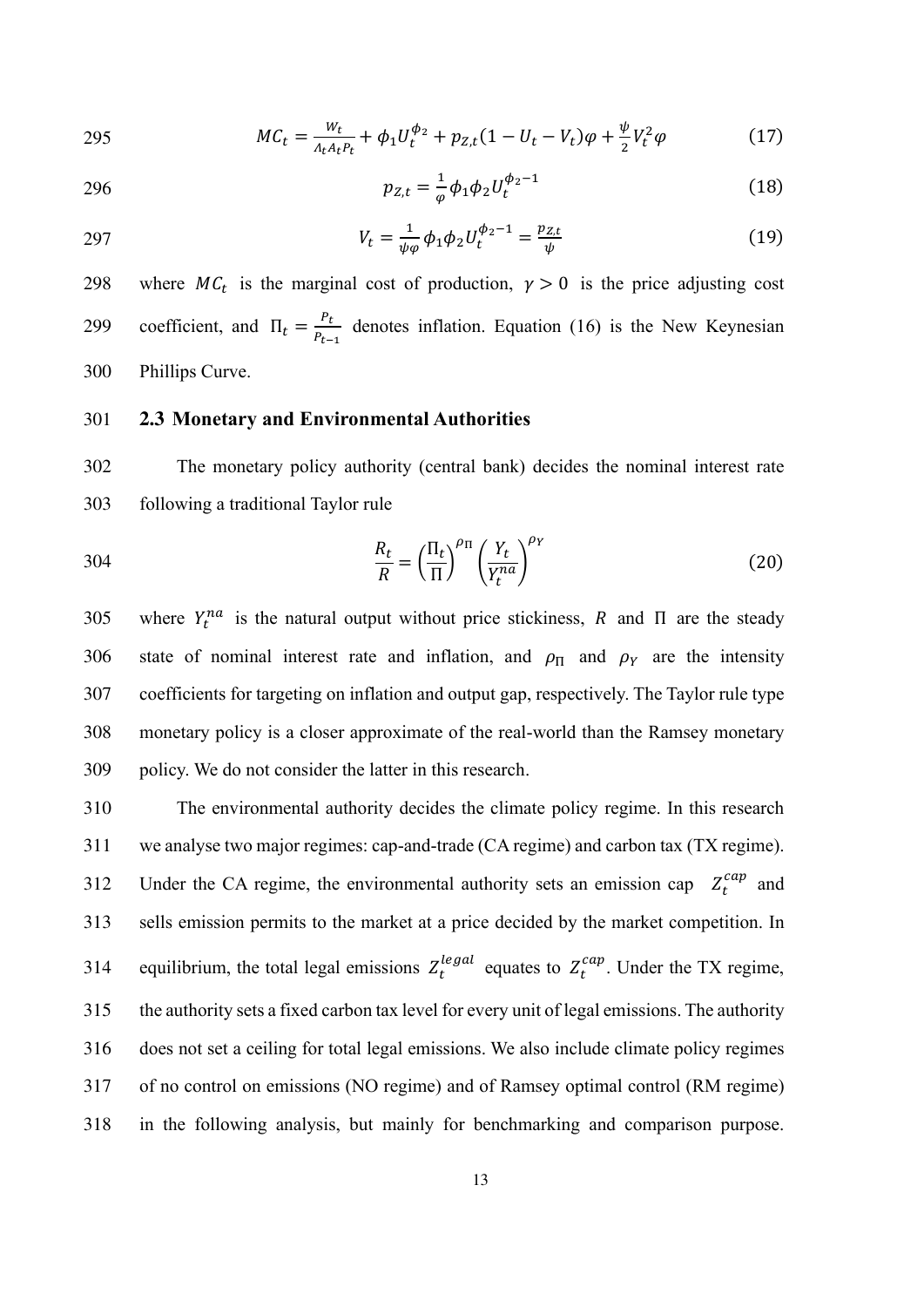Besides choosing the climate policy regime, the environmental authority fines firms if concealed emissions are spotted. The earnings of the authority, including the income from selling emission permits or levying a carbon tax and from the fines are transferred to households directly.

## **2.4 Market Clearing and Aggregation**

In equilibrium, we have the market clearing condition

325 
$$
Y_t = C_t + \phi_1 U_t^{\phi_2} Y_t + \frac{\gamma}{2} (\Pi_t - 1)^2 Y_t
$$
 (21)

Following Rotemberg (1982), we assume that all the firms are symmetrical. So, the gross variables share the same form of expressions with individual variables. The total production function is

329  $Y_t = \Lambda_t A_t L_t$  (22)

#### The totalities of emissions are

331 
$$
Z_t^{legal} = \int_0^1 Z_{j,t}^{legal} dj = (1 - U_t - V_t)\varphi Y_t
$$
 (23)

332 
$$
Z_t^{real} = \int_0^1 Z_{j,t}^{real} dj = (1 - U_t)\varphi Y_t
$$
 (24)

The total transfer is

334 
$$
T_t = p_{Z,t} Z_t^{legal} + \frac{\psi}{2} v_t^2 \varphi Y_t
$$
 (25)

The total stock of emissions is

$$
M_t = (1 - \delta_M)M_{t-1} + Z_t^{real} + \tilde{Z}
$$
 (26)

337 where  $\tilde{Z}$  is the emissions from nature without human influence, and  $0 < \delta_M < 1$  is the natural rate of decay of GHG stock.

#### **2.5 Calibration**

We calibrate the parameters as follows and list them in Table 1. Following Gali 341 (2015), the discount factor  $\beta$  is set as 0.99, the elasticity of substitution in steady state 342  $\theta$  is set as 6, and the inverse of the Frisch elasticity  $\eta$  is set as 1. The adjusting cost 343 coefficient  $\gamma$ , which measures price stickiness, is set as 58.25 so that the stickiness has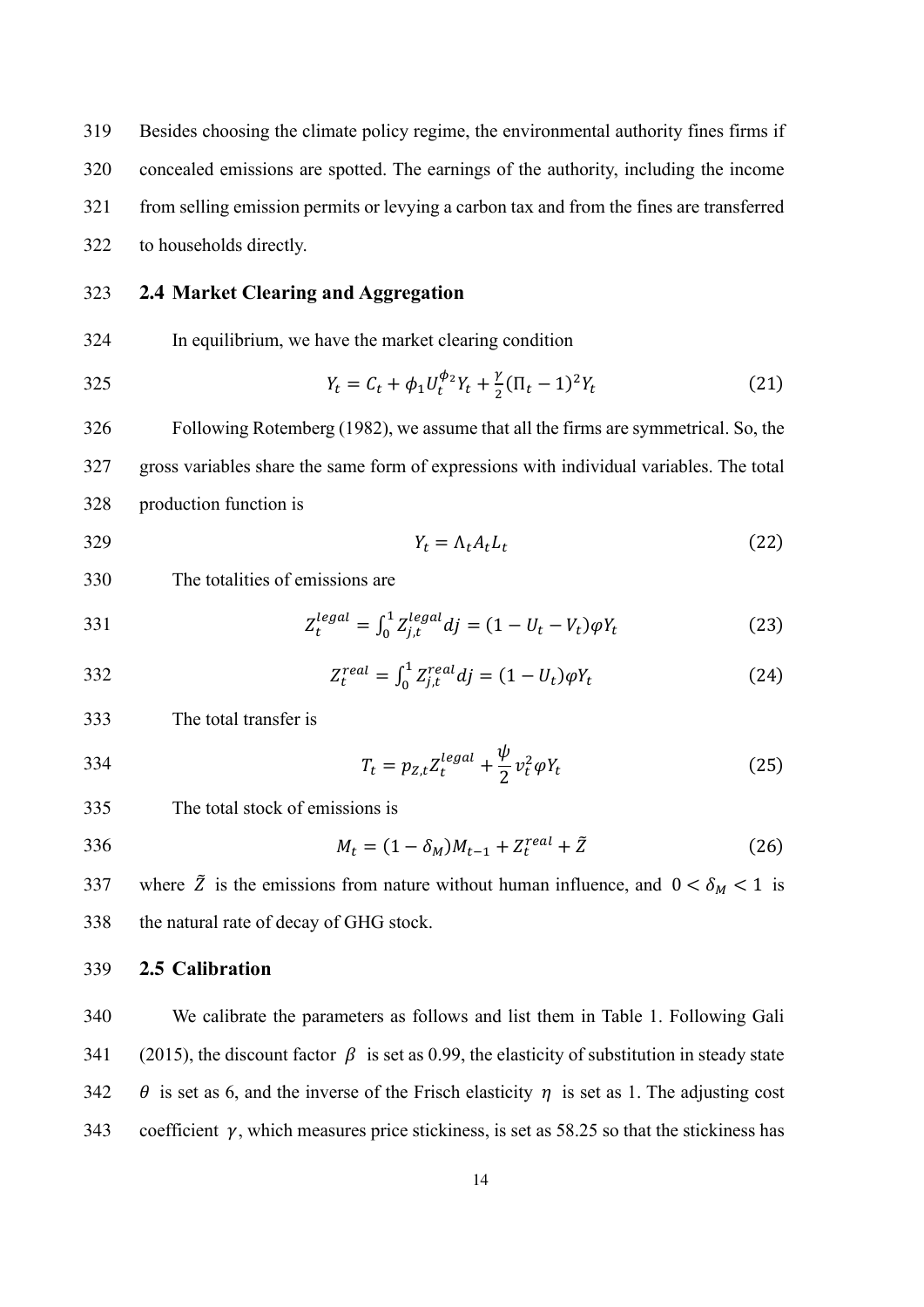| 344 | a duration of three quarters when it is converted into Calvo pricing. The disutility               |
|-----|----------------------------------------------------------------------------------------------------|
| 345 | coefficient of labour $\mu$ is set as 24.9983 so that the steady state of labour is 0.2            |
| 346 | without monopoly. Following tradition, the persistent coefficients of shocks (including            |
| 347 | TFP shock, preference shock, and cost-push shock) are set as 0.9, and the Taylor-rule              |
| 348 | elasticities (coefficients) of monetary policy $\rho_{\Pi}$ and $\rho_{Y}$ are set as 1.5 and 0.5, |
| 349 | respectively, in Section 3. Following Annicchiarico and DiDio (2017), the scale                    |
| 350 | coefficient of abatement cost $\phi_1$ is set as 0.185, and the elasticity $\phi_2$ is set as 2.8. |
| 351 | The parameter determining the damage caused by emissions on output $\chi$ is set as                |
| 352 | 0.000457. Following Heutel (2012), the decay rate of emission stock $\delta_M$ is set as           |
| 353 | 0.0021. Following Xu et al. (2016), the coefficient measuring the original emissions per           |
| 354 | unit of output $\varphi$ is set as 0.601. As for the EOEER $\psi$ , according to the proportion of |
| 355 | the "environmental penalties" collected by the government in total GDP in China,                   |
| 356 | which is approximately 0.01%, <sup>8</sup> the $\psi$ should be approximately 0.45. This is within |
| 357 | the magnitude of 0.1 to 1. For comparison purposes, we need to set a large $\psi$ and a            |
| 358 | small $\psi$ . Considering the magnitude, the benchmark of $\psi$ (in Subsection 3.1 and 3.2)      |
| 359 | is set as 1, which is the upper bound of the magnitude, and the value describing a relative        |
| 360 | ineffective regulation is set as 0.1 (in Subsection 3.3), which is the lower bound.                |

| Parameter |                                                        | Value   | Target                                                         |
|-----------|--------------------------------------------------------|---------|----------------------------------------------------------------|
| β         | Discount factor                                        | 0.99    | $\beta = \frac{1}{1+\rho}$ , where risk-free                   |
|           |                                                        |         | (pure time preference)                                         |
|           |                                                        |         | discount rate $\rho \approx 1\%$                               |
| $\eta$    | Inverse of the Frisch elasticity,                      |         | Literature                                                     |
| $\mu_L$   | Disutility coefficient of labour                       | 24.9983 | Steady labour time is 0.2<br>under fully competition<br>market |
| $\theta$  | Elasticity of substitution in steady $\vert 6 \rangle$ |         | Literature                                                     |
|           | state                                                  |         |                                                                |
|           | Adjusting cost coefficient of sticky                   | 58.25   | Literature                                                     |

<sup>&</sup>lt;sup>8</sup> Source: The State Council of Chin[a http://www.gov.cn/xinwen/2019-02/26/content\\_5368758.htm](http://www.gov.cn/xinwen/2019-02/26/content_5368758.htm)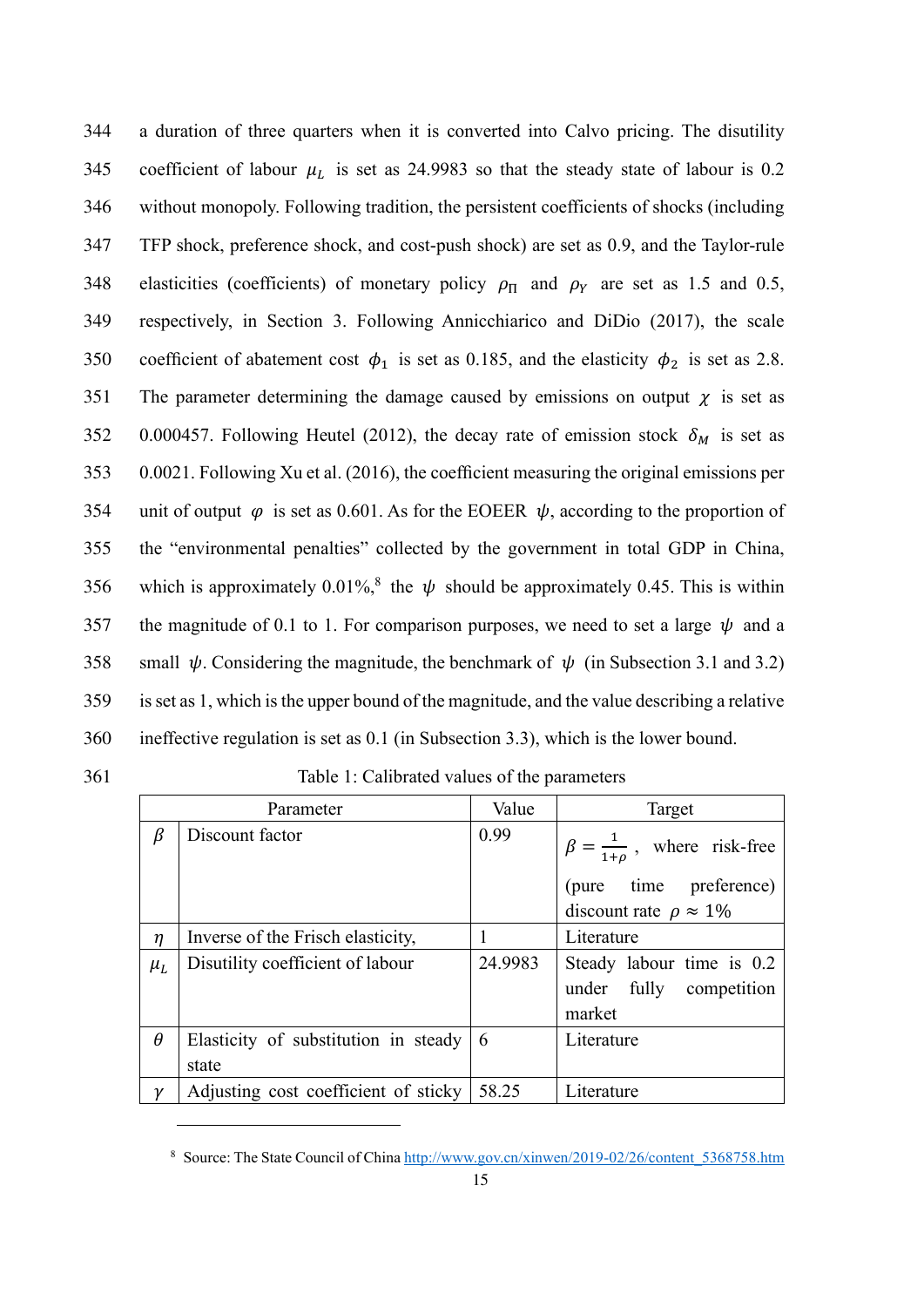|                 | price                                 |              |                              |
|-----------------|---------------------------------------|--------------|------------------------------|
| $\rho_A$        | Persistent coefficient of TFP shocks. | 0.9          | Commonly used value          |
| $\rho_S$        | Persistent coefficient of preference  | 0.9          | Commonly used value          |
|                 | shocks.                               |              |                              |
| $\rho_{\theta}$ | Persistent coefficient of cost-push   | 0.9          | Commonly used value          |
|                 | shocks.                               |              |                              |
| $\phi_1$        | Scale coefficient of abatement cost   | 0.185        | Literature                   |
| $\phi_2$        | Elasticity of abatement cost          | 2.8          | Literature                   |
| $\chi$          | Intensity of negative externality     | 0.000457     | Literature                   |
| $\varphi$       | Emissions per unit of output in the   | 0.601        | Literature                   |
|                 | absence of abatement                  |              |                              |
| ψ               | <b>EOEER</b>                          | 0.1, 1       | Proportion of environmental  |
|                 |                                       |              | punishment cost in GDP       |
| $\delta_M$      | Decay rate of GHG stock               | 0.0021       | Literature                   |
| $\mathsf{A}$    | TFP in steady state                   | 5.1151       | Steady output is 1 under     |
|                 |                                       |              | fully competition market     |
| S               | Preference in steady state            | $\mathbf{1}$ | No influence at steady state |
| $\rho_{\Pi}$    | Policy Response to Inflation          | 0.5          | Literature                   |
| $\rho_Y$        | Policy Response to Output Gap         | 1.5          | Literature                   |

## <sup>362</sup>**3. The Mixes of Monetary Policy with Different Climate**

## 363 **Policies**

In this section, we mix the monetary policy with four different types of climate policies: cap-and-trade, carbon tax, no control (with climate policy absent), and Ramsey optimal, and compare the mixes in terms of differences in fluctuation and welfare. We also consider the differences brought by the (in)effectiveness of enforcement of environmental regulation. The comparison in this section will show whether and how the monetary policy will vary when the type of climate policy and the effectiveness of environmental regulation are different. This is an extension of Annicchiarico and DiDio (2017), also a pre-requisite for optimising the policy mixes in Section 4.

#### 372 **3.1 Fluctuation Comparison**

373 Annicchiarico and DiDio (2017) started investigating the mixes of monetary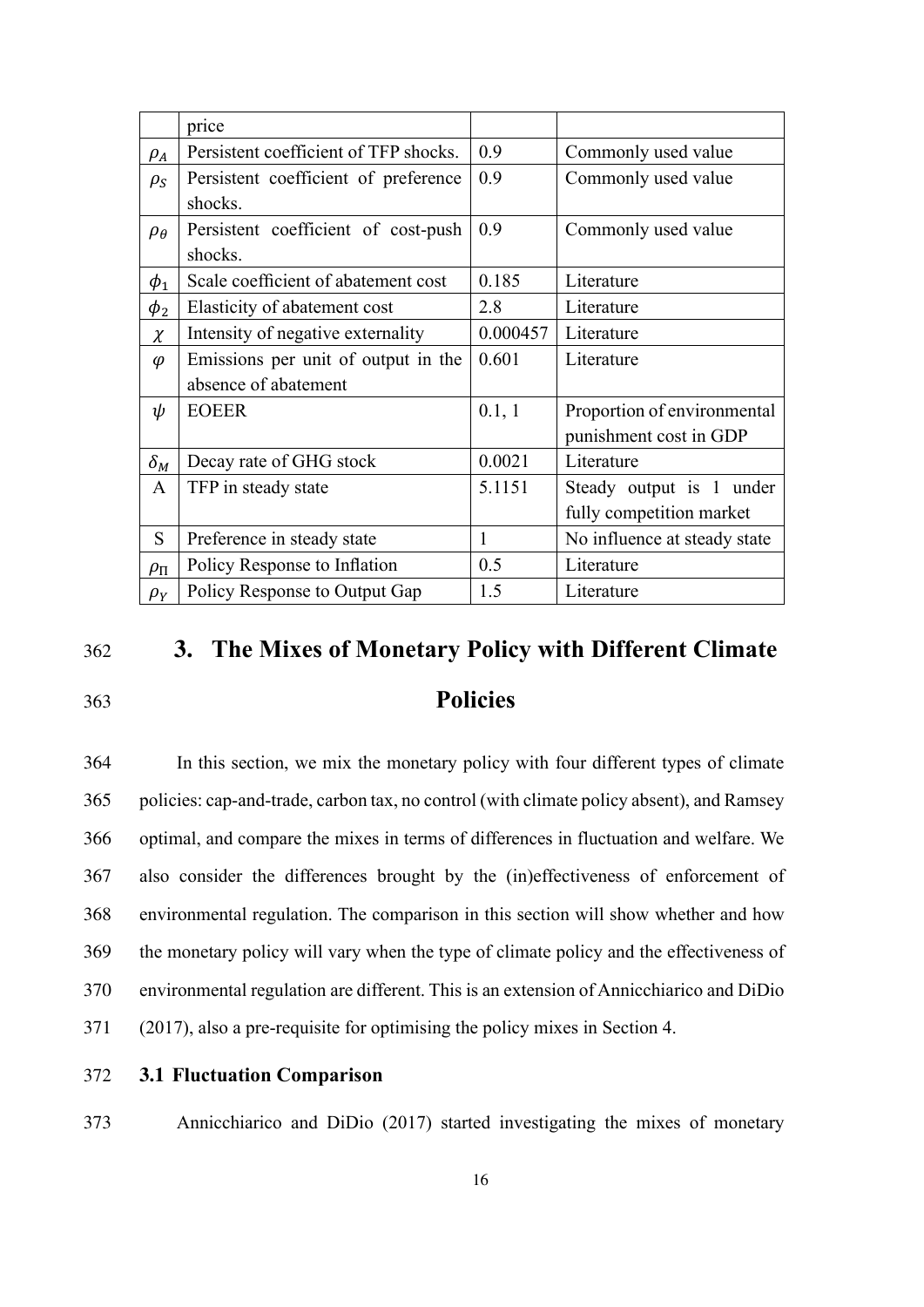policy and climate policy by considering one policy as the Ramsey type and the other as varying types. They showed that key macroeconomic variables, including labour, emissions, interest rate, and inflation, respond differently to a productivity shock when the policy type differs. Their work is an inspiring start on such issue, meanwhile, can be extended or improved in some respects. First, at least one policy was assumed as the Ramsey type in any mix they studied. This type of policy is the ideal optimisation but difficult to carry out directly in reality. The mix that purely consists of practically realisable policies is not studied. So, such real-world practical policy mixes can be further investigated. Second, the potential ineffectiveness of environmental regulation that could change the dynamics of the economy can be considered additionally. This relaxes the hidden assumption of the perfect effectiveness of environmental regulation. Third, the regimes with "no climate policy" and "Ramsey climate policy" can be introduced into the comparison to serve as benchmarks.

We still compare the response of key macroeconomic variables to the productivity shock, but extend the work of Annicchiarico and DiDio (2017) by including the mixes of Taylor rule type monetary policy with four different types of climate policy (constituting four regimes) with consideration of the EOEER. The four types of climate policy include cap-and-trade, carbon tax, no control and Ramsey optimal (see Appendix for equations). The first three and the Taylor rule monetary policy are all commonly implemented in the real-world. In this subsection, we compare the fluctuation of the economy in different regimes via impulse response analysis. To be specific, we give a 1% positive TFP shock and then find the dynamics of economic variables. Here, the 396 EOEER  $\psi$  is set as 1 as a benchmark. The values of tax level and emission target are 397 set so that all regimes (except for the NO regime<sup>9</sup>) share the same steady state with the case of Ramsey.

<sup>&</sup>lt;sup>9</sup> The No Control regime is equivalent to a TX regime with a tax level at 0. This makes the steady state different and predefined.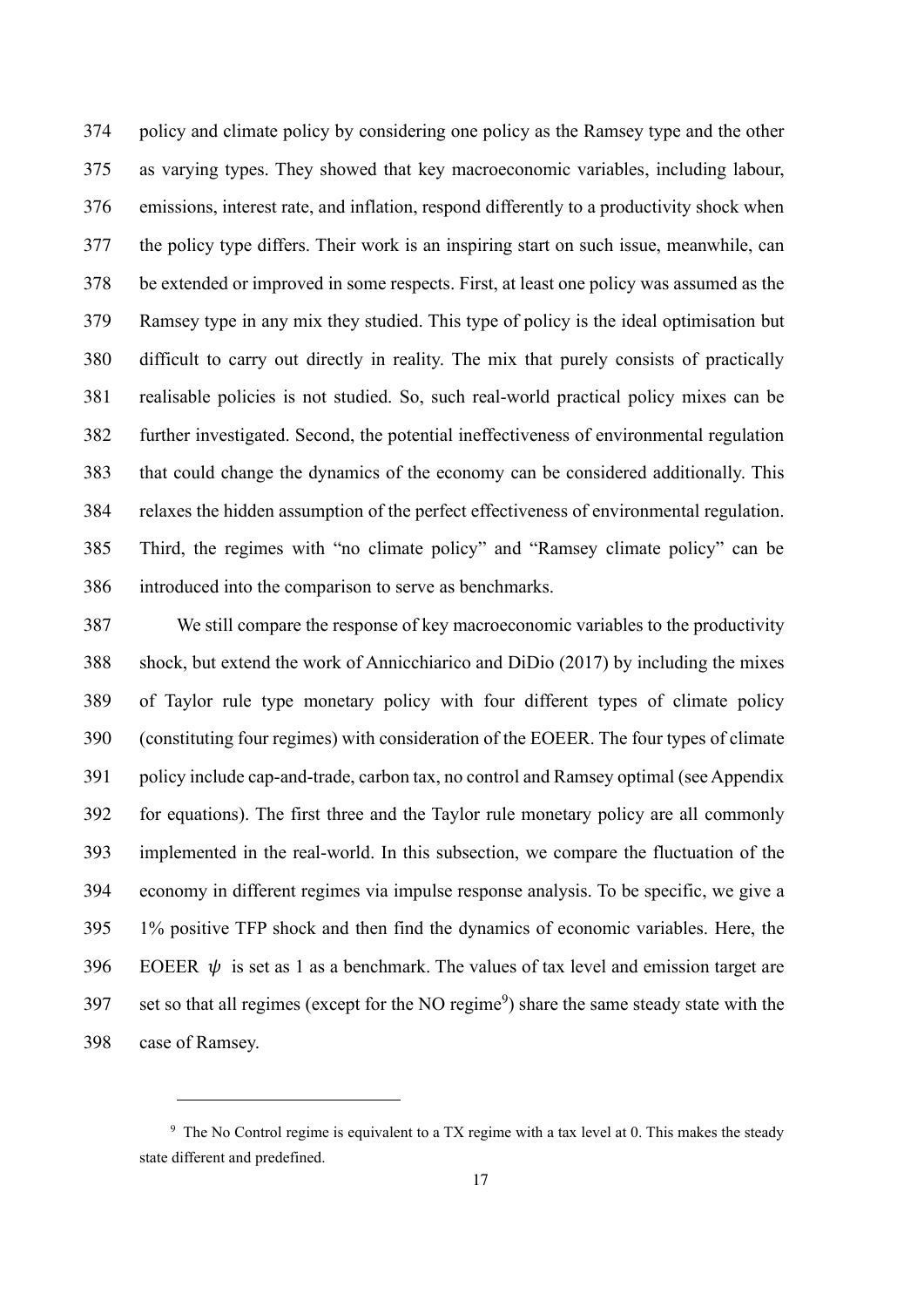The results of impulse response analysis (absolute deviation from steady states) are shown in Figure 2. It can be found that the responses of endogenous variables to the shock have different paths under the four different regimes. For economic and monetary variables, output under the CA regime increases by less than under the RM regime, whereas output under the TX regime increases by more than under the RM regime. The 404 TFP damage coefficient  $(A_t)$ , inflation, and the resulting interest rate under the CA regime drop less than under the RM regime, whereas under the TX regime the negative changes are larger than is the case under the RM regime. For environmental related variables, abatement, concealed emissions, and emission price under the CA regime rise by more than under the RM regime, whereas, under the TX regime they either change less than under the RM regime or do not change. Legal emissions and real emissions under the TX regime increase by more than under the RM regime, whereas, under the CA regime, real emissions rise by less than under the RM regime, and legal emissions do not change.

The differences between regimes (note the scales of the y-axes) are not large, because the environmental-related disruption and costs (for abatement, emissions, and  $\,$  fines) are relatively small under current parameters.<sup>10</sup> The differences could be more significant in the future if the climate change problem becomes more serious. Since it could aggravate the external shock (e.g., severer weather extremes) and increase the 418 emission-related costs.

<sup>&</sup>lt;sup>10</sup> The standard deviation of  $\Lambda_t$  is less than 0.00027 under the CA and TX regimes. The proportion of environmental-related costs to output (GDP) at steady state is less than 0.7%.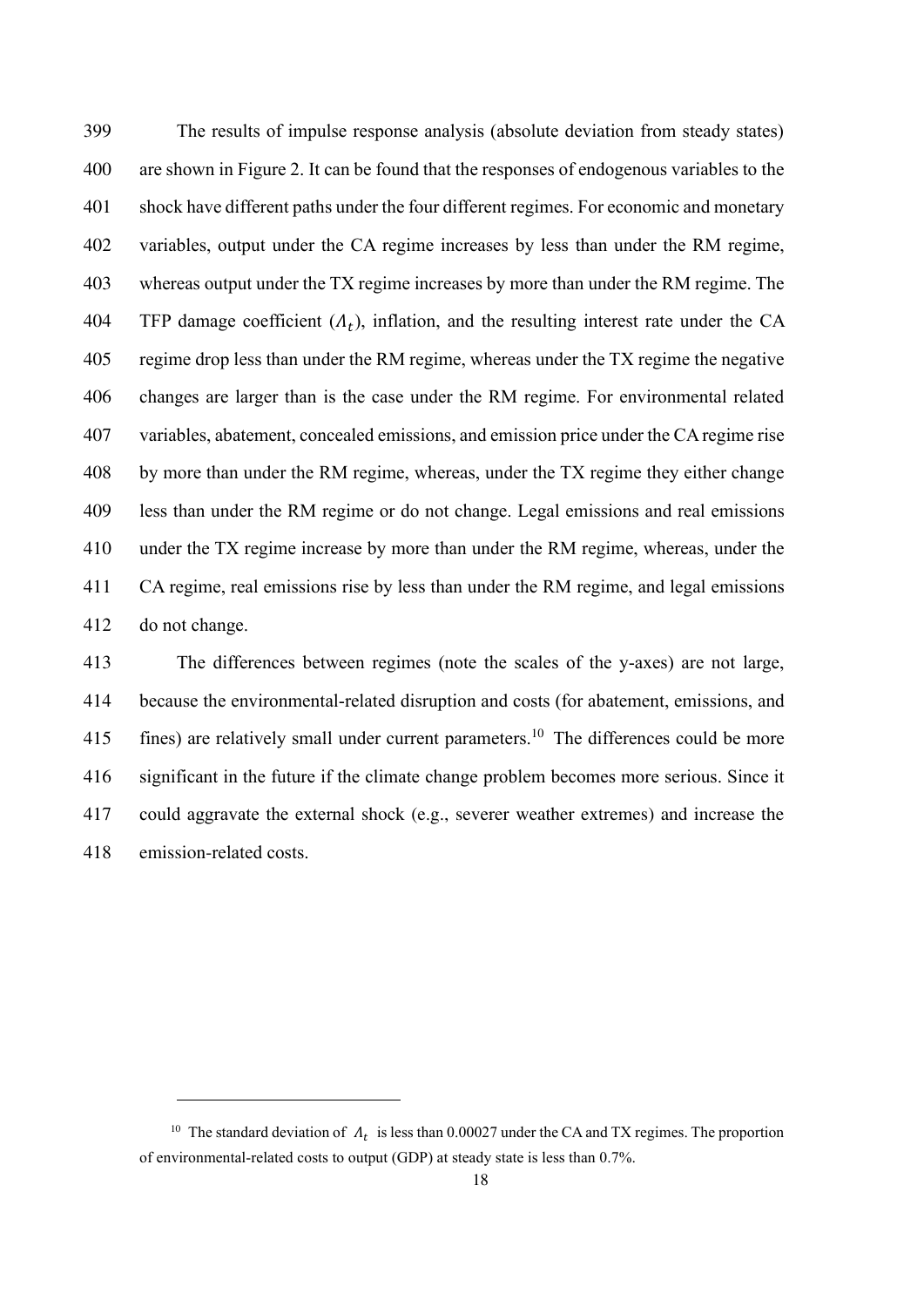

Figure 2: The dynamics of endogenous variables after a 1% positive TFP shock under different regimes (EOEER=1)

To understand the mechanism behind the differences of the changes, we first need to understand that after a positive TFP shock, **emission prices** and **real emissions** will rise under the RM regime. When the shock happens, every unit of output will have a lower cost. This decreases the price level and increases the demand. An increased demand causes an increased supply or output. When the level of output increases, the original emissions from production also increase. This can cause a higher marginal 429 damage to TFP, so the Ramsey optimization requires a higher rate of abatement  $U_t$ . According to equation (18), the **emission price**  $p_{Z,t}$  **also needs to be higher simultaneously** under the RM regime. To dispose of the extra original emissions from 432 production under the RM regime, firms will be arranged to use all three channels — namely abating, legally emitting, and concealedly emitting — as all the channels have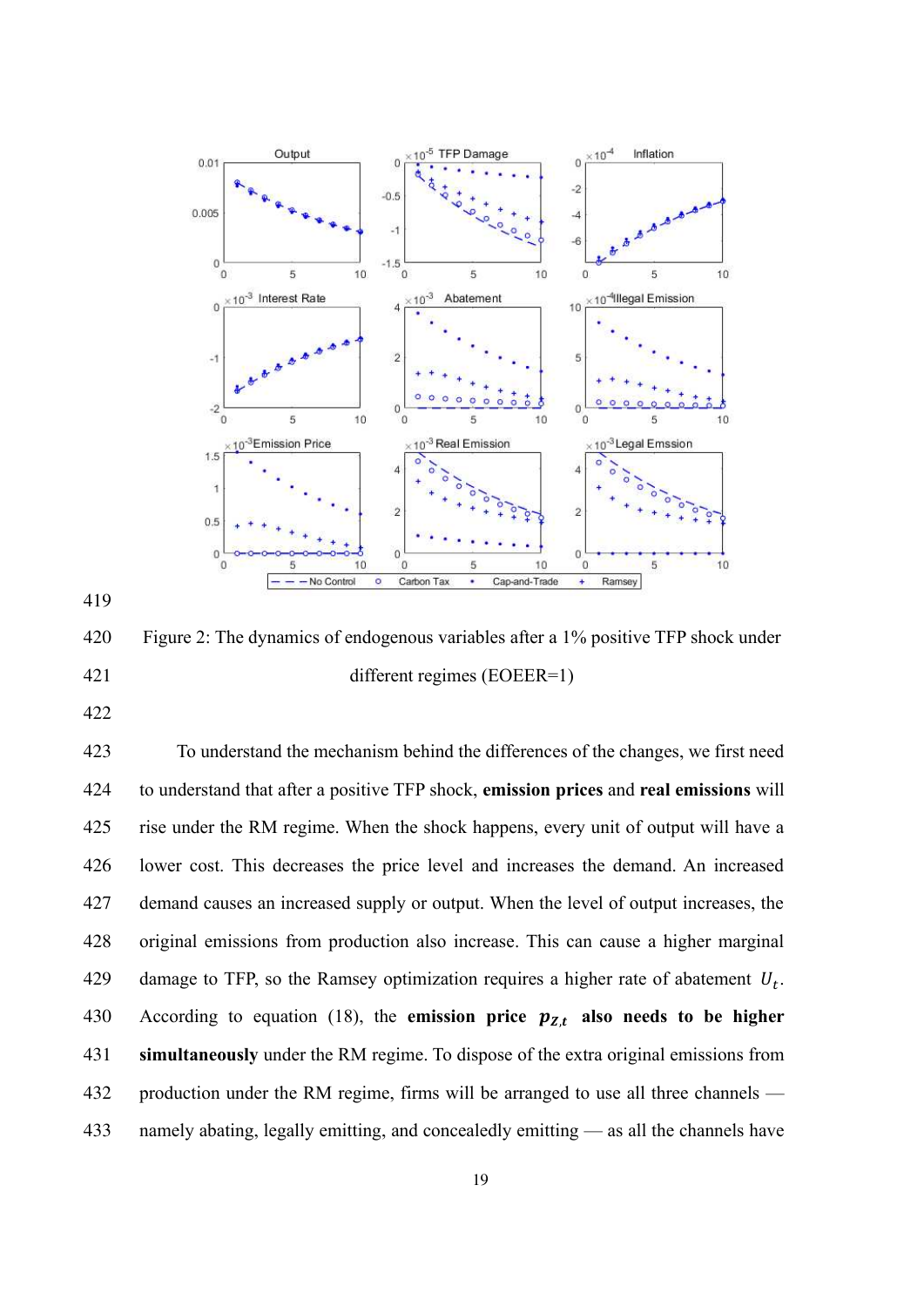an increasing marginal cost for society. Hence, abatement, legal emissions, and concealed emissions will all rise. As a result, **real emissions, which equates to the sum of legal and concealed emissions, will also rise** under the RM regime.

Then, the differences between the CA and TX regimes can be explained. Under the TX regime (and the NO regime), the **emission prices** (for legal emissions) are fixed at the carbon tax level (or 0), irrespective of how much firms emit. After a shock, this is lower than the Ramsey optimal (increased) emission price. The relative lower emission price has three implications: (1) On **output**. As the emission price is fixed, its marginal level is also fixed and equates to the tax level. At optimum, the costs of all three channels for disposing of the original emissions from production share this same marginal level. The costs for disposing of every unit of emissions via concealed emitting and abatement are marginal increasing; hence, the average cost of these two channels is lower than the tax level. Given that the tax level is lower than is the Ramsey optimal emission price, the average cost for disposing of every unit of emission via all three channels is less than is the case under the RM regime. When the unit emission cost is lower, the price level decreases, which causes a higher demand for production output. So, it is higher than is the case under the RM regime. (2) On **real emissions** and the **TFP damage coefficient**. The relatively lower costs of disposing of legal and concealed emissions allow real emissions, which is the sum of legal and concealed emissions, to rise by more than is the case under the RM regime. Real emissions accumulate into emission stock and directly decrease the TFP damage coefficient (N.B., it is negative). Therefore, the TFP damage coefficient drops by more than it does under the RM regime. (3) On **legal emissions, abatement, and concealed emissions**. With a lower emission price, the legal emissions increase by more than they would under the RM regime. When relatively more original emissions from production are disposed of via the legal emitting channel, a lesser amount of emissions need to be disposed of via the other two channels, namely abating and concealed emitting. This causes the abatement and concealed emissions to increase by less than is the case under the RM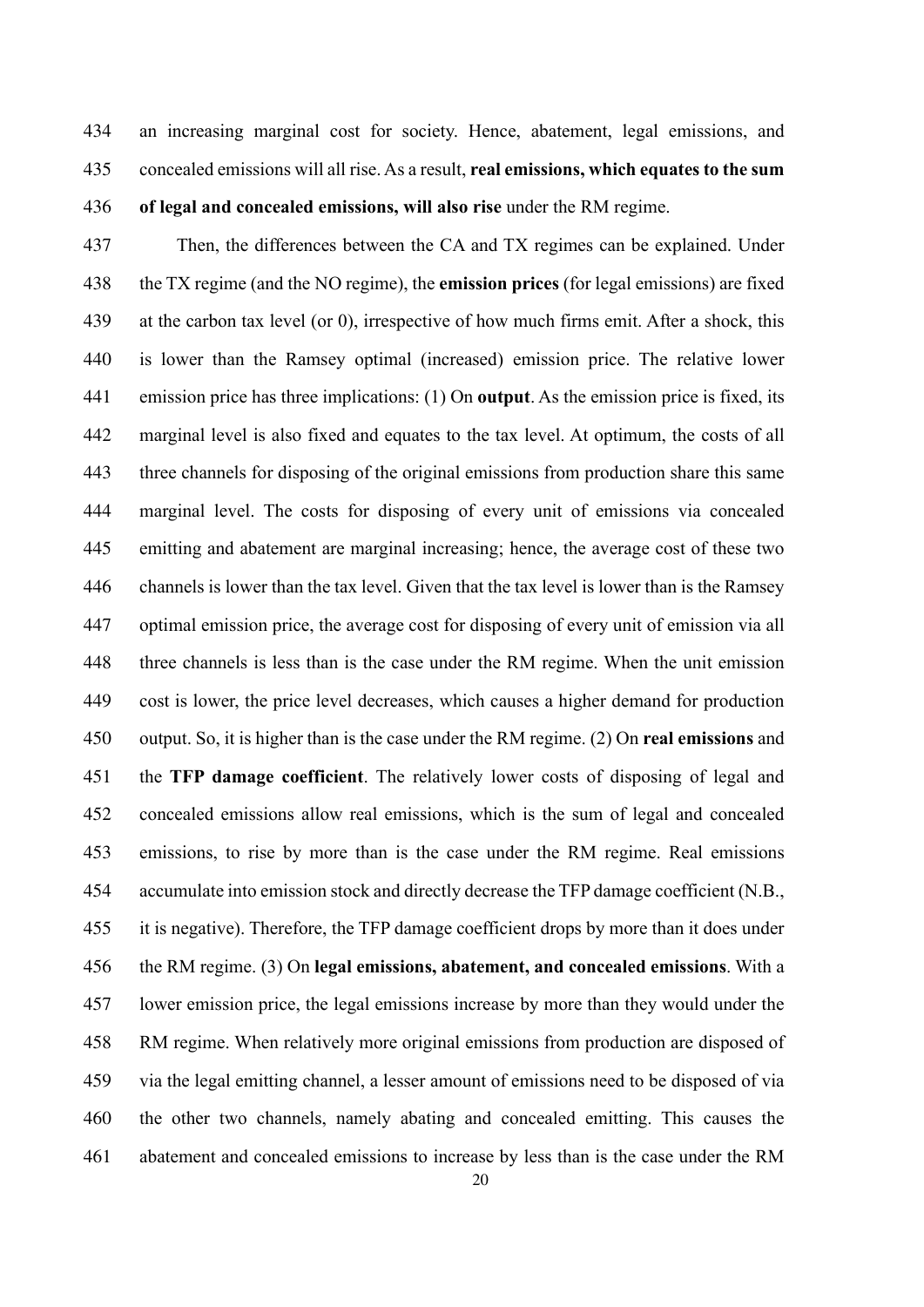regime. (4) On **inflation and interest rate**. A lower than RM regime emission price causes a lower marginal cost of production, and then a lower inflation and lower interest rate in succession. Hence, both the change in inflation and the change in interest rate are lower than their changes under the RM regime.

Under the CA regime, the mechanism of change is the antithesis of that under the TX regime. The legal emissions volume is fixed at a target, so it is lower than the new Ramsey optimal (increased) legal emissions' level. After the shock and the rise of original emissions, the concealed emitting and abatement channels need to dispose of more emissions than is the case under the RM regime. This leads to higher marginal disposing costs of these two channels. At optimum, the costs of all three channels for disposing of the original emissions share a same marginal level, hence the emission price (for legal emissions) rises higher than is the case under the RM regime. The higher than RM regime emission price (which is opposite to the lower than RM regime price under the TX regime) has implications for the endogenous variable that are exactly antithetical to those under the TX regime. Therefore, there are differences in the changes between the CA and TX regimes. Meanwhile, we can say that there exists a "price level-offsetting" effect in the CA regime that can better stabilise the economy when a shock happens. This is because the fixed legal emission volume causes a higher/lower price for disposing of emissions and offsets the lowering/heightening price level (and also attenuates monetary policy). Under the TX regime, the fixed carbon price does not have such a function.

In general, the above analysis shows that when monetary policy is mixed with different climate policies, the monetary policy itself (interest rate) and the effect of the policies on the economy (other endogenous variables) will differ in facing a TPF shock. Under the TX regime, the monetary policy (interest rate) is strengthened compared with under the RM regime and, meanwhile, the TX regime-type climate policy is looser than is the RM regime-type (real emissions too high and abatement too low). Conversely, under the CA regime the monetary policy is weakened; the CA regime-type climate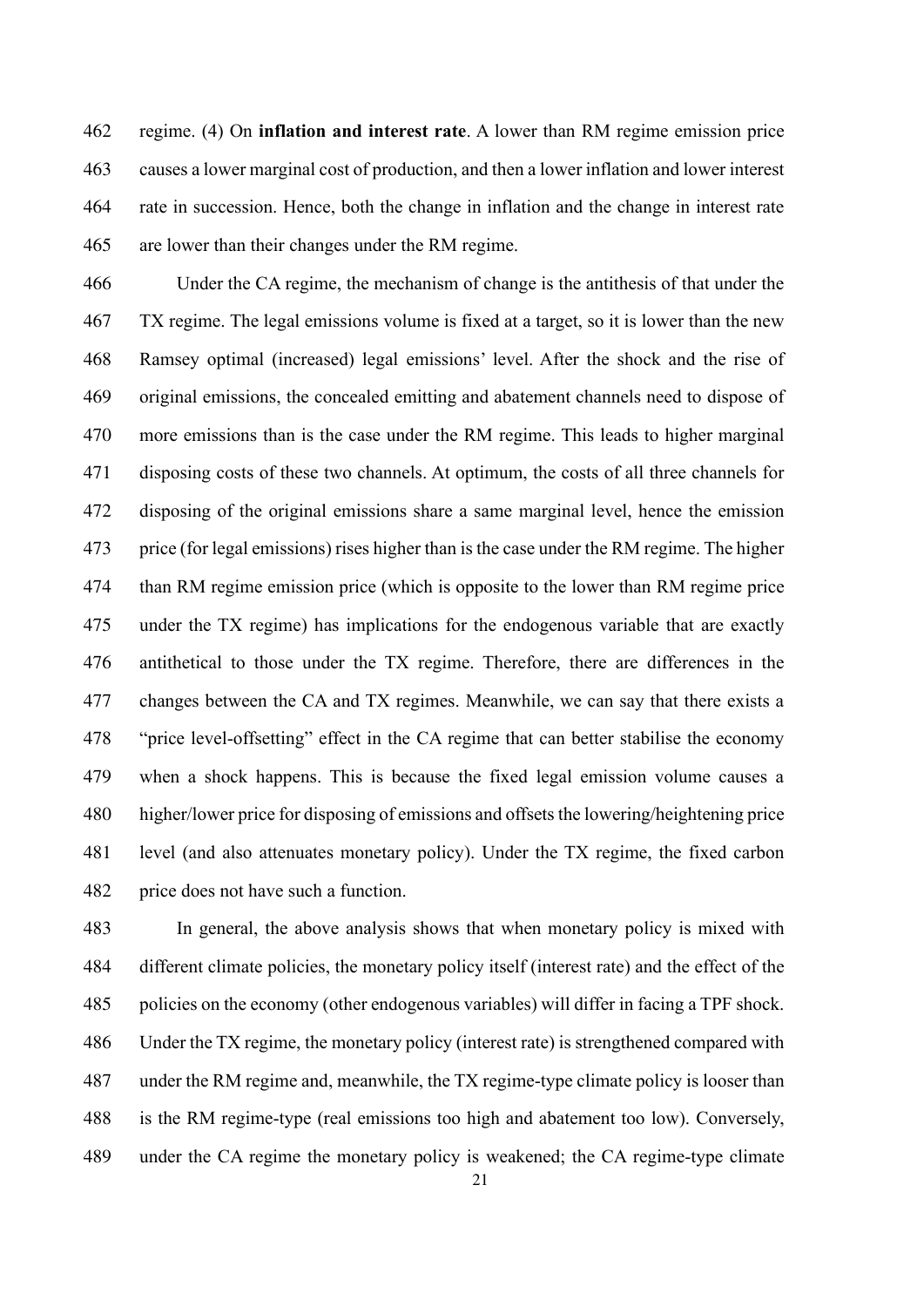490 policy is tighter than is the RM regime-type.

The above analysis conveys two key messages: (1) The cap-and-trade regime of climate policy could offset the price fluctuation after shocks and become an attenuator for monetary policy. (2) The making process of monetary policy should consider the existing regime of climate policy, as the dynamic of monetary policy is influenced by the selection of climate policy.

496 **3.2 Welfare Comparison**

497 To further investigate the above policy mixes, we compare the welfare of the four 498 regimes in addition to the above fluctuation analysis. This will help us find which of 499 the four mixes are better and which are worse.

In the comparison, we maintain all parameters, including the coefficients in the Taylor rule and the EOEER, fixed. We set the steady states of the CA and TX regimes equal to that of the RM regime. The steady state of the NO regime comes from the  $p_{z,t} = 0$  case of the TX regime. So, the differences in welfare between the CA, TX, and RM regimes are due only to the difference in regime. We follow the welfare criterion of Mendicino and Pescatori (2007) and calculate the conditional welfare of individuals. The expression is

507 
$$
W_{j} = \mathbb{E}_{t} \sum_{m=0}^{\infty} \beta^{m} \left( \ln C_{j,t+m} - \mu_{L} \frac{L_{j,t+m}^{1+\eta}}{1+\eta} \right)
$$
 (27)

508 where  $W_i$  is the conditional welfare, and  $j = \{NO, TX, CA, RM\}$  means the four 509 regimes of climate policy: no control, carbon tax, cap-and-trade, and Ramsey optimal.

510 To show results more intuitive, we also calculate the consumption equivalent (CE) 511 of each case. CE is the additional fraction of consumption that households under no 512 policy can obtain if a certain policy is introduced for them. Let

513 
$$
W_{j'} = \mathbb{E}_t \sum_{m=0}^{\infty} \beta^m \left[ \ln \left( 1 + CE_{j'} \right) C_{NO,t+m} - \mu_L \frac{L_{NO,t+m}^{1+\eta}}{1+\eta} \right]
$$
(28)

514 we have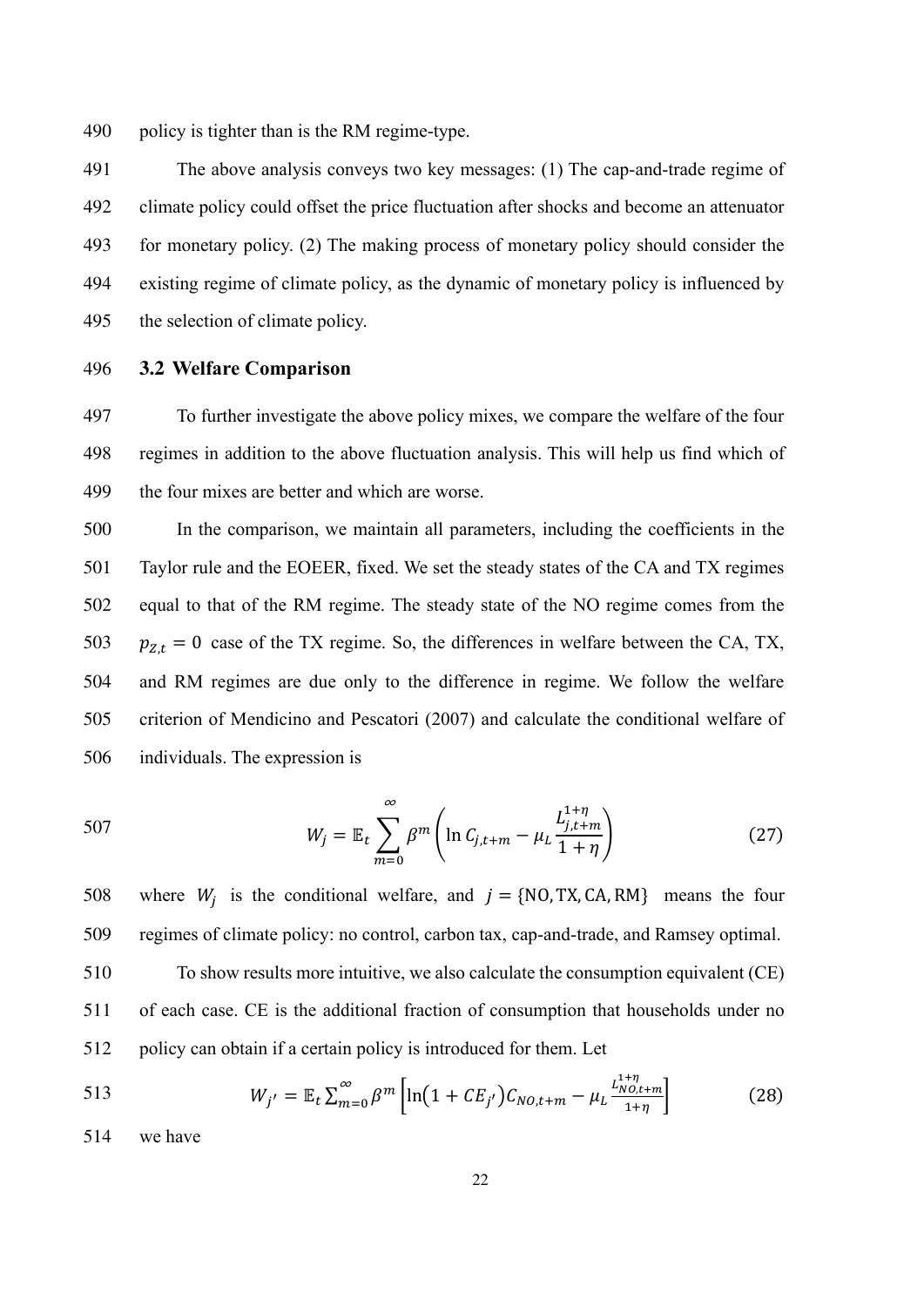$$
CE_{j'} = \exp\{(1 - \beta)(W_{j'} - W_{NO})\} - 1
$$
 (29)

516 where  $j' = \{TX, CA, RM\}$  represents a certain regime of climate policy.

The welfares of all four regimes and the corresponding CEs are shown in Table 2.

Table 2: Welfare and Consumption Equivalents of the four regimes

|                | Welfare   | CE        |
|----------------|-----------|-----------|
| N <sub>O</sub> | $-59.469$ |           |
| TX             | $-58.583$ | 0.0088972 |
| <b>CA</b>      | $-58.585$ | 0.0088727 |
| RM             | $-58.566$ | 0.0090715 |

We can find

521  $W_{RM} > W_{TX} > W_{CA} > W_{NO}$  (30)

and

523  $CE_{RM} > CE_{TX} > CE_{CA} > CE_{NO}$  (31)

Specifically: (1) Any regime with a climate policy has better welfare than has the NO regime, as any climate policy can somehow reduce emissions, and so does its externality. (2) The RM regime has the highest welfare and CE of all the regimes. This is the nature of Ramsey policy. (3) The TX regime is a little better than is the CA regime in terms of welfare and CE; however, the differences between them are not big.

In terms of the welfare standard, the TX regime tends to be a better choice among the three real-world implementable regimes (CA, TX, and NO) when a TFP shock happens. However, sensitivity analysis indicates that it is not always the best choice. We find that either when the parameter EOEER is small enough or when the shock is 533 changed to demand-type, the result  $W_{TX} > W_{CA}$  and  $CE_{TX} > CE_{CA}$  will reverse to  $W_{TX} < W_{CA}$  and  $CE_{TX} < CE_{CA}$ . Hence, among the three real-world implementable regimes, no one is always dominant over others regardless of parameters and shocks, in terms of the welfare standard.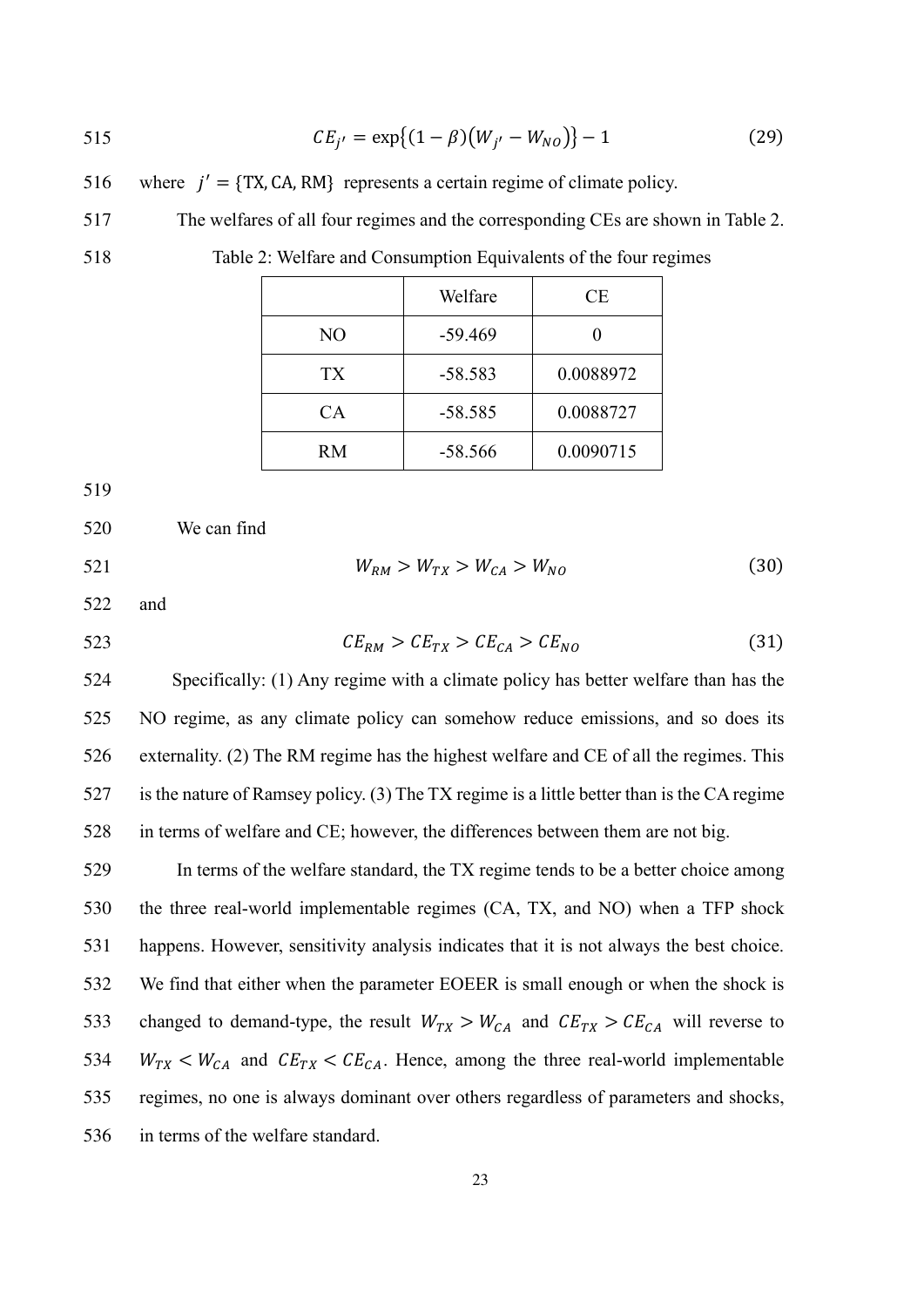#### **3.3 The Role of Environment Regulatory Effectiveness**

This section investigates whether the effectiveness of enforcement of environmental regulation, in addition to the choice of climate policy type, will also affect the economy and the monetary policy.

541 To do this, we set a lower effectiveness parameter  $\psi$  equal to 0.1. This is a much 542 smaller value than the benchmark case in Subsection 3.1, where  $\psi = 1$ . The small value means that the environmental regulation is less effective. In Figure 3, we show the fluctuation of economy following the same method as in Subsection 3.1. It needs to be noted that the units of some of the vertical axes in Figure 2 and Figure 3 are different. 546 Then, we compare the results in Figure 2 ( $\psi = 1$ ) and in Figure 3 ( $\psi = 0.1$ ) to identify any differences arising from the effectiveness of enforcement of environmental regulation.

It can be found, for variables apart from legal and concealed emissions, that when the effectiveness is lower the differences of fluctuation between the CA and TX regimes become smaller — mainly because the variables' paths under the CA regime are more approximate to the paths under the TX regime. Under the TX regime, legal emissions change by more than is the case when environmental regulation is more effective. Under the CA regime, concealed emissions change more. This makes the mixes with different regimes of climate policy become more similar to each other.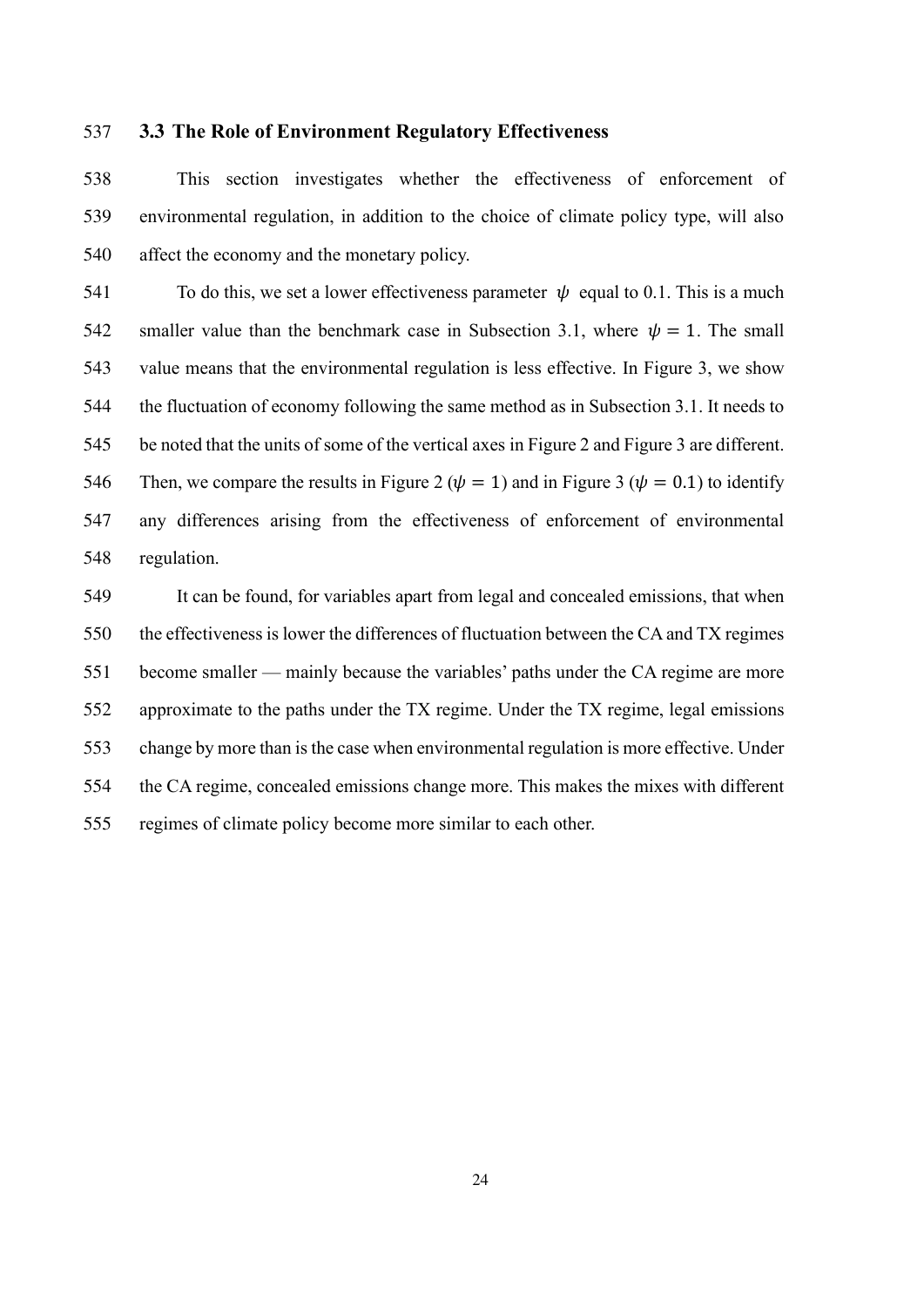

Figure 3: The dynamics of endogenous variables after a 1% positive TFP shock under different regimes (EOEER=0.1)

The pivotal reason for the diminishing differences between regimes is that the less effective enforcement of environmental regulation gives firms more space to dispose of their emissions via the concealed emitting channel and the "price level-offsetting" effect 563 in the CA regime is weakened. When  $\psi$  is lower, the unit cost for concealed emissions and the total cost for disposing of every unit of original emissions will decrease. This 565 allows the steady state share of concealed emissions in original emissions (i.e.  $V_t$ ) and original emissions to increase. After a TFP shock under the TX regime, concealed 567 emissions rise by more than is the case with higher  $\psi$  because of the increased steady 568 state  $V_t$ . The path of abatement is almost unchanged because the extra original emissions after a shock do not change significantly, and the share of abatement for 570 disposing of every unit of original emissions (i.e.,  $U_t$ ) is not changed according to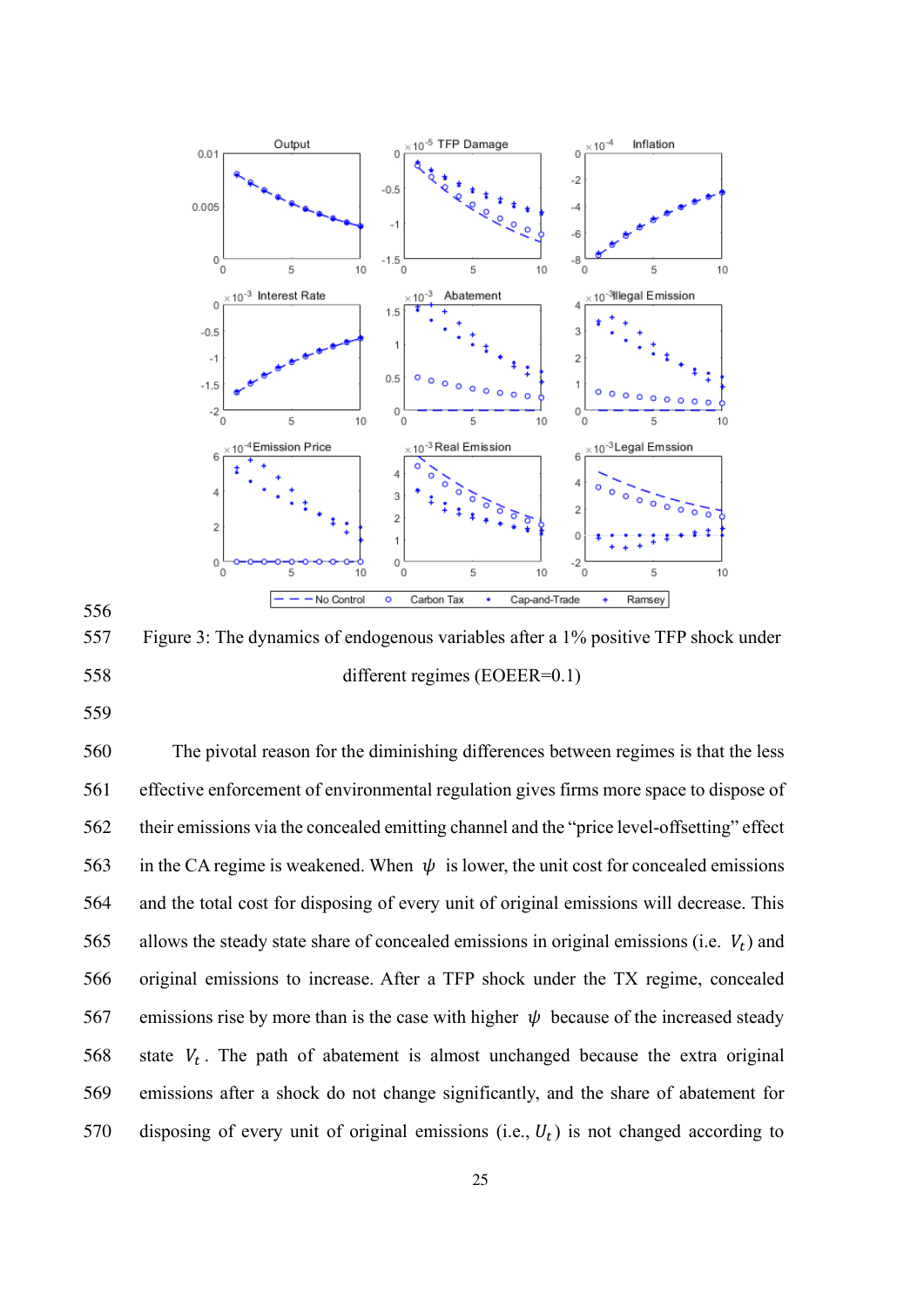571 equation (18), which does not include  $\psi$ . Neither does the path of real emissions, whose share is  $1 - U_t$ , change significantly, for the same reason. The legal emissions rise by 1953 less because their share in disposing of every unit of original emissions  $1 - U_t - V_t$  is 574 reduced due to an increased  $V_t$ . The paths of inflation and interest rate are almost 575 unchanged due to a fixed  $p_{Z,t}$  under the TX regime.

576 After a TFP shock under the CA regime,  $p_{Z,t}$  increases by less than is the case 577 when  $\psi$  is higher, as the cost for concealed emissions rises by less.<sup>11</sup> The "price level-offsetting" effect is weakened. This brings more similar changes in the paths of inflation 579 and the interest rate. Illegal emissions rise by more than is the case with a higher  $\psi$  for the same reason under the TX regime. Abatement increases by less as more original emissions are disposed of via the concealed emitting channel. Real emissions rise by more because the concealed emissions increase by more and the legal emissions are fixed under the CA regime.

584 In addition to the fluctuation analysis, we also calculate and compare the welfare 585 of each regime after the EOEER is changed to 0.1. We find that the order of welfare 586 and the consumption equivalent comparison will change to  $W_{ET} > W_{TX}$  and  $CE_{CA} >$ 587  $CE_{TX}$ . The reason is that consumption, as one of the determinants of welfare, increases 588 by more under the CA regime than under the TX regime. A lower  $\psi$  brings a lower 589 cost for concealed emissions. Under the CA regime this also brings a lower  $p_{Z,t}$ . Then, 590 the price level decreases and demand, production output, and consumption increase. 591 However, under the TX regime,  $p_{Z,t}$  is fixed, and, hence, the price level decreases by 592 less than is the case under CA. Then, consumption does not rise by so much.<sup>12</sup> The

<sup>&</sup>lt;sup>11</sup> There is a marginal increasing cost for concealed emissions  $\frac{\psi}{2}$  $\frac{\varphi}{2} v_{t,j}^2 \varphi Y_{j,t}$ . When  $\psi$  is lower, the steady state cost for concealed emissions is lower. Hence, the cost for concealed emissions rises less here. Meanwhile, the three channels for disposing of original pollution have the same marginal cost (a natural result of economic optimisation); hence  $p_{Z,t}$  equals the cost for concealed emissions.

 $12$  The fluctuation of price also influences welfare, according to Rotemberg (1982). However, the result here means that the influence of consumption on welfare is stronger.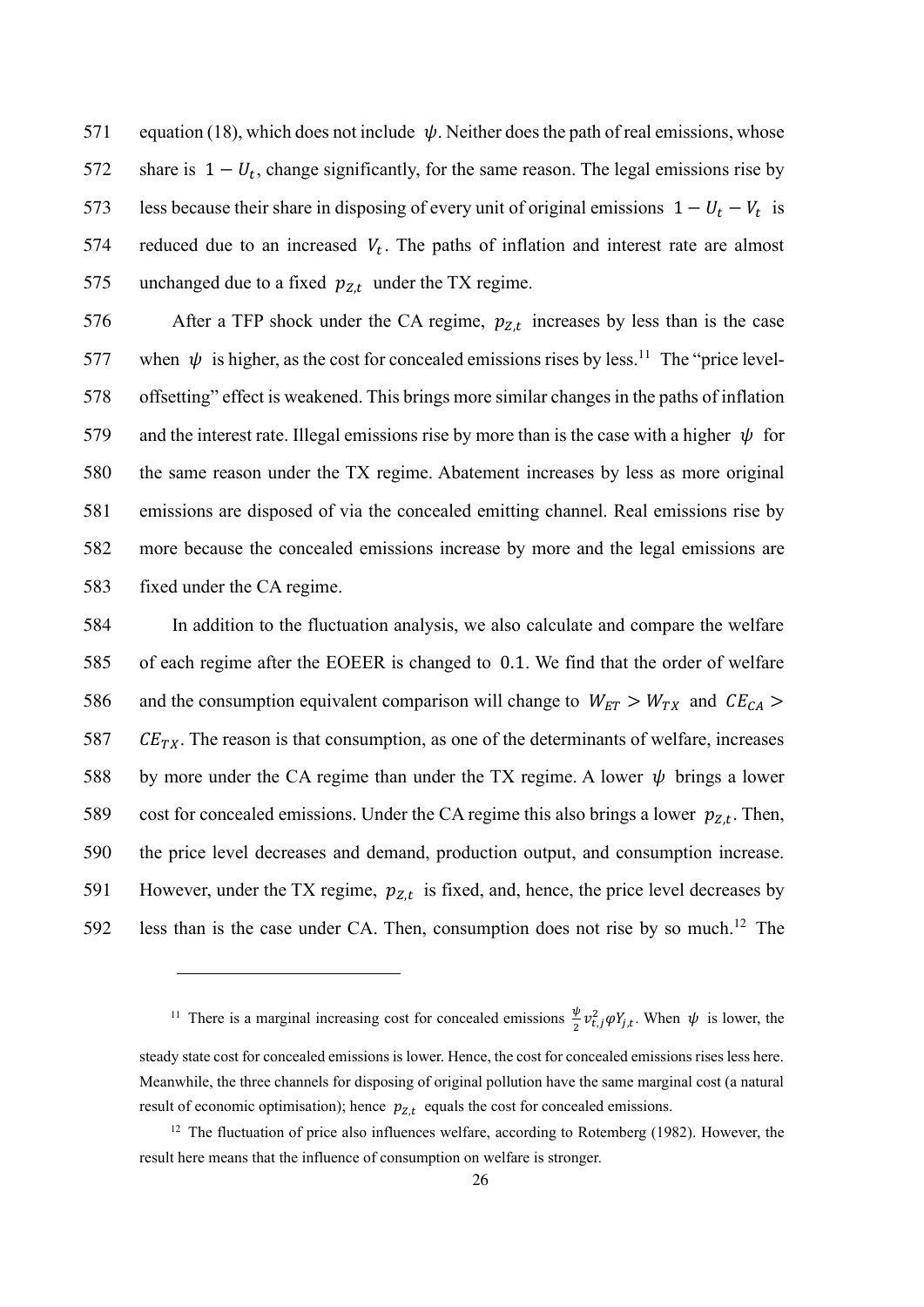output under the CA regime rises more than it does under the TX regime, after a shock, which makes the output gap under the CA regime relatively smaller and the welfare larger.

The above analysis shows that the ineffectiveness of enforcement of environmental regulation will make climate policy less effective and that different regimes become more similar. This implies that the difference in the fluctuation of economy and monetary policy between regimes will also change due to the differentiation of EOEER. Therefore, in addition to the regime of climate policy, the EOEER also needs to be considered when designing monetary policy. Otherwise, the dynamics of monetary policy and its effect on the economy will be somewhat different (too strong or too weak) from what is envisaged with only considering the regime of climate policy. Another implication is that, when making monetary policy, developed countries should consider the existing regime of climate policy more carefully than developing countries, as their effectiveness of environmental regulation is often better and the differences between regimes are more significant.

## **4. The Optimisation of Policy Mixes**

From Subsection 3.2, it can be found that, among the three real-world implementable regimes of policy mix (CA, TX, and NO), no one is always dominant over others, in terms of the welfare standard. In this section, we propose to improve or "optimise" these regimes respectively. The first way is to optimise policy coefficients in the traditional Taylor rule of monetary policy. The second and also a novel way is to introduce a radically "climate-augmented" monetary policy. This is to include the emission gap target into the Taylor rule of monetary policy. We will try to find the best coefficient for the new target and determine whether this inclusion can become a desirable practice. The results will give an answer to central banks' question of "whether it is good for the monetary authority to proactively care for the climate".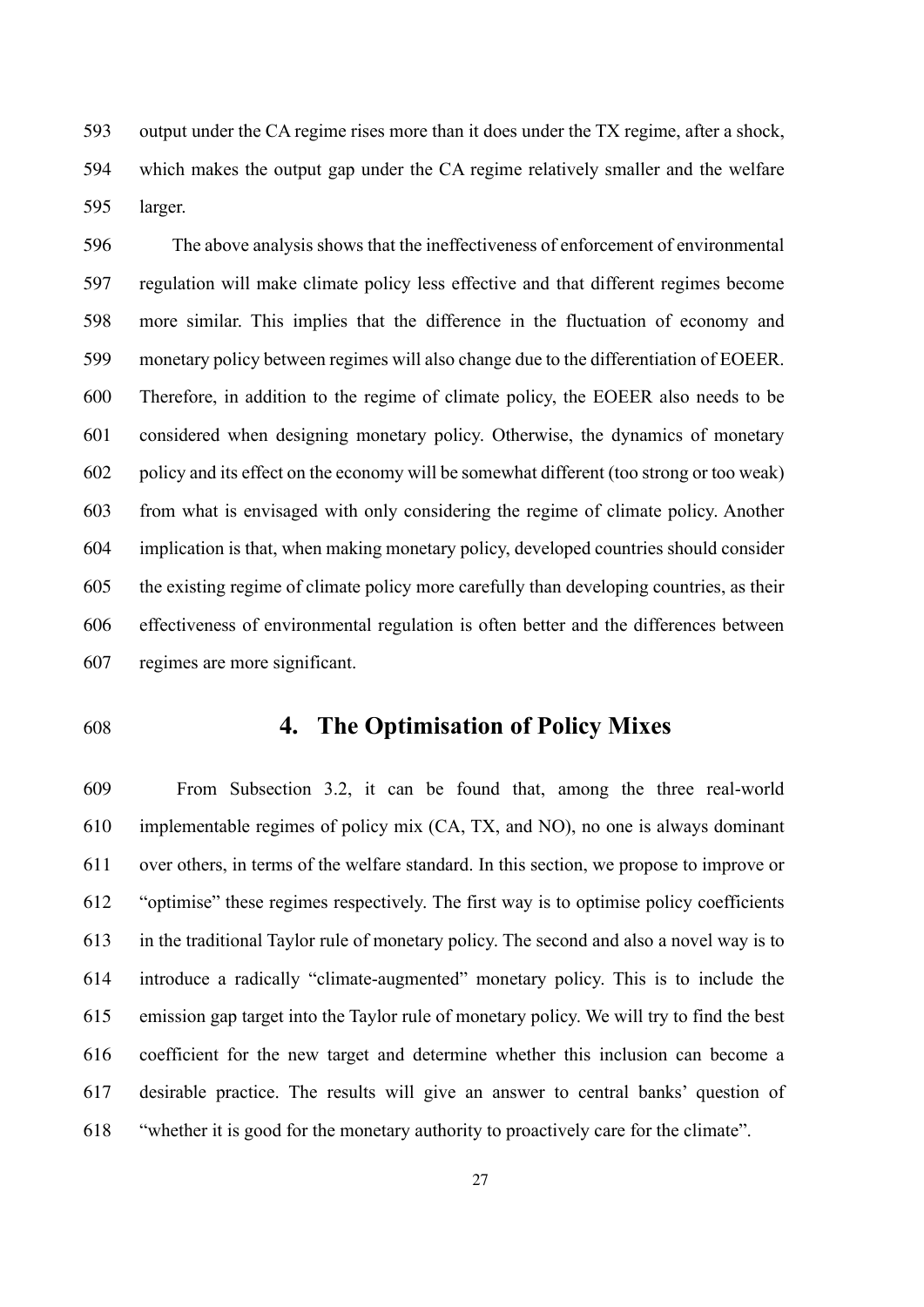#### **4.1 Optimisation in the Traditional Monetary Policy**

The Ramsey optimal monetary policy, which has been investigated by Annicchiarico and DiDio (2017), constitutes the ideally optimal policy mix. However, as this kind of policy assumes that all endogenous variables in the economy can be controlled and adjusted by the authority, it is difficult for policy makers to carry out in reality. We do not work more on it here. For real-world implementable climate policy regimes (CA, TX, and NO), Subsection 3.2 showed that no one is always dominant.

In this subsection, our way to improve or to "optimise" the policy mix is to first choose a certain regime that is real-world implementable, then optimise the policy coefficients in them. To do this, we have three potential options. The first is to give a fixed strength of climate policy and optimise the coefficients in the Taylor rule of 630 monetary policy ( $\rho_Y$  and  $\rho_{\Pi}$ ). The second is to fix the monetary policy coefficients and optimise the climate policy strength. The third is to optimise the climate strength and the monetary coefficients simultaneously. We choose the first method because this research is on the angle of central banks. The second method is on the angle of environmental regulator. The third approach is more comprehensive but is also more complex and difficult for policy makers to coordinate and carry out.

To calculate, we first combine different values of monetary policy coefficients 637 with different types of climate policy  $(CA \text{ or } TX^{13})$  under different EOEER and shocks. Shocks include TFP, cost-push, and preference shocks, considering that these three can cover both supply- and demand-side shocks. Then, we derive the welfare and CE of 640 every combination. The policy coefficients  $\rho_{\pi}$  and  $\rho_{\gamma}$  that maximise the welfare and CE of a certain combination of climate policy, EOEER, and shock, if exist, is the optimised policy coefficients for it. For simplicity, we only consider the regimes that can solve the model with a unique solution.

644 We find that under a cost-push shock (a positive  $\theta_t$  shock), there exist optimal

<sup>&</sup>lt;sup>13</sup> We do not incorporate the NO regime as Subsection 3.2 showed that it is always an inferior one.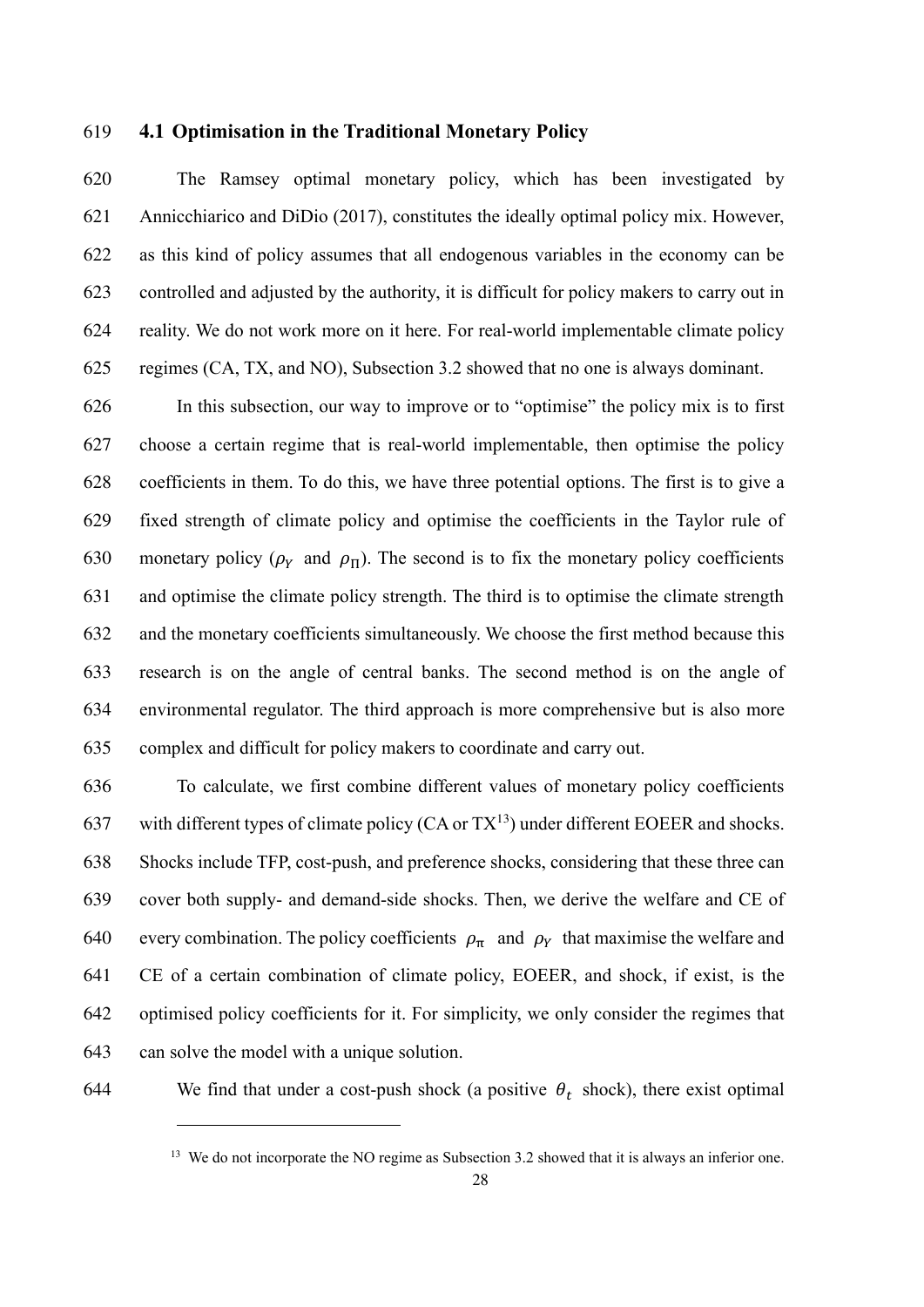monetary policy coefficients for every climate policy and EOEER, as shown in Table 3. This means that if the cost-push shock is dominant in the economy, the central bank has the best choice of coefficients in the Taylor rule of monetary policy, when climate policy and EOEER are given.

Table 3: Optimal policy coefficients in the Taylor rule of monetary policy under different climate policies and EOEER (cost-push shock)

| $\varphi$ | Cap-and-Trade |          | Carbon Tax   |          |
|-----------|---------------|----------|--------------|----------|
| (EOEER)   | $\rho_{\pi}$  | $\rho_Y$ | $\rho_{\pi}$ | $\rho_Y$ |
| 0.1       | 3.2335        | 0.4573   | 3.4792       | 0.4591   |
| 0.5       | 2.8024        | 0.4573   | 3.4948       | 0.4593   |
|           | 2.6819        | 0.4589   | 3.4969       | 0.4593   |
| 10        | 2.5549        | 0.4619   | 3.4984       | 0.4593   |
| 100       | 2.5418        | 0.4624   | 3.4985       | 0.4591   |

652 Table 3 shows that  $\rho_Y$  does not vary significantly across climate policy regimes; 653 however,  $\rho_{\Pi}$  is always larger under the TX regime than under the CA regime. This is because the emission price in the CA regime changes when a shock happens. When a 655 cost-push shock (a positive  $\theta_t$  shock) happens, the price level becomes lower, which increases demand, production output, and emissions. The higher emissions then lead to an increase in the price for disposing of emissions under the CA regime (see Subsection 3.1 for details). Hence, the price level under the TX regime (which is fixed) is relatively 659 lower than is the case under the CA regime. To suppress deflation, a stronger  $\rho_{\Pi}$  is needed. This again shows the "price level-offsetting" effect in the CA regime and the basic mechanism that differentiates the two climate regimes. Table 3 also shows that 662 across different EOEER, only  $\rho_{\pi}$  under the CA regime goes lower significantly when EOEER increases. This is because a higher EOEER pushes up the cost for concealed emissions and increases the demand for legal emissions. Under the CA regime, the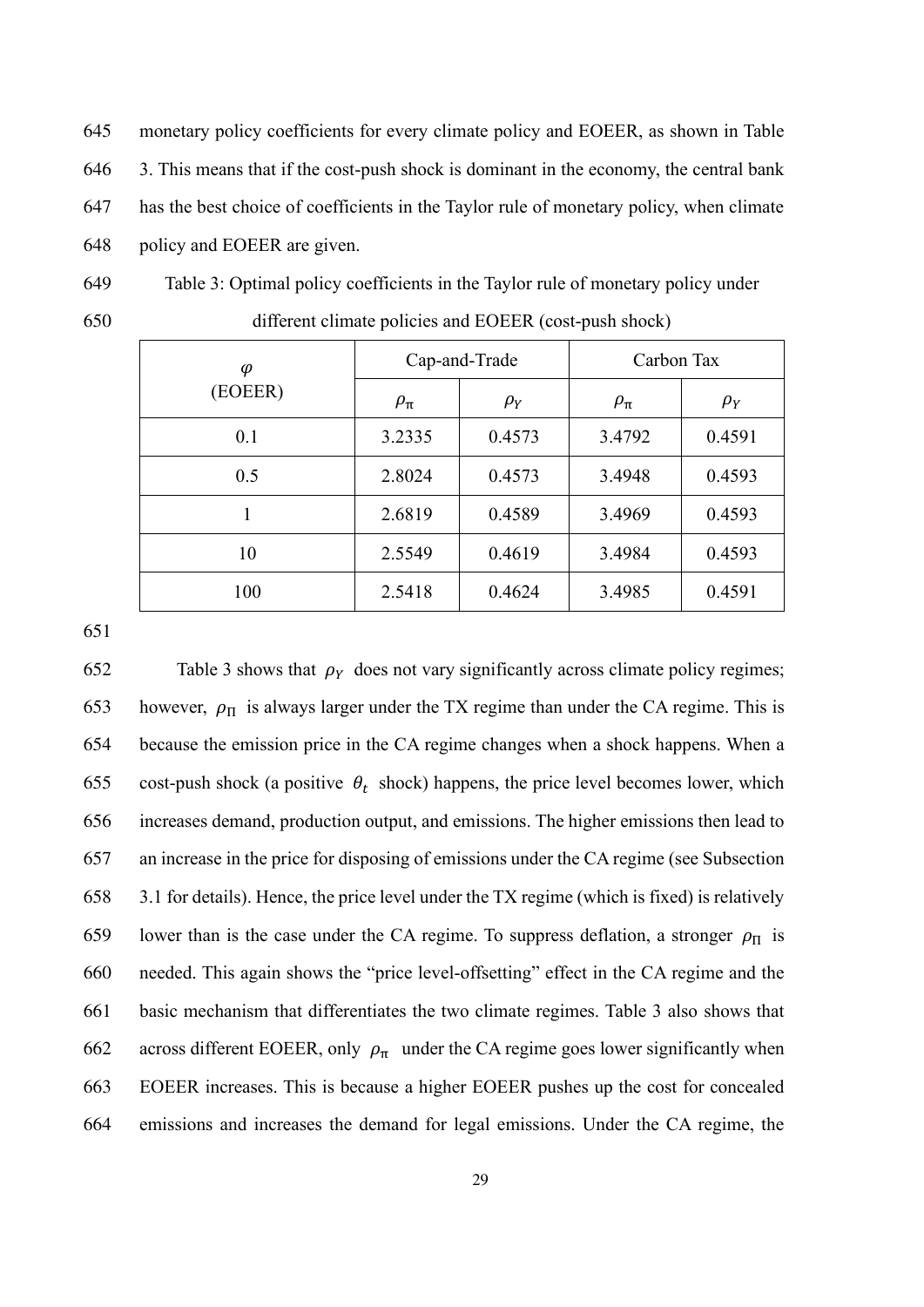665 emission permit price  $p_{Z,t}$  increases more, offsetting the decrease of price level more 666 after the cost-push shock. So, the strength of inflation targeting,  $\rho_{\Pi}$ , could be eased.

Under TFP or preference shocks, we find that the welfare and CE become higher 668 when  $\rho_{\pi}$  and  $\rho_{Y}$  become larger. This is a common result of the New-Keynesian 669 model. However, this means there are no optimal values of  $\rho_{\pi}$  and  $\rho_{\gamma}$  if the ranges of the coefficients are not limited and a TFP (or preference) shock is dominant in the economy.

To summarise, we find that when climate policy is considered in the framework, the monetary policy can always be improved by adjusting the Taylor rule coefficients. If a cost-push shock is dominant in the economy, optimal coefficients exist. Both the climate policy regime and the EOEER can affect the value of the optimal coefficients. At this point, we can report that when the existing climate policy is brought into the framework of the central bank's policy making, at least three things can be considered to improve the monetary policy: the type (regime) of climate policy, the EOEER, and the coefficient in the Taylor rule of monetary policy.

## **4.2 The "Climate-Augmented" Monetary Policy**

In this subsection, we propose a radical way to improve the traditional policy mixes. This is to change the form of the Taylor rule of monetary policy by incorporating the emission gap target into it and create a so called "climate-augmented" monetary policy. We will search the best coefficient for the new target and determine whether this introduction can become a good practice. This will give an answer to central banks' question of "whether it is good for the monetary authority to proactively care for the climate".

Our method is to add the emission gap as the third target into the traditional inflation and output gap targeting Taylor rule. The emission gap is the relative deviation of current real emissions to the ideal real emissions (we use the steady state real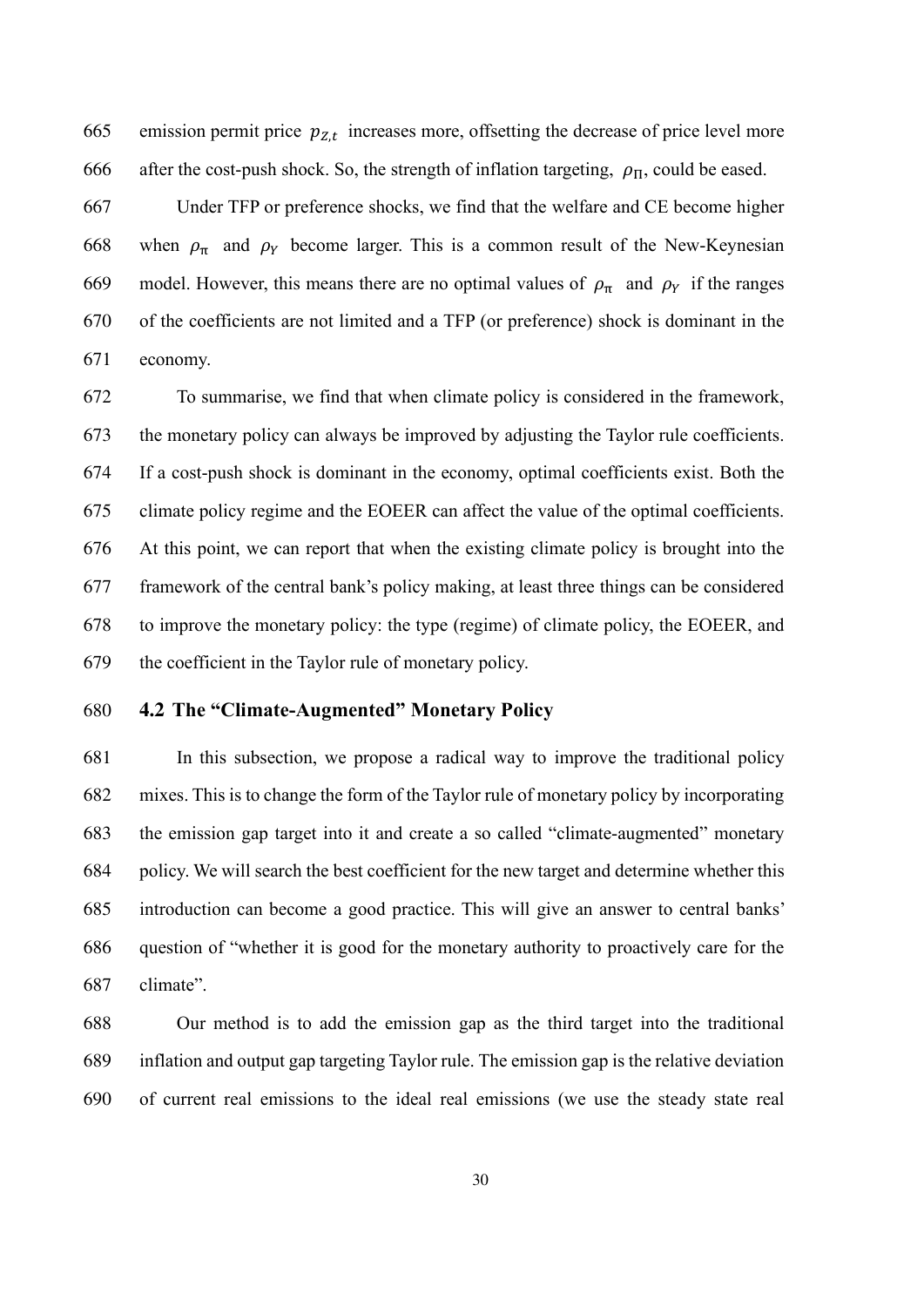691 – emissions calculated under Ramsey optimal climate policy<sup>14</sup>). It is an analogue to the 692 inflation and output gap target and is a typical form. The new form of the Taylor rule is

693 
$$
\frac{R_t}{R} = \left(\frac{\Pi_t}{\Pi}\right)^{\rho_{\Pi}} \left(\frac{Y_t}{Y_t^{na}}\right)^{\rho_Y} \left(\frac{Z_{t-1}}{Z}\right)^{\rho_Z}
$$
(32)

694 where  $Y_t^{na}$  is the natural output without nominal price stickiness, R,  $\Pi$ , and Z are 695 the steady states of nominal interest rate, inflation rate, and real emissions, respectively.  $Z_{t-1}$  represents the current real emissions. We assume that the authority uses  $Z_{t-1}$ , not  $Z_t$ , to represent the current real emissions since real emissions includes the concealed emissions which often cannot be detected during the period of policy making (period t). The emission gap target is not a replication of the output gap target as we use the real emissions in it, not the original emissions who are proportional to output. Real emissions incorporate abatement and is the ultimate factor that influences the 702 environment and, thus, can directly reflect the climate objective.  $\rho_z$  is the intensity coefficients for targeting on the emission gap. This new form of Taylor rule makes the monetary policy proactively care for the climate.

705 Then, we set the strength of the traditional target of monetary policy (i.e. the 706 inflation and the output coefficient) as fixed:  $\rho_Y = 0.5$  and  $\rho_\Pi = 1.5$ , and calculate 707 welfare values of the economy with different  $\rho_z$  and different shocks.<sup>15</sup>  $\rho_z$  takes 708 every value in the interval that can produce a unique solution for the equilibrium. 709 Common shocks (TFP, cost-push, and preference) that cover both supply- and demand-710 side shocks are introduced respectively. Under a same shock, if the welfare with a  $\rho_z$ 711 is higher than is the welfare with  $\rho_z = 0$ , a  $\rho_z$  that can improve the policy mix is 712 found. As  $\rho_Y$  and  $\rho_{\Pi}$  are fixed and allowing  $\rho_Z$  to change is introducing a new

<sup>&</sup>lt;sup>14</sup> A more intuitive "ideal real emissions" is the carbon budget measured against the 1.5℃ (or lower) target. However, the calculation requires some reliable data in natural science which is currently unavailable.

<sup>&</sup>lt;sup>15</sup> A more comprehensive method is to simultaneously optimise the three targets. We do not do it in this research as our method is enough when we give the condition "the strength of the traditional Taylor rule target of monetary policy is given" in the conclusion.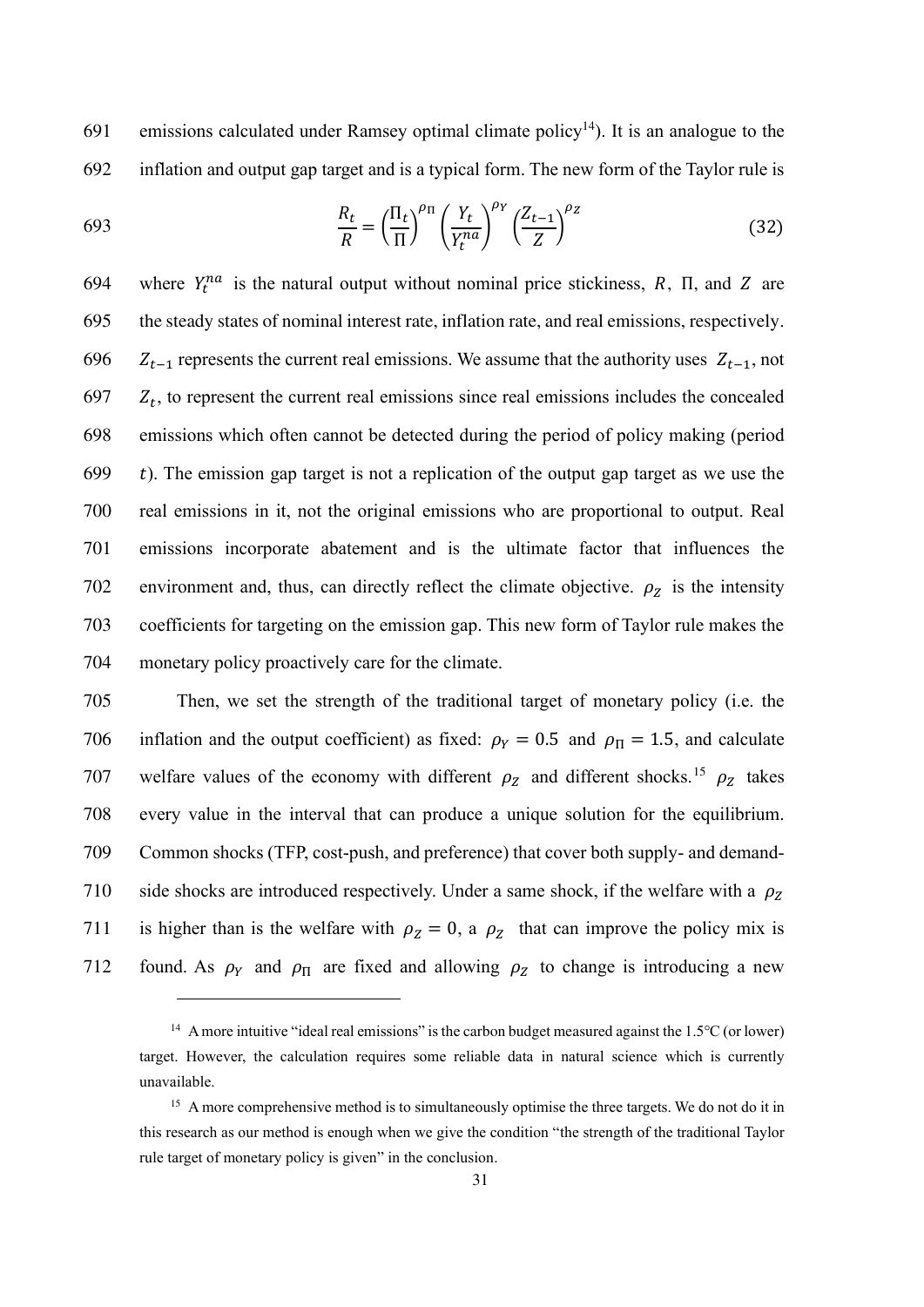713 dimension for optimisation, there must be some  $\rho_z$  that can improve the welfare. It 714 will serve as a supplement of the potentially either over-strong or over-weak  $\rho_Y$  and 715  $\rho_{\Pi}$ .

716 Applying the above method, we can find the intervals of  $\rho_z$  that can improve the 717 welfare, as well as the values of  $\rho_z$  that can enhance the welfare at the greatest extent 718 (define as "the best value of  $\rho_Z$ ") under different regimes and different shocks. Results 719 using parameters calibrated in Subsection 2.5 shown in Table 4. When the TFP or cost-720 push shock is dominant, the best  $\rho_z$  is negative in both climate regimes. When the 721 preference shock is dominant, the best  $\rho_z$  lies in the right boundary of possible values, 722 which means that the higher the  $\rho_z$ , the higher the welfare.

723 Table 4: The interval of  $\rho_z$  that can improve welfare and the best  $\rho_z$  under different 724 climate policies and shocks (original price stickiness)

| <b>Shock</b>     | Cap-and-Trade |                       | Carbon Tax    |             |
|------------------|---------------|-----------------------|---------------|-------------|
|                  | Interval      | <b>Best</b>           | Interval      | <b>Best</b> |
| <b>TFP</b> shock | $(-0.866, 0)$ | $-0.453$              | $(-0.174, 0)$ | $-0.091$    |
| Cost-push shock  | $(-0.509, 0)$ | $-0.261$              | $(-0.12, 0)$  | $-0.062$    |
| Preference shock |               | The higher the better |               |             |

725

726 However, sensitivity analysis shows that under TFP or cost-push shock, the best 727  $\rho_z$  can also be positive under different parameter values. For example, if the price 728 stickiness parameter  $\gamma$  is large enough [e.g., 10 times larger, which is roughly in line 729 with Gertler et al. (2019)], the best  $\rho_z$  becomes positive under both regimes with a 730 cost-push shock, as shown in Table 5.

731

732

733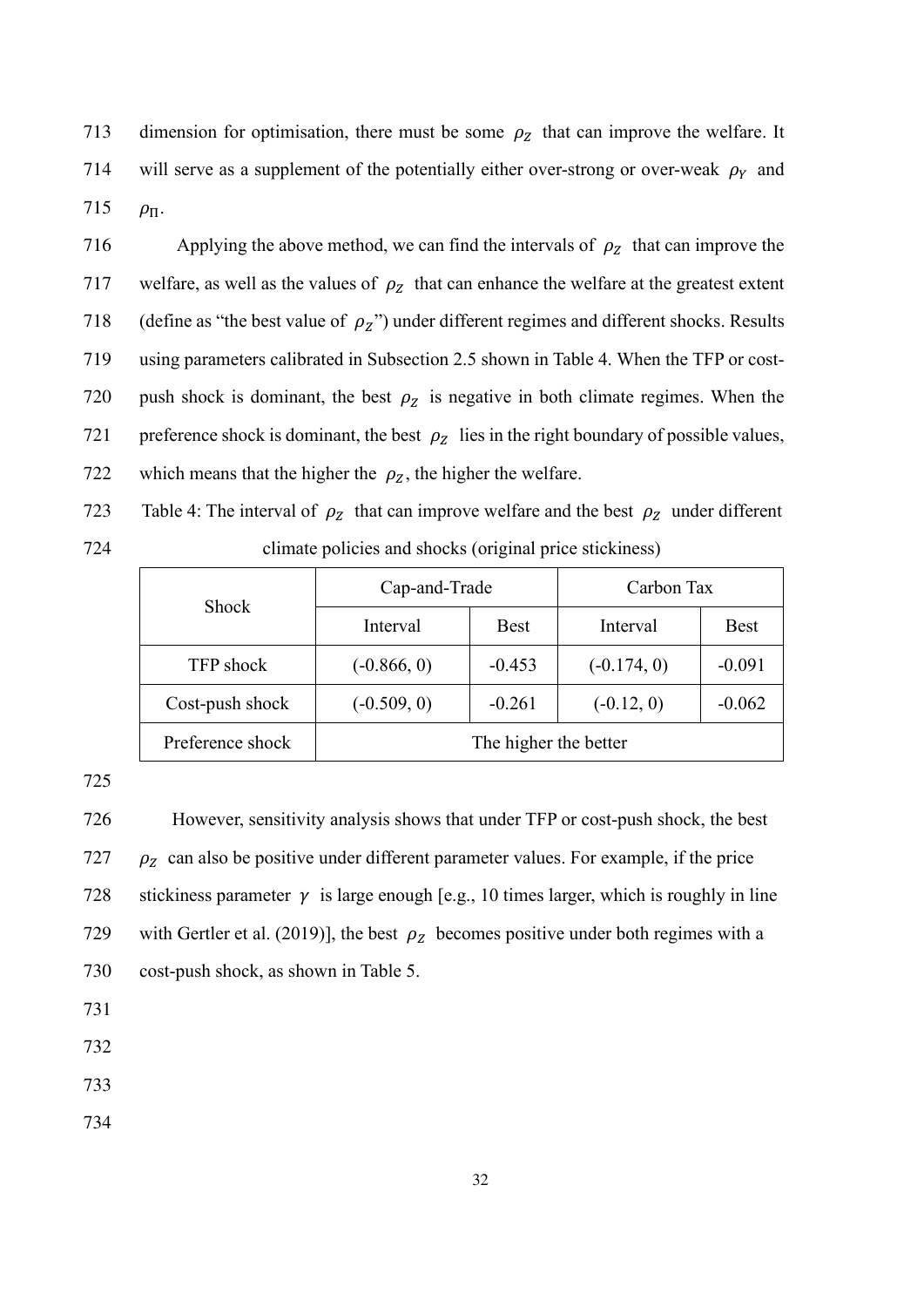735 Table 5: The interval of  $\rho_z$  that can improve welfare and best  $\rho_z$  under different 736 climate policies and shocks (price stickiness 10 times larger)

| <b>Shock</b>     | Cap-and-Trade |                       | Carbon Tax   |             |
|------------------|---------------|-----------------------|--------------|-------------|
|                  | Interval      | <b>Best</b>           | Interval     | <b>Best</b> |
| TFP shock        | $(-0.934, 0)$ | $-0.508$              | $(-0.16, 0)$ | $-0.087$    |
| Cost-push shock  | (0, 1.342)    | 0.602                 | (0, 0.184)   | 0.085       |
| Preference shock |               | The higher the better |              |             |

737

738 We must point out that when the interval of  $\rho_z$  that can improve welfare is negative, there is a dilemma between the welfare objective and the environmental objective. Suppose a positive TFP or cost-push shock happens, then the emission gap is positive due to the lower price level, higher output, and higher emissions. With a 742 negative  $\rho_z$ , a lower interest rate will be derived, which encourages demand and production, fulfilling the welfare objective. However, the higher production causes higher emissions, which is adverse to the environmental objective. On the contrary, if 745 we change the  $\rho_Z$  to a positive value to realise the environmental objective (emission gap), then it deviates from the interval that can improve welfare. Failing to enhance welfare is incompatible with the fundamental purpose of a central bank. This is the potential dilemma that emerges to a central bank if they add the emission gap target into 749 the traditional monetary policy.

The above analysis gives an answer to the question "whether a central bank should adopt 'climate-augmented' (emission gap targeting) monetary policy" or "whether it is good for the monetary authority to proactively care for the climate". If the interval of 753 the new target's coefficient  $(\rho_z)$  that can improve welfare consists of a positive part, it is good to do so by adding the emission gap target into the Taylor rule of monetary policy and setting the targeting coefficient as a value in the positive interval. If the interval consists of only negative values, it is not good to add the emission gap target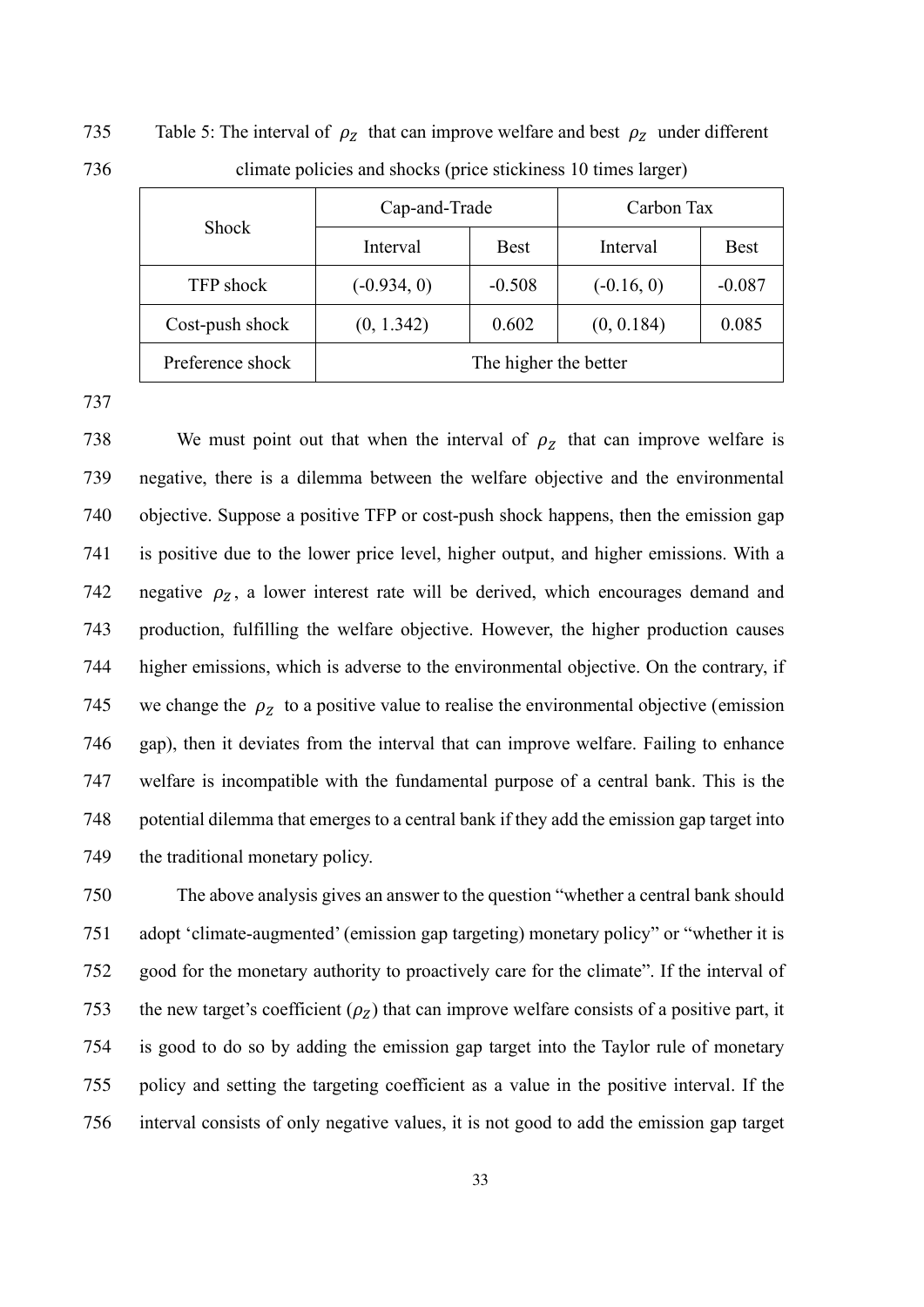into the Taylor rule.

Based on the above results and the real-world circumstance, we do not suggest central banks to add the new climate target (the emission gap target) into the Taylor rule of monetary policy without further reviews. Considering that the welfare improving 761 interval of  $\rho_z$  is not fixed and is determined by many uncertain factors including deep parameters, the regime of climate policy, and the type of shock, a central bank cannot assure that the climate augmented Taylor rule monetary policy always does not bring the dilemma between the welfare and the environmental objective. Meanwhile, many central banks in the real-world are already overburdened with multiple targets other than price stability and employment.

This subsection shows that, when the strength of the traditional Taylor rule target of monetary policy is given, incorporating the emission gap target into the rule and setting the coefficient of the new target in a specific interval can improve the policy mix in terms of the welfare standard. The best value of the coefficient for emission targeting is found under different situations (given the coefficients for inflation and output gap targeting fixed). However, under some circumstances, this radically "climate-augmented" monetary policy will create a dilemma between the welfare and the environmental objectives, making it less valuable of recommendation for central banks to adopt without further reviews.

#### **4.3 A Discussion**

Although the "climate-augmented" (emission gap targeting) monetary policy is found to be controversial above, it does not mean that this kind of monetary policy is useless from other points of view. The DSGE model is used mainly for fluctuation analysis, so the conclusions are based on short-term standards. Climate change can be 781 characterized as a long-term challenge for mankind. Considering that "climate-augmented" monetary policy of certain forms can limit emission and reduce future climate risks, it could become a preferable choice for policy makers in the long-run.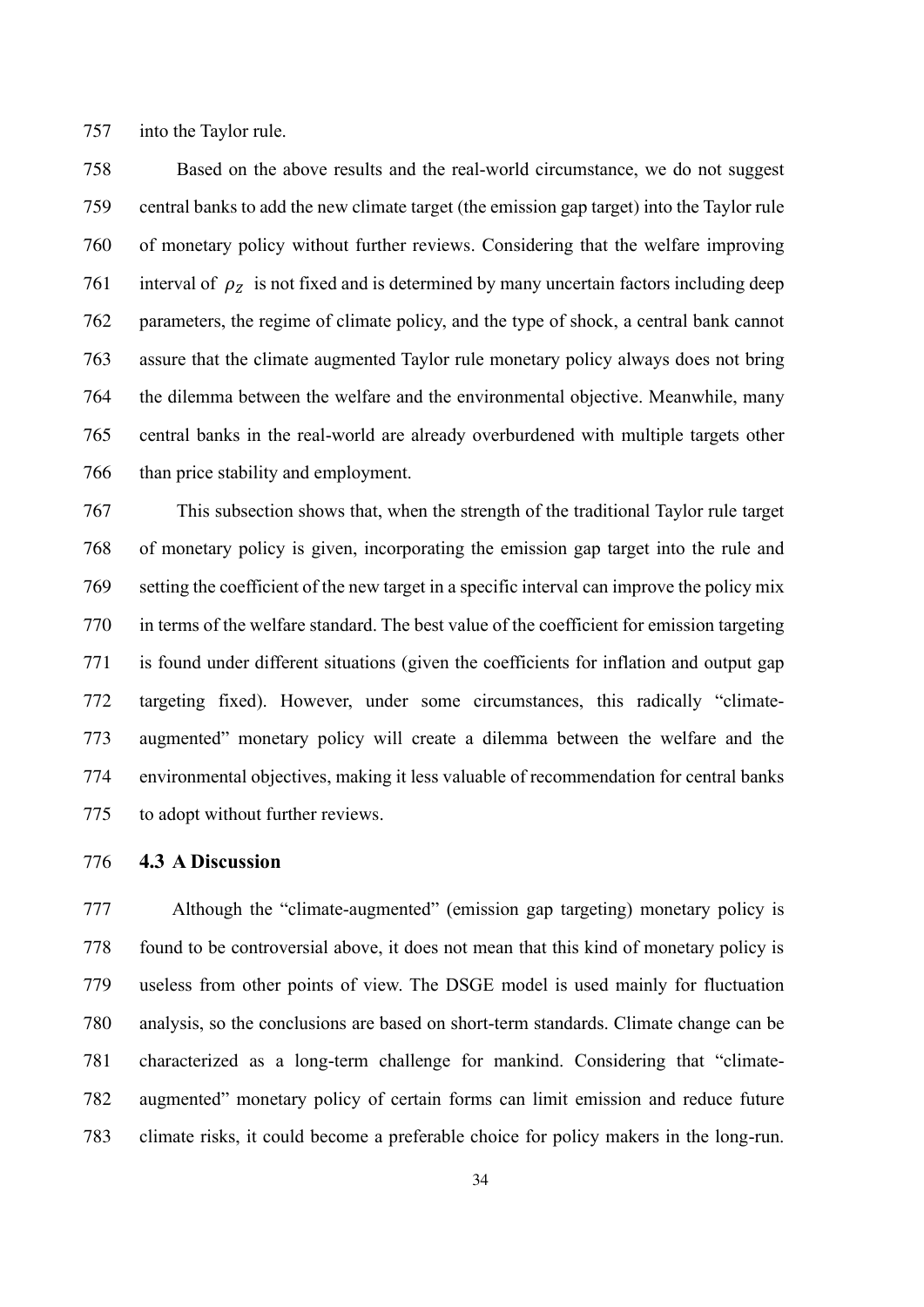From the modelling prospective, the reasons include: First, the steady state welfare could be higher if emission is limited. This can compensate for the welfare loss shown in the fluctuation analysis. Second, a lower climate risk increases economic stability and decreases welfare loss brought by fluctuation.

The above results neither means that central banks should not proactively care for the climate by measures other than the narrow monetary policy (interest rate). Climate change can bring physical and transition risks to firms so that can cause financial and economic instability. Safeguarding financial and economic stability is a major mandate of most central banks. They could use macroprudential and other regulatory policy tools, such as environmental stress testing and green asset purchase, and play a coordinating role among regulators and the market to fulfil this mandate in facing climate change.

## **5. Conclusion**

In this paper, we have studied the relationship between and the mix of monetary and climate policy. By using an Environmental Dynamic Stochastic General Equilibrium (E-DSGE) model augmented with a range of emissions including what we 799 call concealed emissions and related regulations, we have compared the mixes of Taylor rule-based monetary policy with different climate policies to find whether and how 801 climate policy will influence monetary policy; this paper optimised the coefficients in the monetary policy rule under certain climate policies; and proposed a "climate-augmented" monetary policy and investigated if and when it can be a good choice for the central bank. All these provide insights for central banks who are considering their engagement in the climate change issue.

The main findings consist of three parts. First, the dynamics of monetary policy and the economy are influenced by the selection of regimes of climate policy and the effectiveness of enforcement of environmental regulation (EOEER). The pivotal reason is that the cap-and-trade regime can offset the price fluctuation after shocks, whereas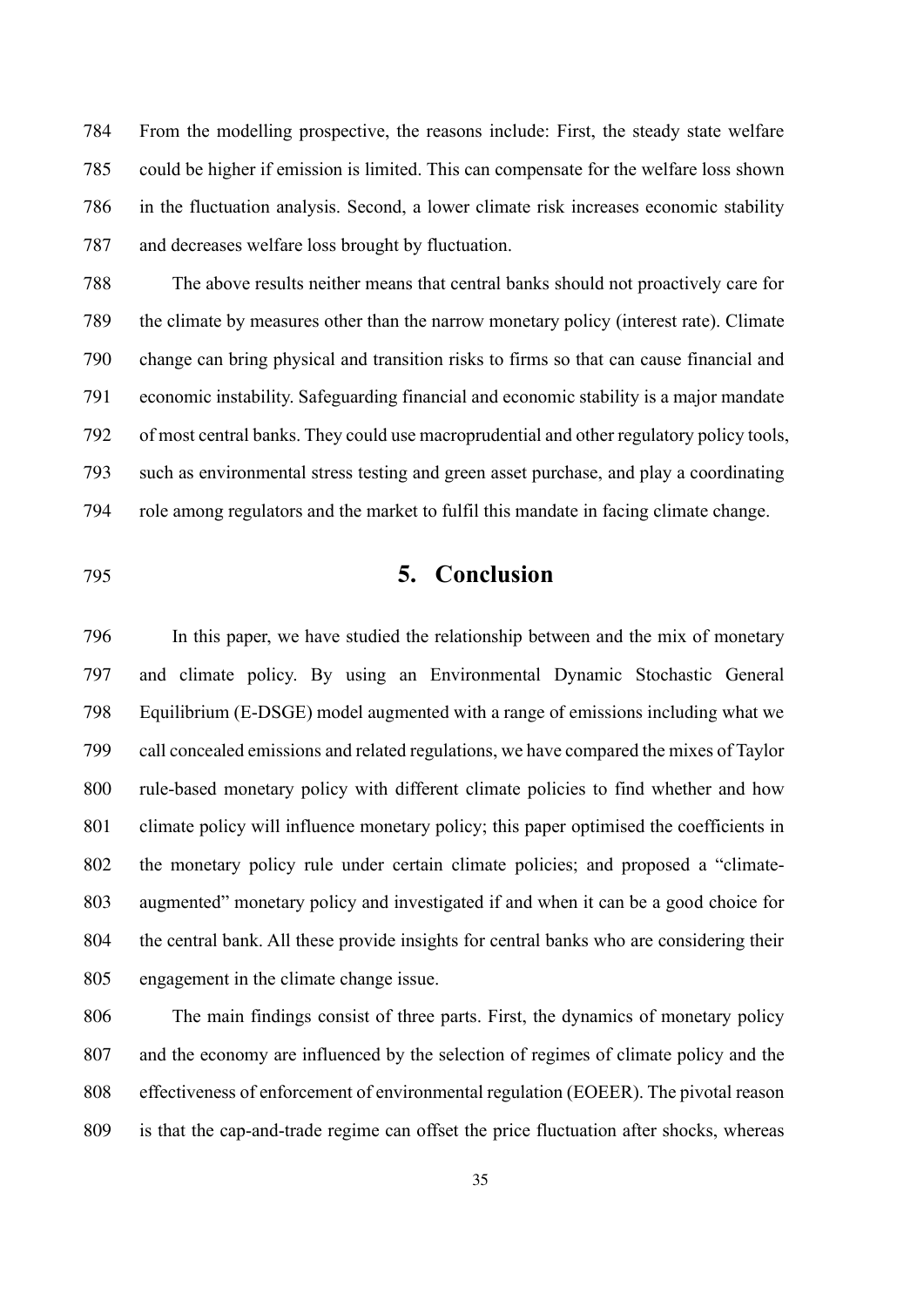the carbon tax regime cannot. The effectiveness of environmental regulation also plays a role, as it can make climate policy less effective by providing more space for concealed emissions. Therefore, the making process of monetary policy should consider the existing climate policy and environmental regulation. Developed countries should consider the climate policy more carefully than do the developing ones.

Second, the coefficients in the traditional Taylor rule of monetary policy can always be better set to enhance welfare when a certain regime of climate policy is considered in the economy. If the cost-push shock is dominant in the economy, optimal coefficients exist. Both the climate policy regime and the effectiveness of environmental regulation can affect the value of the optimal coefficients. We can summarise from the above that, under the framework with climate factors, at least three aspects can be considered to improve the monetary policy: the type (regime) of climate policy, the effectiveness of enforcement of environmental regulation, and the coefficients of the inflation and output gap targets in the Taylor rule of monetary policy.

Third, the welfare of the economy can be enhanced by adding the target of emission gap into the rule of monetary policy and setting the coefficient of the new target in a specific interval, when the strength of the traditional Taylor rule target of monetary policy is given. The best value of the coefficient for targeting can be found under different scenarios. However, under some circumstances, this radically "climate-augmented" (emission gap targeting) monetary policy is likely to create a dilemma between the welfare and the environmental objectives. If we do not want central banks to take the risk of such dilemma, it is better not to introduce the climate target into the monetary policy rule without further reviews. Central banks could and should use measures other than the narrow monetary policy (interest rate) to proactively care for the climate.

The above findings give insights to the initial question of this paper "Should central banks engage in the climate change issue?" — The making process of monetary policy should consider the existing climate policy; otherwise, the dynamic of monetary policy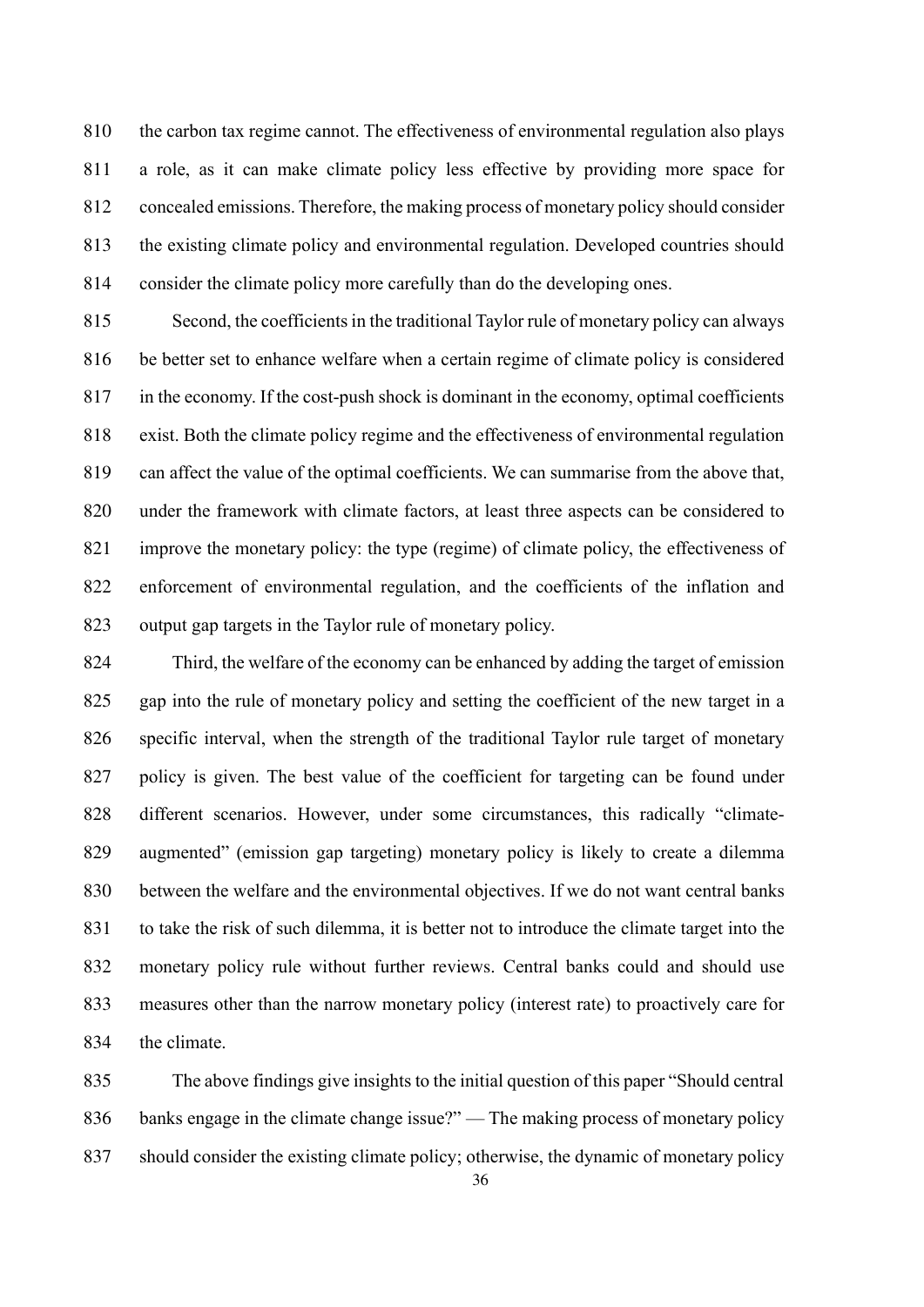and its effect on the economy will be different from what is originally envisaged. However, it is not recommended for central banks to add the climate (emission gap) target into the narrow monetary policy at the current stage, as this may create a dilemma for them.

This research can be extended in several aspects. For example: (1) Set the EOEER as a shock to study the "transition risk" brought by climate change and the tightening process of environmental regulation (e.g., China's environmental inspection). (2) Set a dynamic rule (e.g., the Taylor rule) for climate policy. (3) Improve the form of climate target in the monetary policy rule (e.g., use an ideal real emission that is in line with the 847 1.5 °C climate target). (4) Introduce more types of shocks (e.g., climate change shock after the tipping point). (5) Introduce more financial fractions and constraints (e.g. zero lower bound of interest rate) to describe the role of monetary policy more precisely. (6) Along with the monetary policy, introduce and study more policy tools and measures that central banks can use to mitigate climate risk and support the green economic transition [e.g., identifying green financing and differentiating reserve rate requirements, re-lending and collateral requirements (Pan, 2019), green asset purchase and credit guidance]. (7) Find whether the three-target "climate-augmented" monetary policy is better than the traditional two-target policy when all the Taylor rule coefficients in them are simultaneously optimised.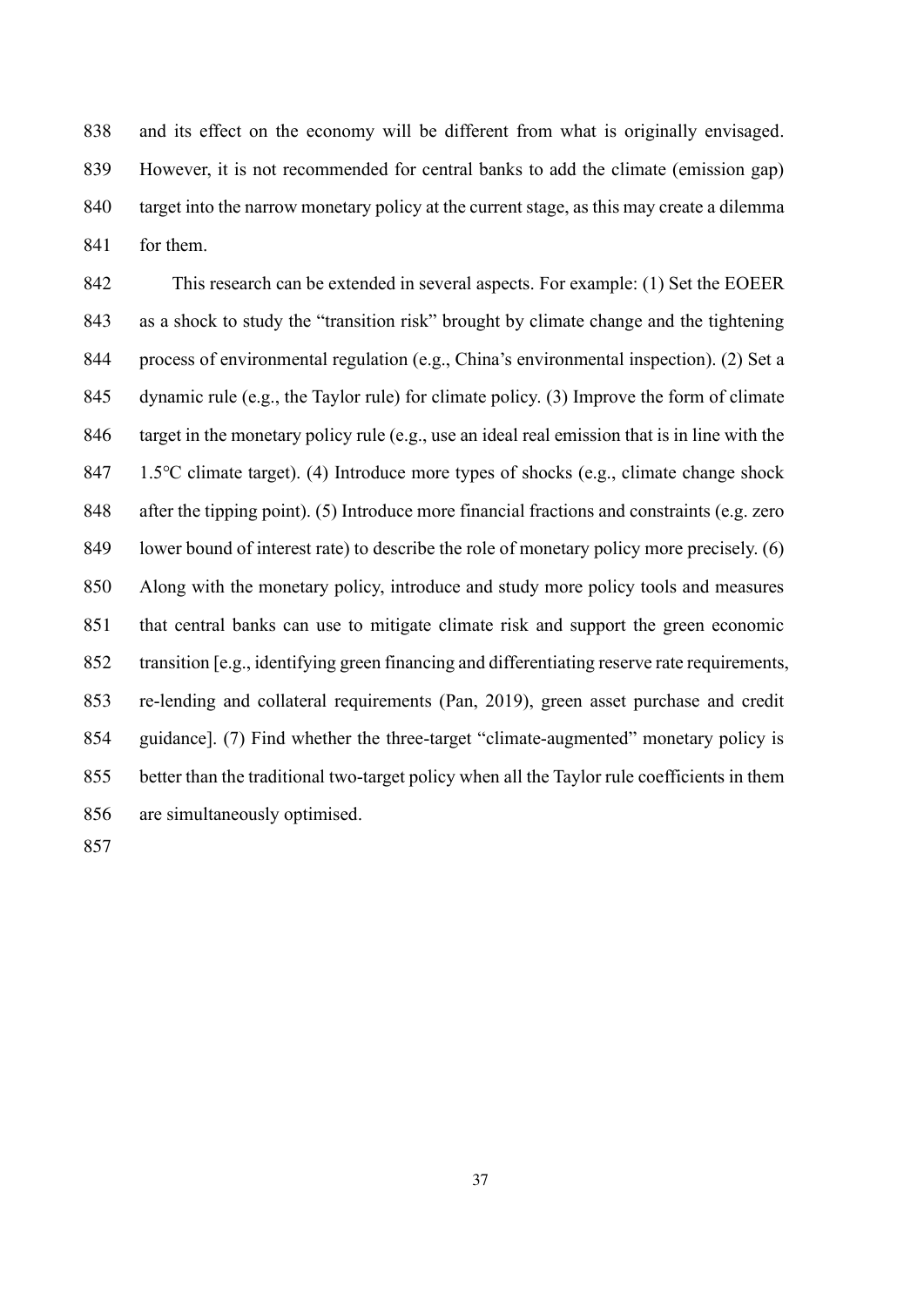# 858 **Appendix**

## 859 **Derivation of the New Keynesian Phillips Curve**

860 The maximisation problem of firm  $j$  is

$$
861
$$
\n
$$
861
$$
\n
$$
\begin{cases}\nV_0 = \max \mathbb{E}_0 \left\{ \sum_{t=0}^{\infty} \Omega_{0,t} \left[ \frac{P_{j,t}}{P_t} Y_{j,t} - T C_{j,t} - \frac{\gamma}{2} \left( \frac{P_{j,t}}{P_{j,t-1}} - 1 \right)^2 Y_t \right] \right\} \\
S.t. \left\{ T C_{j,t} = \frac{W_t}{P_t} L_{j,t} + \phi_1 U_{j,t}^{\phi_2} Y_{j,t} + p_{Z,t} (1 - U_{j,t} - V_{j,t}) \varphi Y_{j,t} + \frac{\psi}{2} V_{j,t}^2 \varphi Y_{j,t} \right\} \\
Y_{j,t} = \Lambda_t A_t L_{j,t} \\
Y_{j,t} = \left( \frac{P_{j,t}}{P_t} \right)^{-\theta_t} Y_t\n\end{cases}
$$

862 We can rewrite the objective function by the Bellman Equation as

863 
$$
V_t = \max \left\{ \frac{P_{j,t}}{P_t} Y_{j,t} - T C_{j,t} - \frac{\gamma}{2} \left( \frac{P_{j,t}}{P_{j,t-1}} - 1 \right)^2 Y_t + \mathbb{E}_t \Omega_{t,t+1} V_{t+1} \right\}
$$

864 which yields the Lagrangian function as

865 
$$
\mathcal{L}_{t} = \frac{P_{j,t}}{P_{t}} Y_{j,t} - \left[ \frac{W_{t}}{P_{t}} \frac{Y_{j,t}}{\Lambda_{t} A_{t}} + \phi_{1} U_{j,t}^{\phi_{2}} Y_{j,t} + p_{Z,t} (1 - U_{j,t} - V_{j,t}) \varphi Y_{j,t} + \frac{\psi}{2} V_{j,t}^{2} \varphi Y_{j,t} \right]
$$

866 
$$
- \frac{\gamma}{2} \left( \frac{P_{j,t}}{P_{j,t-1}} - 1 \right)^2 Y_t + \mathbb{E}_t \left[ \Omega_{t,t+1} V_{t+1} \right] + \lambda_{j,t} \left[ \left( \frac{P_{j,t}}{P_t} \right)^{-\theta_t} Y_t - Y_{j,t} \right]
$$

867 where  $\Omega_{t,t+1} = \beta \frac{c_t}{c_{t+1}}$  is the stochastic discount factor. So, we can obtain the FOC for 868  $U_{j,t}$  and  $V_{j,t}$ 

869 
$$
p_{Z,t} = \frac{\phi_1 \phi_2}{\varphi} U_{j,t}^{\phi_2 - 1}
$$

$$
V_{j,t} = \frac{p_{Z,t}}{\psi}
$$

871 and derive

872 
$$
MC_{j,t} = \frac{W_t}{P_t} \frac{1}{\Lambda_t A_t} + \phi_1 U_{j,t}^{\phi_2} + p_{Z,t} (1 - U_{j,t} - V_{j,t}) \varphi + \frac{\psi}{2} V_{j,t}^2 \varphi
$$

873 The FOCs for  $P_{j,t}$  and  $Y_{j,t}$  derive

874 
$$
1 - \theta_t - \gamma \left( \frac{P_{j,t}}{P_{j,t-1}} - 1 \right) \frac{P_{j,t}}{P_{j,t-1}} + \beta \gamma \mathbb{E}_t \left[ \left( \frac{P_{j,t+1}}{P_{j,t}} - 1 \right) \frac{P_{j,t+1}}{P_{j,t}} \frac{C_t}{C_{t+1}} \frac{Y_{t+1}}{Y_t} \right] + \theta_t M C_{j,t} = 0
$$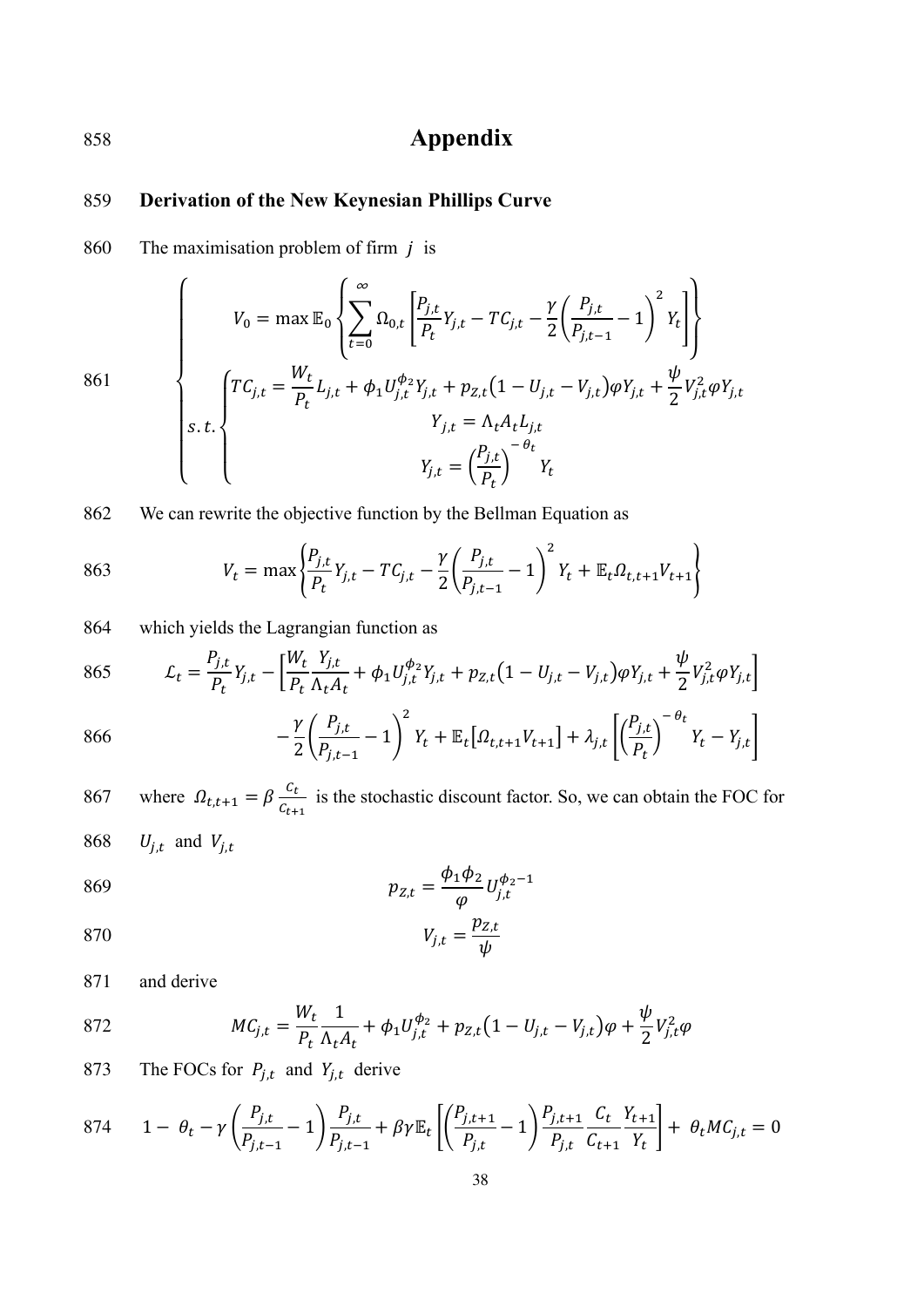875 Equation Systems of First Order Conditions

## 876 **Taylor Rule Monetary Policy Mix Cap-and-Trade Climate Policy**

$$
\beta R_t \mathbb{E}_t \left[ \frac{C_t}{C_{t+1}} \frac{1}{\Pi_{t+1}} \right] = 1
$$
\n
$$
(1 - \theta_t) - \gamma (\Pi_t - 1) \Pi_t + \beta \gamma \mathbb{E}_t \left[ \frac{C_t}{C_{t+1}} (\Pi_{t+1} - 1) \Pi_{t+1} \frac{Y_{t+1}}{Y_t} \right] + \theta_t M C_t = 0
$$
\n
$$
M C_t = \frac{W_t}{\Lambda_t A_t P_t} + \phi_1 \tilde{U}_t^{\phi_2} + p_{Z,t} (1 - U_t - v_t) \varphi + \frac{\psi}{2} v_t^2 \varphi
$$
\n
$$
L_t^{\eta} = \frac{W_t}{\mu_L P_t C_t}
$$
\n
$$
Y_t = C_t + \phi_1 U_t^{\phi_2} Y_t + \frac{\gamma}{2} (\Pi_t - 1)^2 Y_t
$$
\n
$$
Z = (1 - U_t - v_t) \varphi Y_t + \tilde{Z}
$$
\n
$$
Z = (1 - U_t - v_t) \varphi Y_t + \tilde{Z}
$$
\n
$$
Y_t = \Lambda_t A_t L_t
$$
\n
$$
p_{Z,t} = \frac{1}{\varphi} \phi_1 \phi_2 U_t^{\phi_2 - 1}
$$
\n
$$
v_t = \frac{1}{\psi \varphi} \phi_1 \phi_2 U_t^{\phi_2 - 1} = \frac{p_{Z,t}}{\psi}
$$
\n
$$
\frac{R_t}{R} = \left( \frac{\Pi_t}{\Pi} \right)^{\rho \eta} \left( \frac{Y_t}{Y_t^{\eta a}} \right)^{\rho Y}
$$

877

878 **Taylor Rule Monetary Policy Mix Carbon Tax Climate Policy**

$$
\beta R_t \mathbb{E}_t \left[ \frac{C_t}{C_{t+1}} \frac{1}{\Pi_{t+1}} \right] = 1
$$
  
\n
$$
(1 - \theta_t) - \gamma (\Pi_t - 1) \Pi_t + \beta \gamma \mathbb{E}_t \left[ \frac{C_t}{C_{t+1}} (\Pi_{t+1} - 1) \Pi_{t+1} \frac{Y_{t+1}}{Y_t} \right] + \theta_t M C_t = 0
$$
  
\n
$$
M C_t = \frac{W_t}{\Lambda_t A_t P_t} + \phi_1 U^{\phi_2} + p_Z (1 - U - v) \varphi + \frac{\psi}{2} v^2 \varphi
$$
  
\n
$$
L_t^{\eta} = \frac{W_t}{\mu_L P_t C_t}
$$
  
\n
$$
Y_t = C_t + \phi_1 U^{\phi_2} Y_t + \frac{\gamma}{2} (\Pi_t - 1)^2 Y_t
$$
  
\n
$$
M_t = (1 - \delta_M) M_{t-1} + (1 - U) \varphi Y_t + \tilde{Z}
$$
  
\n
$$
Y_t = A_t A_t L_t
$$
  
\n
$$
p_Z = \frac{1}{\varphi} \phi_1 \phi_2 U^{\phi_2 - 1}
$$
  
\n
$$
v = \frac{1}{\psi \varphi} \phi_1 \phi_2 U^{\phi_2 - 1} = \frac{p_Z}{\psi}
$$
  
\n
$$
\frac{R_t}{R} = \left( \frac{\Pi_t}{\Pi} \right)^{\rho \eta} \left( \frac{Y_t}{Y_t^{na}} \right)^{\rho \gamma}
$$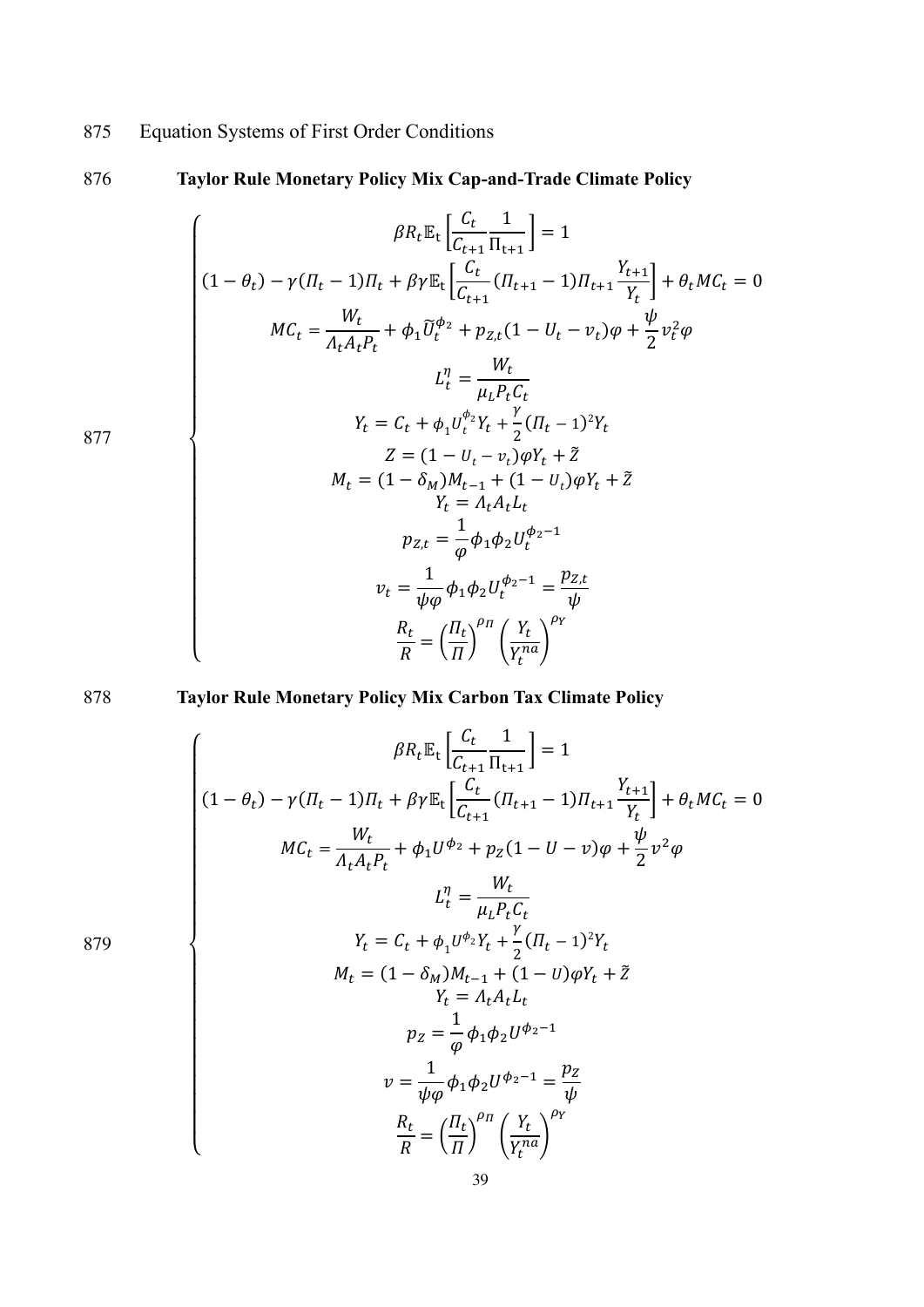## 880 **Taylor Rule Monetary Policy Mix No Control Climate Policy**

881 No control policy is a special case of the carbon tax policy with  $p_z = 0$ . The 882 equation system is all the same as with the "Taylor Rule Monetary Policy Mix Carbon 883 Tax Climate Policy" except that  $p_z$  is set as 0.

884 **Taylor Rule Monetary Policy Mix Ramsey Optimal Climate Policy**

$$
\mathbb{E}_{t} \sum_{t=0}^{\infty} \beta^{t} \left( \ln C_{t} - \mu_{L} \frac{L_{t}^{1+\eta}}{1+\eta} \right)
$$
\n
$$
\beta R_{t} \mathbb{E}_{t} \left[ \frac{C_{t}}{C_{t+1}} \frac{1}{\Pi_{t+1}} \right] = 1
$$
\n
$$
(1 - \theta_{t}) - \gamma (T_{t} - 1)T_{t} + \beta \gamma \mathbb{E}_{t} \left[ \frac{C_{t}}{C_{t+1}} (T_{t+1} - 1)T_{t+1} \frac{Y_{t+1}}{Y_{t}} \right] + \theta_{t}MC_{t} = 0
$$
\n
$$
MC_{t} = \frac{W_{t}}{\Lambda_{t}A_{t}P_{t}} + \phi_{1}U_{t}^{\phi_{2}} + p_{Z,t}(1 - U_{t} - v_{t})\varphi + \frac{\psi}{2}v_{t}^{2}\varphi
$$
\n
$$
L_{t}^{\eta} = \frac{W_{t}}{\mu_{L}P_{t}C_{t}}
$$
\n
$$
Y_{t} = C_{t} + \phi_{1}U_{t}^{\phi_{2}}Y_{t} + \frac{\gamma}{2}(T_{t} - 1)^{2}Y_{t}
$$
\n
$$
M_{t} = (1 - \delta_{M})M_{t-1} + (1 - U_{t})\varphi Y_{t} + \tilde{Z}
$$
\n
$$
Y_{t} = \Lambda_{t}A_{t}L_{t}
$$

 $\frac{R_t}{\sqrt{2}}$  $\boldsymbol{R}$ 

= (  $\frac{II_t}{I}$  $\iota$ )  $\rho_{\Pi}$ (  $Y_t$  $\overline{Y_t^{na}}$ 

 $\rho_Y$ 

886

 $\overline{\phantom{a}}$  $\mathbf{I}$  $\mathbf{I}$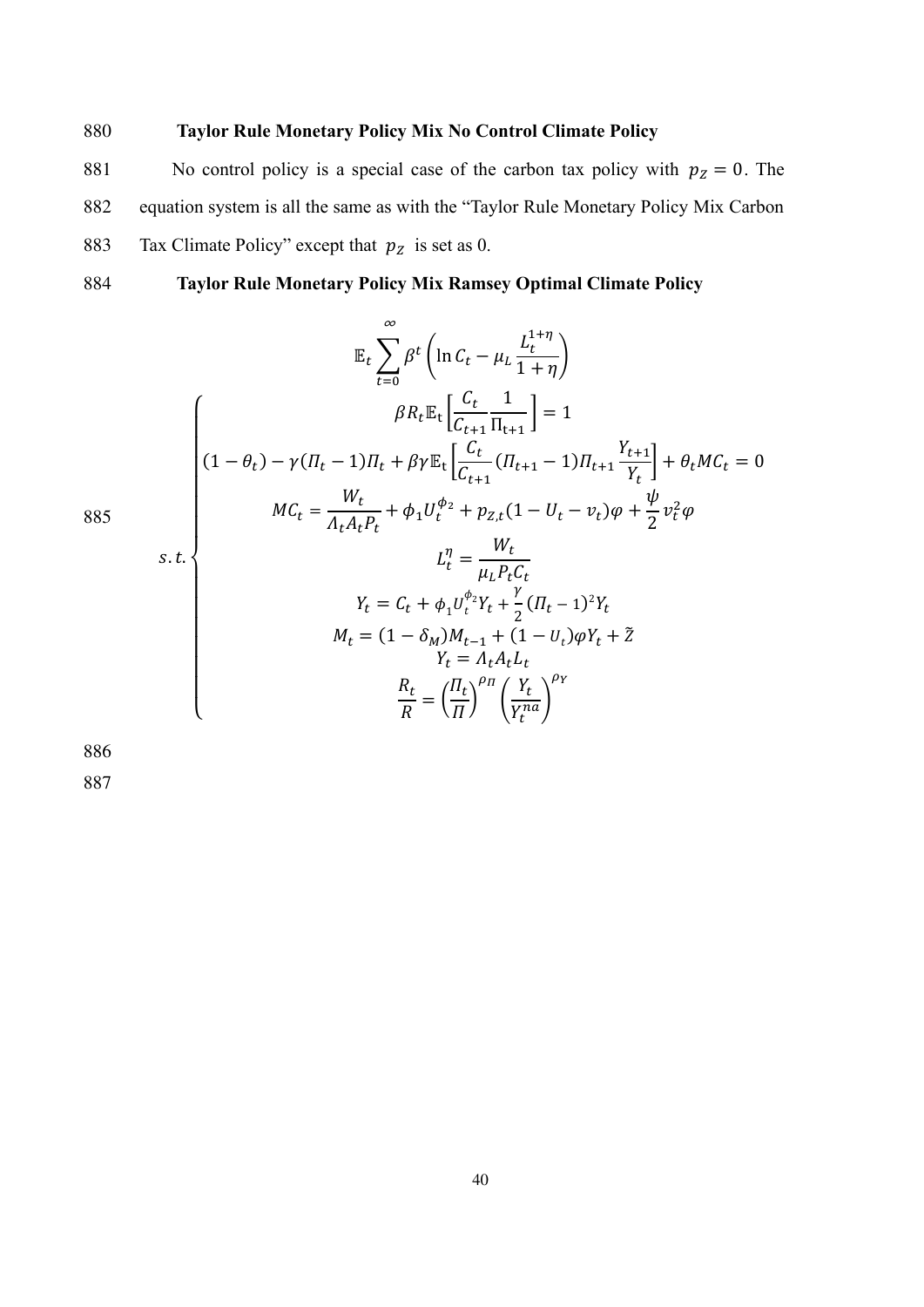# **Reference**

| 889 | Angelopoulos, K., Economides, G., & Philippopoulos, A. (2010). What is the best       |
|-----|---------------------------------------------------------------------------------------|
| 890 | environmental policy? Taxes, permits and rules under economic and environmental       |
| 891 | uncertainty. CESifo Working Paper Series No. 2980.                                    |
| 892 | Annicchiarico, B., & Di Dio, F. (2015). Environmental policy and macroeconomic        |
| 893 | dynamics in a new Keynesian model. Journal of Environmental Economics and             |
| 894 | Management, 69, 1-21.                                                                 |
| 895 | Annicchiarico, B., & Di Dio, F. (2017). GHG emissions control and monetary policy.    |
| 896 | Environmental and Resource Economics, 67(4), 823-851.                                 |
| 897 | Bernanke, B. S., Gertler, M., & Gilchrist, S. (1999). The financial accelerator in a  |
| 898 | quantitative business cycle framework. Handbook of macroeconomics, 1, 1341-           |
| 899 | 1393.                                                                                 |
| 900 | Bolton, P., Despres, M., Pereira da Silva, L. A., Samama, F., & Svartzman, R. (2020). |
| 901 | The green swan: Central banking and financial stability in the age of climate change. |
| 902 | <b>Bank for International Settlements</b>                                             |
| 903 | Chan, Y. T. (2020). Are macroeconomic policies better in curbing air pollution than   |
| 904 | environmental policies? A DSGE approach with carbon-dependent fiscal and              |
| 905 | monetary policies. Energy Policy, 141, 111454.                                        |
| 906 | Chen, G., Chao, J., Wu, X., & Zhao, X. (2014). Rare disaster risk and the             |
| 907 | macroeconomic fluctuation in China. Economic Research Journal, 2014(8), 54-66.        |
| 908 | (Originally in Chinese: 陈国进, 晁江锋, 武晓利, 赵向琴, 罕见灾难风险和中                                  |
| 909 | 国宏观经济波动[J]. 经济研究, 2014(8):54-66.)                                                     |
| 910 | Campiglio, E. (2016). Beyond carbon pricing: The role of banking and monetary policy  |
| 911 | in financing the transition to a low-carbon economy. Ecological Economics, 121,       |
| 912 | 220-230.                                                                              |
| 913 | Doda, B. (2014). Evidence on business cycles and CO2 emissions. Journal of            |
| 914 | Macroeconomics, 40, 214-227.                                                          |
| 915 | Dissou, Y., & Karnizova, L. (2016). Emissions cap or emissions tax? A multi-sector    |
| 916 | business cycle analysis. Journal of Environmental Economics and Management, 79,       |
| 917 | 169-188.                                                                              |
| 918 | Economides, G., & Xepapadeas, A. (2018). Monetary policy under climate change.        |
| 919 | Bank of Greece Working Paper No. 247.                                                 |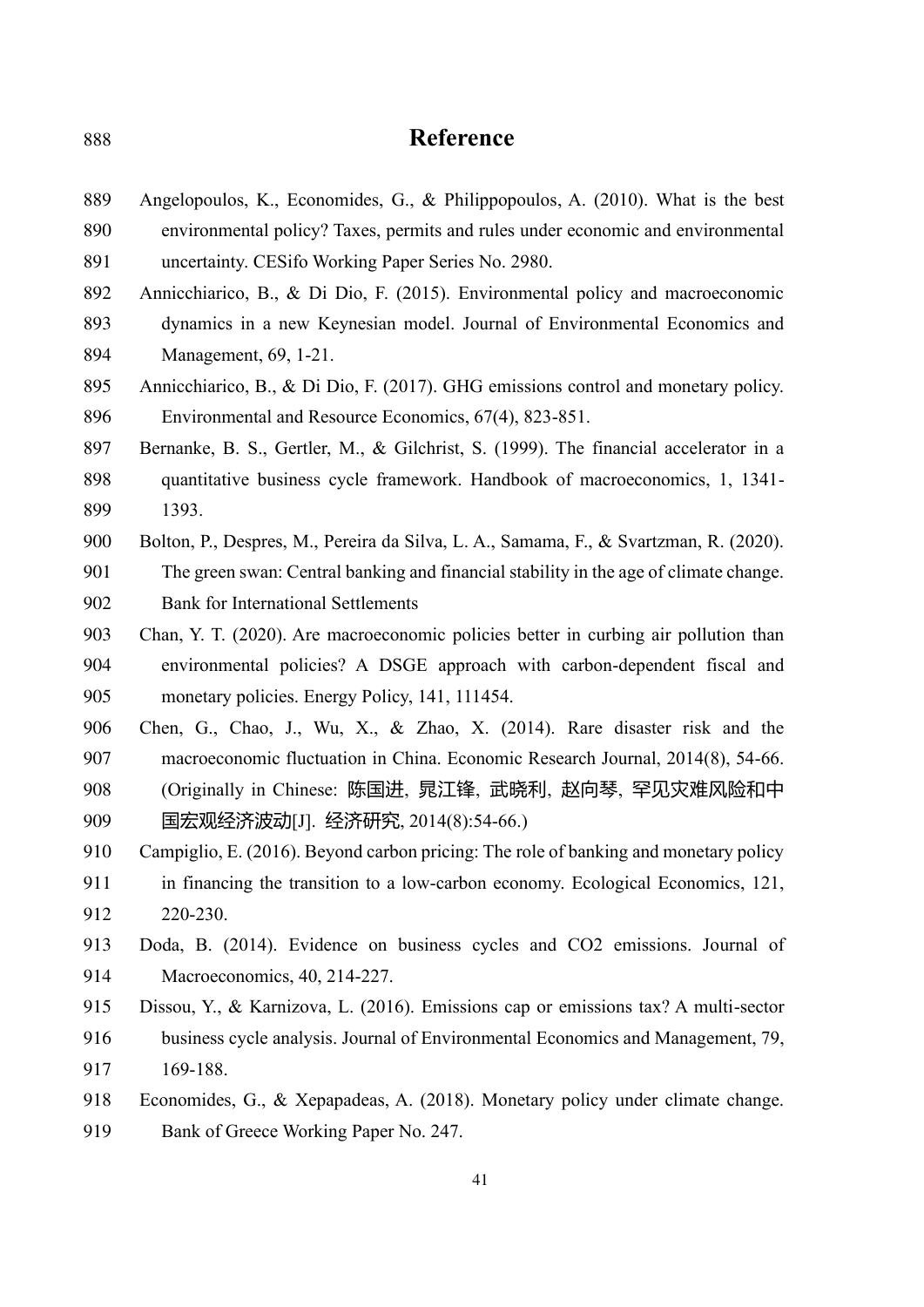- Fischer, C., & Springborn, M. (2011). Emissions targets and the real business cycle:
- Intensity targets versus caps or taxes. Journal of Environmental Economics and Management, 62(3), 352-366.
- Gali, J. (2015). Monetary policy, inflation, and the business cycle: an introduction to the new Keynesian framework and its applications. Princeton University Press.
- Gallic, E., & Vermandel, G. (2019). Weather shocks. Working Paper, HAL Id: halshs-02127846.
- 927 Gertler, M., Kiyotaki, N., & Prestipino, A. (2019). A macroeconomic model with financial panics. The Review of Economic Studies, 87(1), 240-288.
- Golosov, M., Hassler, J., Krusell, P., & Tsyvinski, A. (2014). Optimal taxes on fossil fuel in general equilibrium. Econometrica, 82(1), 41-88.
- Haavio, M. (2010). Climate change and monetary policy. Bank of Finland Bulletin Vol. 84.
- Hassler, J., Krusell, P., & Smith Jr, A. A. (2016). Environmental macroeconomics. In Handbook of macroeconomics (Vol. 2, pp. 1893-2008). Elsevier.
- Heutel, G. (2012). How should environmental policy respond to business cycles? Optimal policy under persistent productivity shocks. Review of Economic Dynamics, 15(2), 244-264.
- 938 Huang, B., Punzi, M. T., & Wu, Y. (2019). Do banks price environmental risk? evidence from a quasi natural experiment in the People's Republic of China. ADBI Working Paper No. 974.
- Krogstrup, S., & Oman, W. (2019). Macroeconomic and financial policies for climate change mitigation: a review of the literature. IMF Working Paper WP/19/185.
- Ma, J. (2017). Establishing China's green financial system. China Financial Publishing 944 House. (Originally in Chinese: 马骏, 2017,《构建中国绿色金融体系》,中国金 融出版社,2017年10月)
- McKibbin, W. J., Morris, A. C., Panton, A., & Wilcoxen, P. (2017). Climate change and monetary policy: Dealing with disruption. Brookings Climate and Energy Economics Discussion Paper.
- Mendicino, C., & Pescatori, A. (2004). Credit frictions, housing prices and optimal monetary policy rules. Working Paper n.42/2004 Universita Roma Tre.
- Pan, D. (2019). The Economic and environmental effects of green financial policy in China: A DSGE approach. SSRN Working Paper 3486211.
- Punzi, M. T. (2019). Role of bank lending in financing green projects: A dynamic